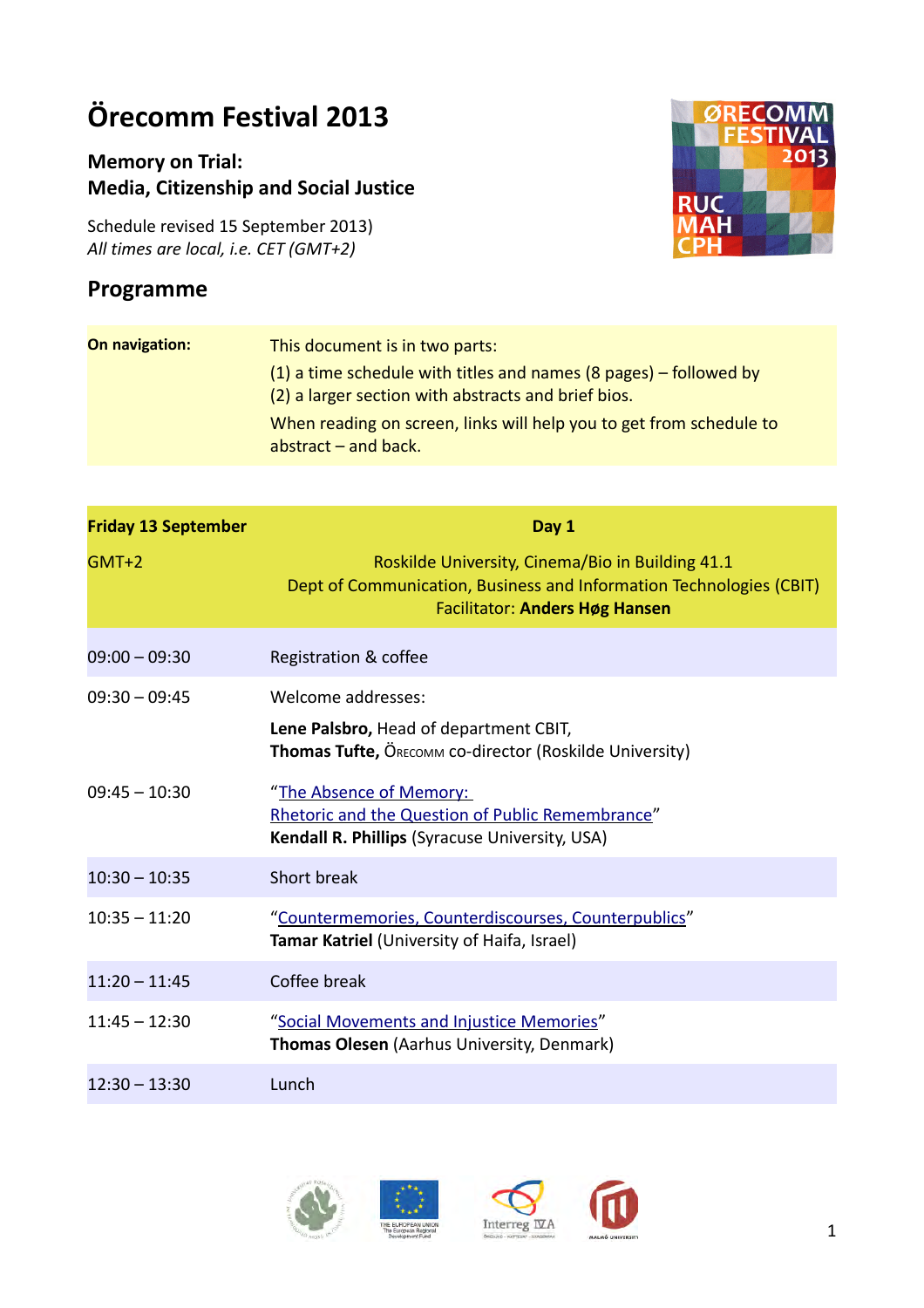<span id="page-1-6"></span><span id="page-1-4"></span><span id="page-1-3"></span><span id="page-1-2"></span><span id="page-1-1"></span><span id="page-1-0"></span>

| $13:30 - 14:45$          | Three parallel paper sessions: A, B and C:                                                                                                                                                                  |
|--------------------------|-------------------------------------------------------------------------------------------------------------------------------------------------------------------------------------------------------------|
| A                        | Living Memory and Social Justice. Moderator: Tobias Denskus                                                                                                                                                 |
| Lecture room:<br>44.2.21 | "The Affective Economy of Social Justice: Re-orienting Living Memory"<br>Rebecca Dingo (University of Missouri, USA)                                                                                        |
|                          | "What Kind of Memory Work to do When? The Spanish Case"<br>Carsten Humlebæk (Copenhagen Business School, Denmark)                                                                                           |
|                          | "Censorship, Creativity and Resistance"<br>Misha Zand (University of Copenhagen, Denmark) Not streamed.                                                                                                     |
| B                        | <b>Decolonising Memories. Moderator: Robin Cheesman</b>                                                                                                                                                     |
| Lecture room:<br>44.2.43 | "Disentangling Memories. Complex (Be)longings and Social Categories"<br>Christina Hee Pedersen & Lisbeth Frølunde (Roskilde University, DK)                                                                 |
|                          | "Where New Lives are Born, where our Dead are Buried' - Decolonising<br>Time and Place in the Northern Brazilian Amazon"<br>Patricia Lorenzoni (University of Gothenburg, Sweden)                           |
|                          | "Awakening the Sufferers: Reflections on Public Relations, Activism and<br>Subalternity in Postcolonial Controversies between Taiwan and Japan"<br>Jens Sejrup (University of Copenhagen, Denmark)          |
| C                        | Citizenship and Governance. Moderator: Norbert Wildermuth                                                                                                                                                   |
| Lecture room:<br>44.3.40 | "Citizen-driven Election Monitoring Mechanisms: on the Employment of<br>the Crowdsourced "Uchaguzi" Platform during Kenya's 2013 General<br>Elections"<br>Norbert Wildermuth (Roskilde University, Denmark) |
|                          | "ICT for Good Governance in Bhutan"<br>Devi Bhakta Suberi (Roskilde University, Denmark)                                                                                                                    |
|                          | "Citizen-State Relationship in Democratic Bhutan: A Post 2008 Analysis of<br>People's Views"<br>Dorji S., Sangay Thinley & Thinley Namgyel (Sherubtse College, Bhutan)                                      |
| $14:45 - 15:00$          | Coffee break                                                                                                                                                                                                |
| $15:00 - 15:45$          | "The Role of 'Stillness' and 'Nostalgia' in Sustainable Development: Asking<br>different questions in communication for development"<br>Jo Tacchi (RMIT University, Australia)                              |
| $15:45 - 16:00$          | Short break                                                                                                                                                                                                 |
| $16:00 - 16:45$          | "Memoryscapes: Experiments in Place-Based Oral History"<br>Toby Butler (University of East London, United Kingdom)                                                                                          |
|                          | Transport to Copenhagen                                                                                                                                                                                     |

<span id="page-1-10"></span><span id="page-1-9"></span><span id="page-1-8"></span><span id="page-1-7"></span><span id="page-1-5"></span>



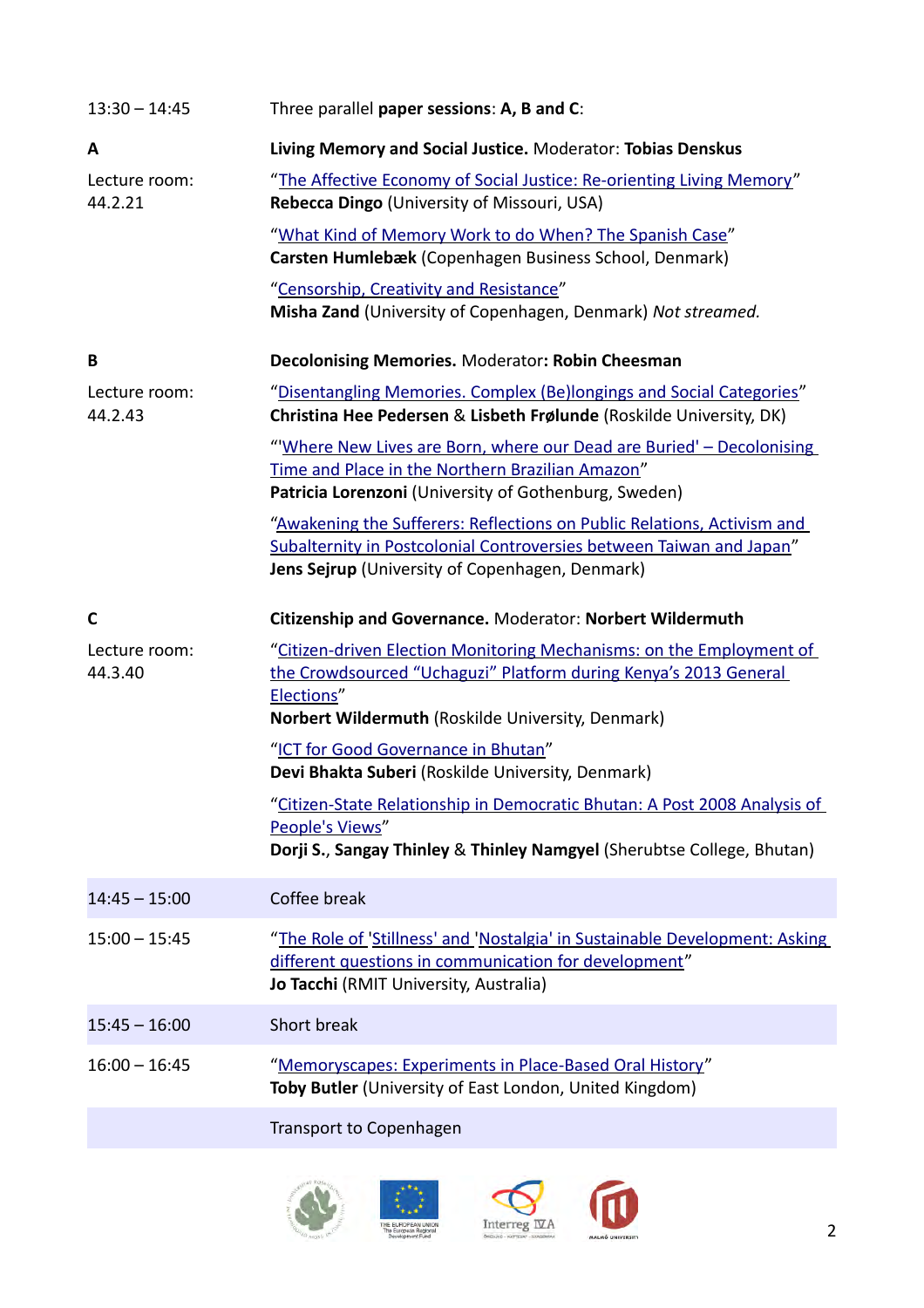# 18:30 – 19:45 City walk in Copenhagen (from Nyhavn to Amalienborg)

*Another Copenhagen*'s ["Traces of Slaves"](http://anothercopenhagen.dk/i-slavernes-spor) is a street-based criticism of the national romantic Copenhagen. The city walk highlights buildings in the historic part of Copenhagen, related to the forgotten Danish slave trade and colonialism on the coast of Ghana and in the Caribbean. The walk sheds light on an inconvenient yet exciting part of Danish history that has been swept under the rug, but it is also the story about a critical street art project, that turned into a debate-provoking tourist attraction.

*Meeting point* for those who arrive directly to the walk: The big anchor at Kongens nytorv / Nyhavn.

# **Video Exhibition**

The ØRECOMM FESTIVAL will also host a **video exhibition** featuring:

# **"Marginalized Youth in Freetown, Sierra Leone"** - six participatory short films, by Morten Rejkjær Clausen & Tue Lindqvist

**"Bello essere Habesha: Documenting Memories and Voices of a Silent Community"** - short film, 30 min, by Akio Takemoto, Enrico Turci and Inês Vieira, see page 42

**"How Do You Become a Successful Beggar in Sweden?"** - short films by Cecilia Parsberg, see page 40

**"Participatory Video from Wakatobi, Indonesia"** - 30-minute montage of participatory videos, by Patricia Santos, see page 46

# **When and where?**

**Roskilde:** Friday13 September (Cinema, 41.1) **Malmö:** Saturday-Sunday 14-15 September ("Orkanen")





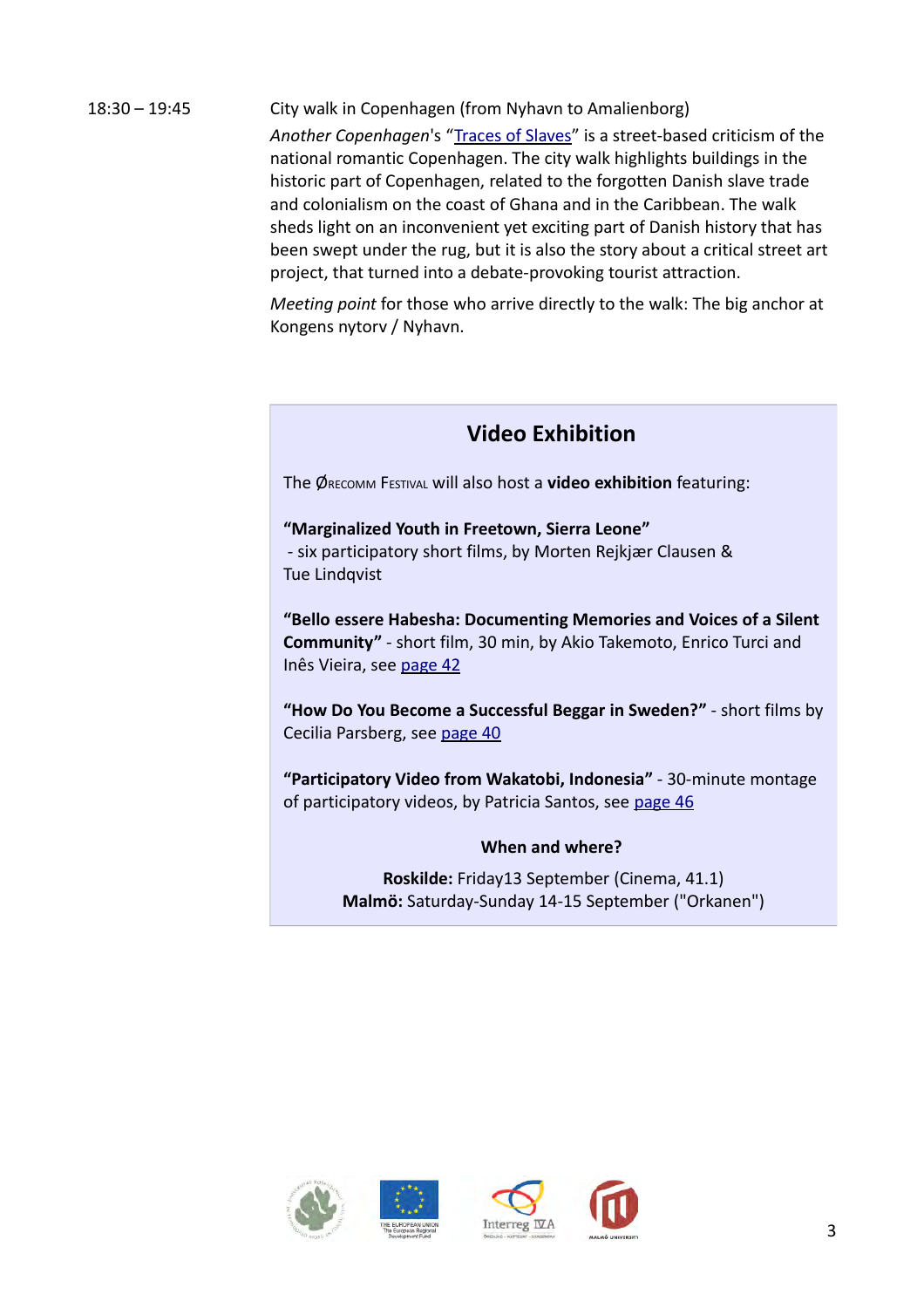<span id="page-3-2"></span><span id="page-3-1"></span><span id="page-3-0"></span>

| <b>Saturday 14 September</b> | Day 2                                                                                                                                                                                                                    |
|------------------------------|--------------------------------------------------------------------------------------------------------------------------------------------------------------------------------------------------------------------------|
| $GMT+2$                      | Malmö University, Black Box, Beijerskajen 8<br><b>Facilitator: Oscar Hemer</b>                                                                                                                                           |
| $09:00 - 09:30$              | Registration & coffee                                                                                                                                                                                                    |
| $09:30 - 09:45$              | Welcome addresses:                                                                                                                                                                                                       |
|                              | Sara Bjärstorp, Prefect of the School of Arts and Communication (K3)<br>Oscar Hemer ÖRECOMM CO-director (Malmö University)                                                                                               |
| $09:45 - 10:30$              | "How Globalization Forgets"<br>Thomas Hylland Eriksen (University of Oslo, Norway)                                                                                                                                       |
| $10:30 - 10:50$              | Coffee break                                                                                                                                                                                                             |
| $10:50 - 11:35$              | "Breaking Four Decades of Silence:<br>Memory Work in Post-Civil War Nigeria"<br>S. Elizabeth Bird (University of South Florida, USA)                                                                                     |
| $11:35 - 11:45$              | Short break                                                                                                                                                                                                              |
| $11:45 - 12:30$              | "Difficult Memories: Speaking about Sexual Violence"<br>Urvashi Butalia (Publisher Kali for Women, India)                                                                                                                |
| $12:30 - 13:30$              | Lunch                                                                                                                                                                                                                    |
| $13:30 - 15.00$              | "Forms and Forces: The Memory Event"<br>Trinh T. Minh-ha (Filmmaker, writer, critic, Vietnam)                                                                                                                            |
| $15:00 - 15:30$              | Coffee break<br>- and change of location to "Orkanen" (D138, Nordenskiöldsgatan 10)                                                                                                                                      |
| $15:30 - 18:30$              | Film screening: "The Act of Killing" (159 min - director's cut)<br>This film screening is open also to people who do not participate in the<br>festival: See more here. Introduction by Thomas Tufte. Film not streamed. |
| $18:30 - 18:45$              | Short break                                                                                                                                                                                                              |
| $18:45 - 19:15$              | <b>Q&amp;A session with Signe Byrge Sørensen</b><br>(Producer of "The Act of Killing", Denmark). Moderator: Thomas Tufte.                                                                                                |
| $19:15 - 21:00$              | Buffet - in "Orkanen"                                                                                                                                                                                                    |

<span id="page-3-4"></span><span id="page-3-3"></span>



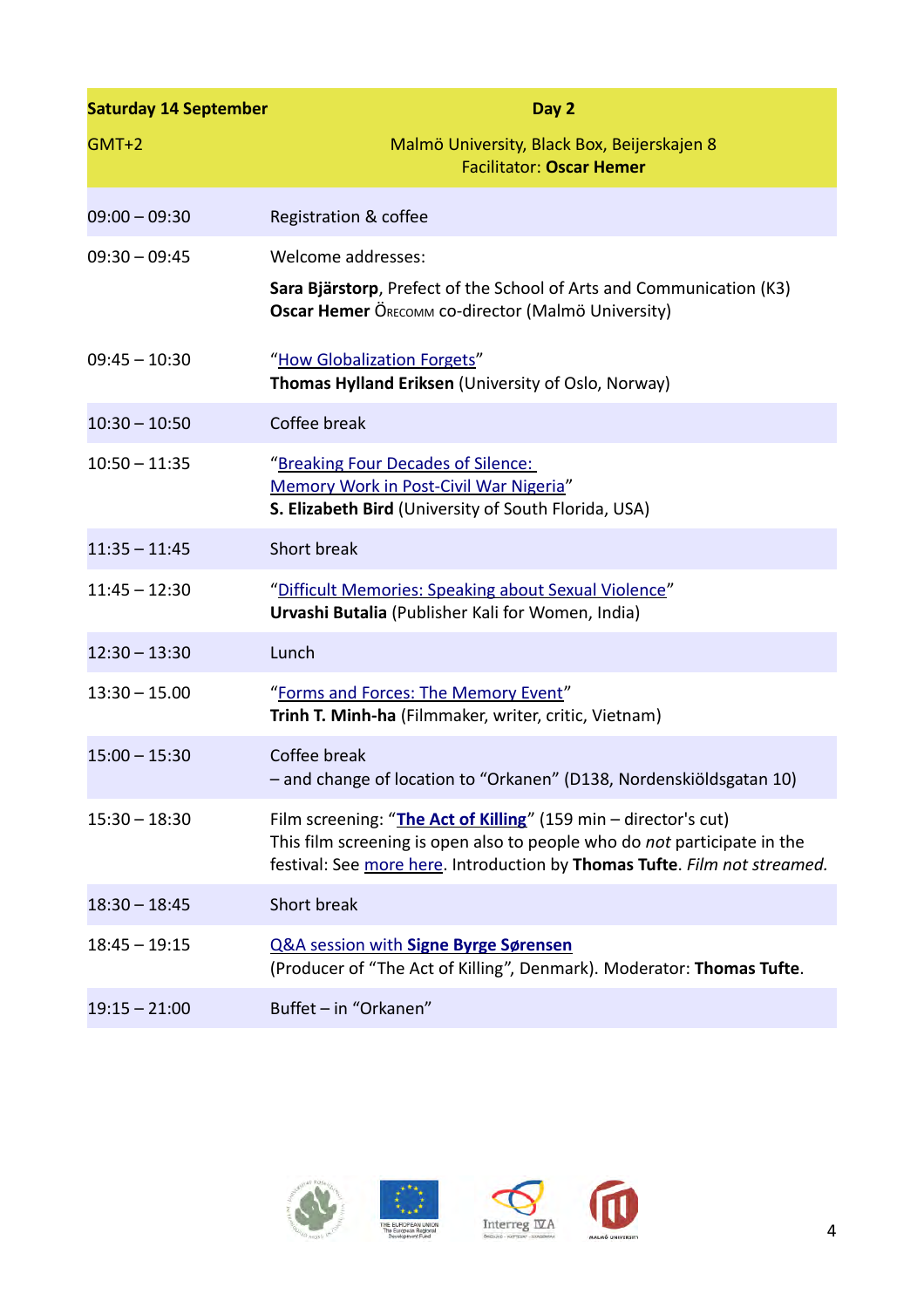<span id="page-4-2"></span><span id="page-4-1"></span><span id="page-4-0"></span>

| <b>Sunday 15 September</b> | Day 3                                                                                                                                                                                                                                                               |
|----------------------------|---------------------------------------------------------------------------------------------------------------------------------------------------------------------------------------------------------------------------------------------------------------------|
| $GMT+2$                    | Malmö University<br>Black Box (Beijerskajen 8) & Orkanen (Nordenskiöldsgatan 10)<br><b>Facilitator: Oscar Hemer</b>                                                                                                                                                 |
| $09:30 - 10:00$            | Registration and coffee                                                                                                                                                                                                                                             |
| $10:00 - 10:15$            | Welcome address: Anders Høg Hansen (in Black Box)                                                                                                                                                                                                                   |
| $10:15 - 12:30$            | Three parallel sessions                                                                                                                                                                                                                                             |
| A                          | Public Memory and Living Archives. Moderator: Anders Høg Hansen                                                                                                                                                                                                     |
| Orkanen: C231              | "Living Archives: Space and History in New Archival Projects on Folk Music<br>and Immigration",<br>Anders Høg Hansen (Malmö University, Sweden)<br>"Designing a Public Participation Platform - The EU screen Case"<br>Sanna Marttila (Aalto University, Finland)   |
|                            | "Between Past and Present, Collective Memories of Chernobyl in Gävle,<br>Sweden"<br>Eva Åsén Ekstrand, Lars Ekstrand, Lauren Dyll-Myklebust,<br>Ruth Teer-Tomaselli, and Eliza Govender<br>(University of Gävle, Sweden/ University of KwaZulu-Natal, South Africa) |
| B                          | Panel discussion: "Memories of Modernity"                                                                                                                                                                                                                           |
| <b>Black Box</b>           | Moderator: Oscar Hemer                                                                                                                                                                                                                                              |
|                            | The "Memories of Modernity" project is an experimental project of<br>combined academic and artistic research, with Malmö University, K3, and<br>Srishti School of Art, Design and Technology, Bangalore.                                                            |
|                            | "Gender and the Limits of Individual Agency: Exploring the Memories of<br>Anglo-Indian School Teachers in Bangalore, India"<br>Jyothsna Belliappa and Sanchia de Souza (Azim Premji University, India)                                                              |
|                            | "Representing Memory: A Living Force? A Presentation on the Artistic<br><b>Experimentations done in The Memory Lab"</b><br>Nicolas Grandi (Srishti School of Art, Design and Technology, India)                                                                     |
|                            | "Mapping Modern Moments: Memory in the Time of Change, and a Story<br>of Practice"                                                                                                                                                                                  |
|                            | Deepak Srinivasan (Srishti School of Art, Design and Technology, India)                                                                                                                                                                                             |
|                            | "The Kabir Project. Mumbai and Bangalore (India)"<br>Itziar Ancín (Malmö University, Sweden)                                                                                                                                                                        |
|                            | "Bengaluru Boogie: Outlines for an Ethnographic Fiction"<br>Oscar Hemer (ComDev, Malmö University, Sweden)                                                                                                                                                          |

<span id="page-4-7"></span><span id="page-4-6"></span><span id="page-4-5"></span><span id="page-4-4"></span><span id="page-4-3"></span>

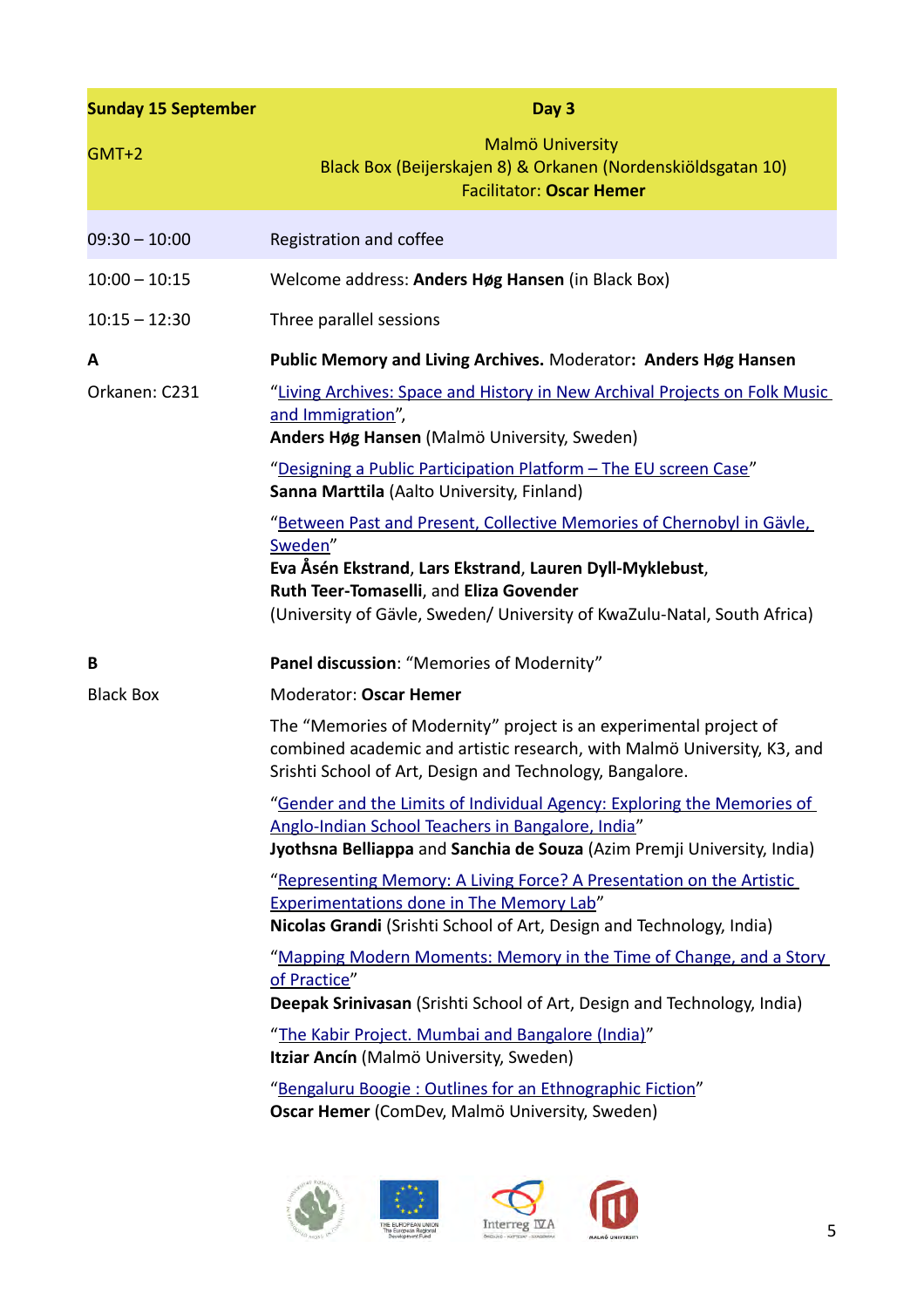<span id="page-5-2"></span><span id="page-5-1"></span><span id="page-5-0"></span>

| C<br>Orkanen: C233 | <b>Ethnography Workshop:</b><br>"Methods of Analysis in Ethnographic Studies of Mediated Memories"                                                                                                                                                                                                                                                                                                                                                                                   |
|--------------------|--------------------------------------------------------------------------------------------------------------------------------------------------------------------------------------------------------------------------------------------------------------------------------------------------------------------------------------------------------------------------------------------------------------------------------------------------------------------------------------|
|                    | Conducted by the Media   Ethnography Group with <b>Annette Markham</b> ,<br>S. Elizabeth Bird and Jo Tacchi, this workshop brings together different<br>perspectives on data production in ethnographic communication research.<br>Through panel presentations and round-table discussions the aim is to<br>contribute to the existing debates with new perspectives on how ethno-<br>graphic research methods may respond to the ever-changing empirical<br>field of communication. |
|                    | All participants will prepare a short text and be active in the workshop. For<br>more info see separate workshop presentation here. Not to be streamed.<br>The workshop is open only to participants who applied and were accepted.                                                                                                                                                                                                                                                  |
|                    |                                                                                                                                                                                                                                                                                                                                                                                                                                                                                      |
| $12:30 - 13:30$    | Lunch - and change of location to "Black Box", Beijerskajen 8.                                                                                                                                                                                                                                                                                                                                                                                                                       |
| $13:30 - 14:15$    | "Africa in Theory"<br>Achille Mbembe (Witwatersrand University, South Africa)                                                                                                                                                                                                                                                                                                                                                                                                        |
| $14:15 - 15:00$    | "Mandela's Mortality"<br>Sara Nuttall (Witwatersrand University, South Africa)                                                                                                                                                                                                                                                                                                                                                                                                       |
| $15:00 - 15:20$    | Coffee break                                                                                                                                                                                                                                                                                                                                                                                                                                                                         |
| $15:20 - 16:20$    | "Passages in Light and Dark: From the Roof top into a Mine"<br>Screening of short films<br>Ayisha Abraham (Srishti School of Art, Design and Technology, India)                                                                                                                                                                                                                                                                                                                      |
| $16:20 - 16:30$    | Short break                                                                                                                                                                                                                                                                                                                                                                                                                                                                          |
| $16:30 - 18:30$    | Film screening: "Surname Viet Given Name Nam"<br>Director Trinh T. Minh-ha (Vietnam; present). Film will not be streamed.                                                                                                                                                                                                                                                                                                                                                            |
|                    | A film that evolves around questions of identity, popular memory and<br>culture. While focusing on aspects of Vietnamese reality as seen through<br>the lives and history of women resistance in Vietnam and in the U.S, it<br>raises questions on the politics of interviewing and documenting.                                                                                                                                                                                     |

<span id="page-5-3"></span>



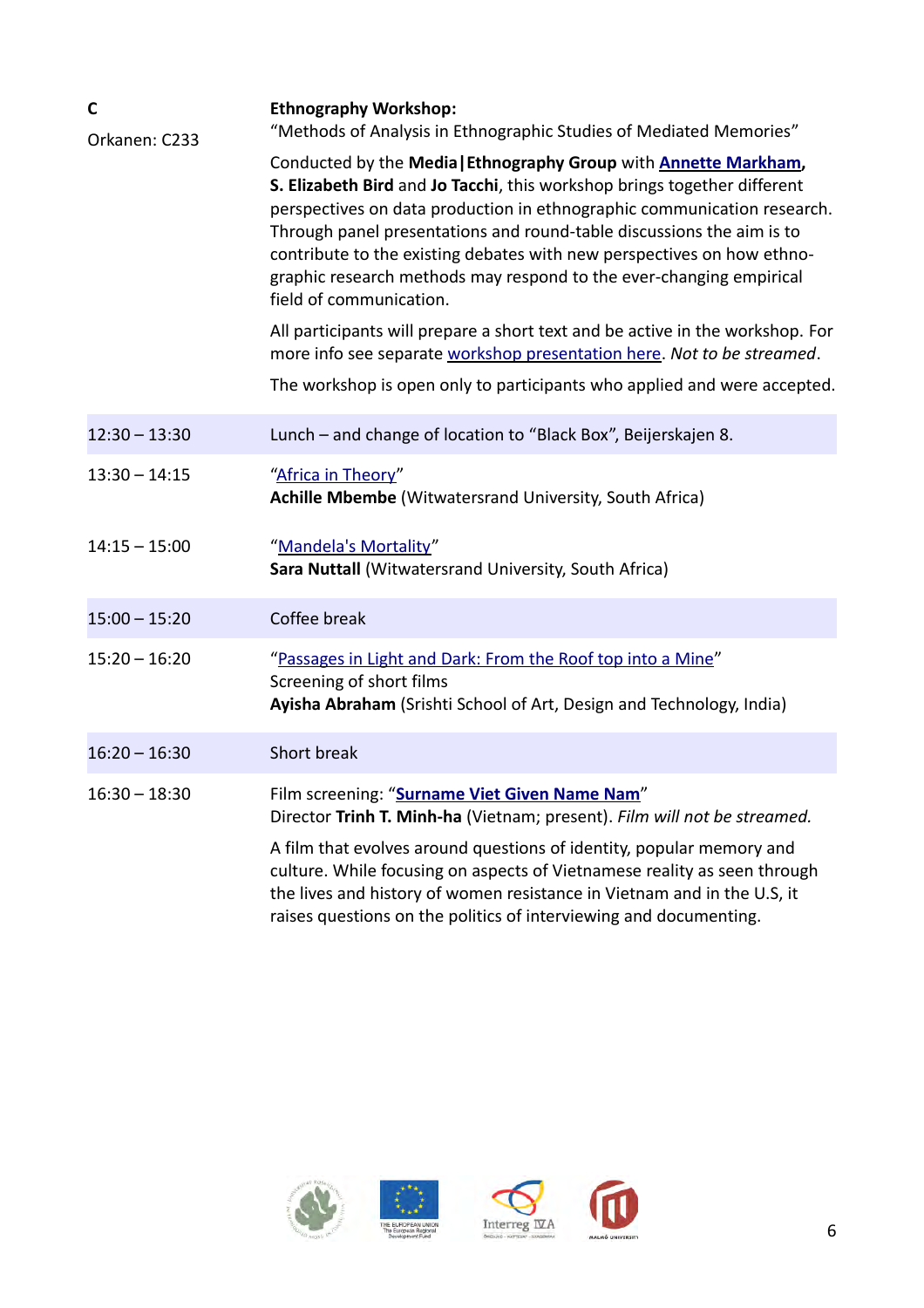<span id="page-6-2"></span><span id="page-6-1"></span><span id="page-6-0"></span>

| <b>Monday 16 September</b> | Day 4                                                                                                                                                                                                                                |
|----------------------------|--------------------------------------------------------------------------------------------------------------------------------------------------------------------------------------------------------------------------------------|
| $GMT+2$                    | "Bethesda", Rømersgade 17, Copenhagen K<br><b>Facilitator: Thomas Tufte</b>                                                                                                                                                          |
| $09:00 - 09:30$            | Registration & coffee                                                                                                                                                                                                                |
| $09:30 - 09:45$            | Welcome address by Thomas Tufte                                                                                                                                                                                                      |
| $09:45 - 10:45$            | "Art for Memory - A Tunisian Experience"<br>Adnen El Ghali (Activist, NGO El Khaldounia, Tunisia)                                                                                                                                    |
| $10:45 - 11:15$            | Coffee break                                                                                                                                                                                                                         |
| $11:15 - 12:15$            | "Symbols in Urban Public Space - Memory, Commercialization and<br><b>Empowerment. Experiences of Barcelona"</b><br>Miquel de Moragas Spà (Universitat Autònoma de Barcelona, Spain)                                                  |
| $12:15 - 13:15$            | Lunch                                                                                                                                                                                                                                |
| $13:15 - 14:15$            | "Indigenous Film, Memory and Public Sphere in Latin America"<br>Alfonso Gumucio Dagrón (Writer, researcher, filmmaker; Bolivia)                                                                                                      |
| $14:15 - 14:30$            | <b>Break</b>                                                                                                                                                                                                                         |
| $14:30 - 15:30$            | Three parallel paper sessions: A, B and C:                                                                                                                                                                                           |
| Α                          | <b>Memories of Violence and Social Justice</b><br>Moderator: Norbert Wildermuth                                                                                                                                                      |
|                            | "Remembering Revolution in Contemporary Zanzibar"<br>Merlin Christophersen (Roskilde University, Denmark)                                                                                                                            |
|                            | "When Memories are Mediated: Film Narratives of Mass Violence in<br>Indonesia and Kosovo"<br>Lisbeth Frølunde and Mette Bjerregaard (Roskilde University, Denmark)                                                                   |
|                            | "Is the War Really Over? The "Living" Fragmented Memory of the<br>Lebanese Civil War"<br>Amal Dib (Freie Universität, Berlin)                                                                                                        |
|                            | "State Terrorism and Post-transitional Justice in Argentina"<br><b>Coreen Davis (University of Texas, USA)</b>                                                                                                                       |
|                            | "Achebe's 'There was a Country' in the Court of Public Opinion: 43 Years<br>after the Nigerian Civil War" CANCELLED<br>Chris Ngwu, Okwudiri Ekwe and Okechukwu Chukwuma<br>(Enugu State University of Science & Technology, Nigeria) |

<span id="page-6-6"></span><span id="page-6-5"></span><span id="page-6-4"></span><span id="page-6-3"></span>



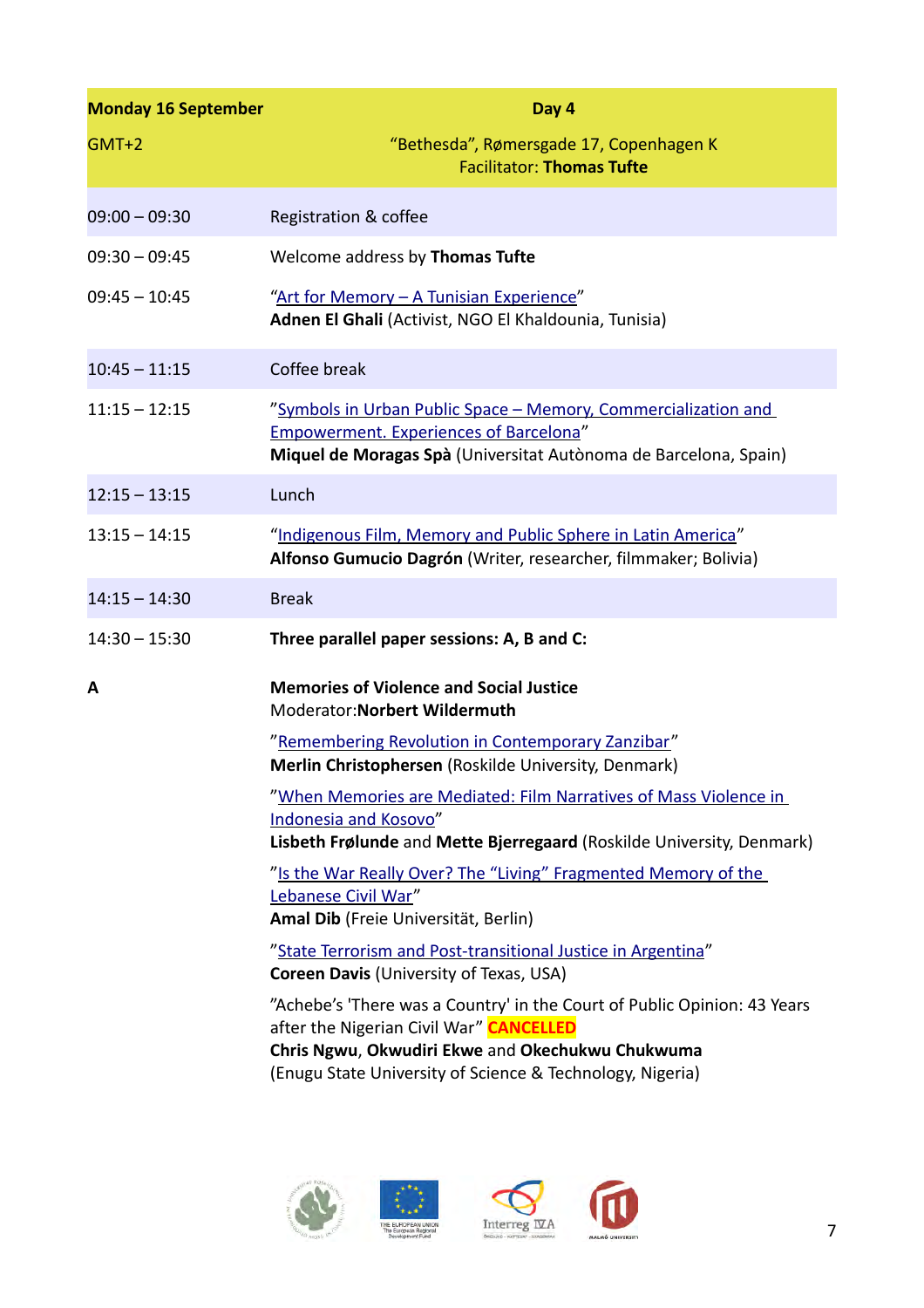### **B Visual Art and Activism.** Moderator: **Tobias Denskus**

<span id="page-7-0"></span>"How Can You Become a Successful Beggar in Sweden?" **Cecilia Parsberg** (Visual artist, Sweden)

<span id="page-7-1"></span>["Graffiti In Egypt: Living Memories Recorded on the Walls"](#page-40-0) **Salsabil Elregaily** (Freie Universität Berlin, Germany)

<span id="page-7-2"></span>["'Bello essere Habesha': Documenting Memories and Voices of a Silent](#page-41-0)  [Community"](#page-41-0)

**Akio Takemoto**, **Enrico Turci** and **Inês Vieira**, (University of Bologna, Italy/New University of Lisbon, Portugal)

<span id="page-7-3"></span>["This Is Our Playground": Skateboarding, DIY aesthetics, and Apache](#page-42-0)  [Sovereignty in Dustinn Craig's 4wheelwarpony"](#page-42-0) **Joanna Hearne** (University of Missouri, USA)

<span id="page-7-4"></span>["Nietzsche, Public Memory & Rhetorical Citizenship"](#page-43-0) **Matthew Houdek** (Syracuse University, USA)

### **C Youth and Citizenship.** Moderator**: Thomas Tufte**

<span id="page-7-6"></span>["Media Activism among Italian Adolescents and Young People and its](#page-44-1)  [Outcome on Offline Life"](#page-44-1) **Amelia Capobianco** (University of Bologna, Italy)

<span id="page-7-5"></span>"Communication, Empowerment and Social Change: (Re)defining Places and I dentities through a Youth-led Experiment in Participatory Media" **Joana Saraiva** (Brazil)

<span id="page-7-7"></span>["PM4D: Participatory Video and Photo-stories from Wakatobi, Indonesia"](#page-45-0) **Patricia Santos** (Professional, Denmark)

<span id="page-7-8"></span>["Democratic Citizenship and Culture of Peace in Cape Verde. A](#page-46-0)  [Communication for Development based Campaign"](#page-46-0) **Antonio Palazuelos Prieto** (Professional, Cape Verde)

"Radio as an Agent for Creating Democracy in a Developing Country" **Camilla B. Simonsen** (Roskilde University, Denmark) **CANCELLED**

- 15:30 15:45 Coffee break
- 15:45 16:45 **Paper sessions** (continued)
- 16:45 17:00 Wrap-up





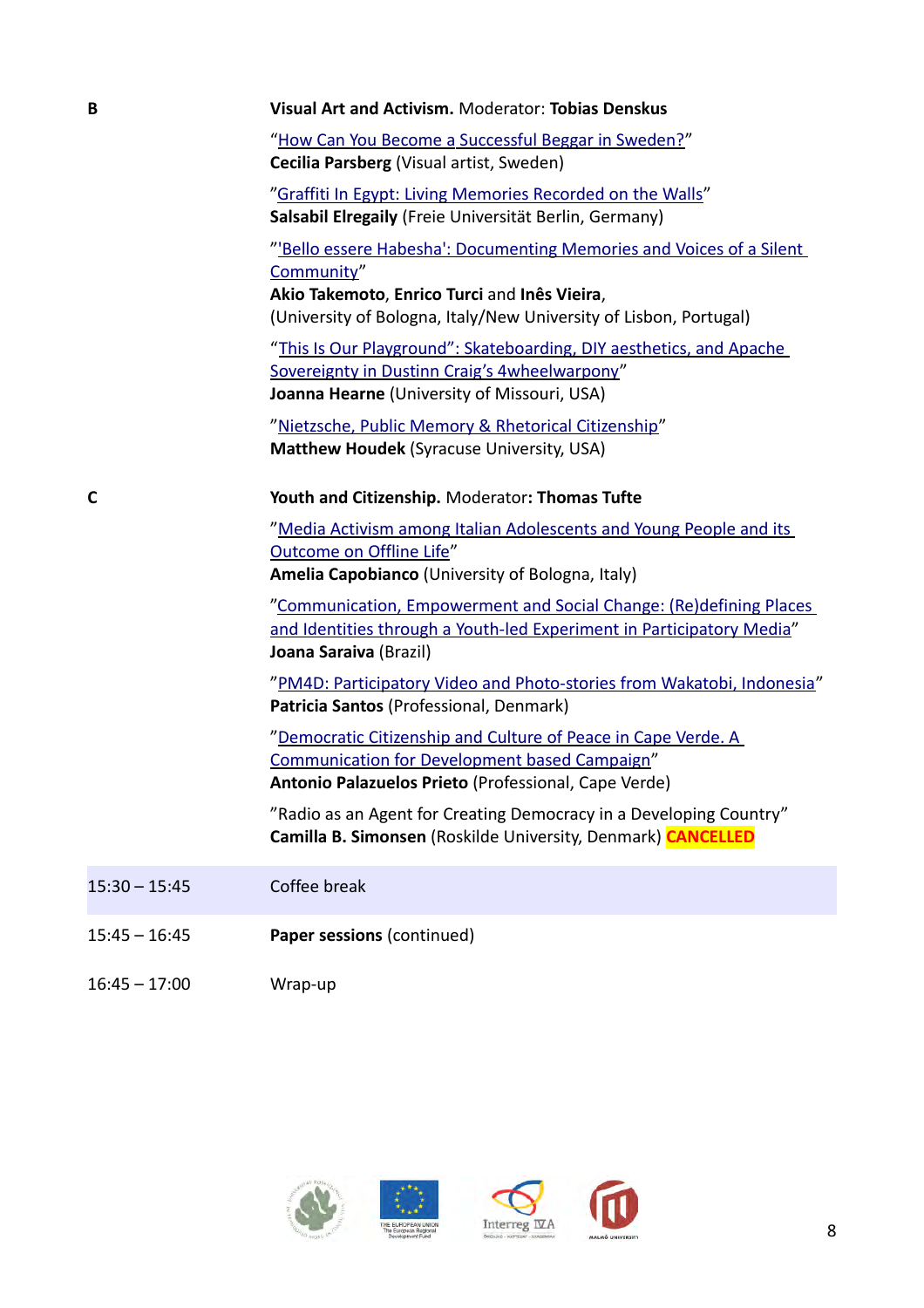| <b>Directions &amp; maps:</b> | Roskilde University: www.ruc.dk/en/about-the-university/directions-to-ru/                                                                                                 |
|-------------------------------|---------------------------------------------------------------------------------------------------------------------------------------------------------------------------|
|                               | Malmö University, Blackbox, Beijerskajen 8: goo.gl/maps/iS2KX;<br>Orkanen is at Nordenskiöldsgatan 10, building 2 here:<br>www.mah.se/Om-Malmo-hogskola/Hitta-oss/Kartor/ |
|                               | Day 4: "Bethesda", Rømersgade 17, Copenhagen K: goo.gl/maps/dgmlm                                                                                                         |
| Contact:                      | The Окесомм Secretariat: orecomm@gmail.com -<br>Ulrica Kristhammar and Marie Brobeck -<br>or visit our website: orecomm.net<br>Twitter hashtag: #orecomm2013              |
| <b>Registration:</b>          | Registration is open here, until 1 September 2013.<br>Payment info is available on the registration page.                                                                 |





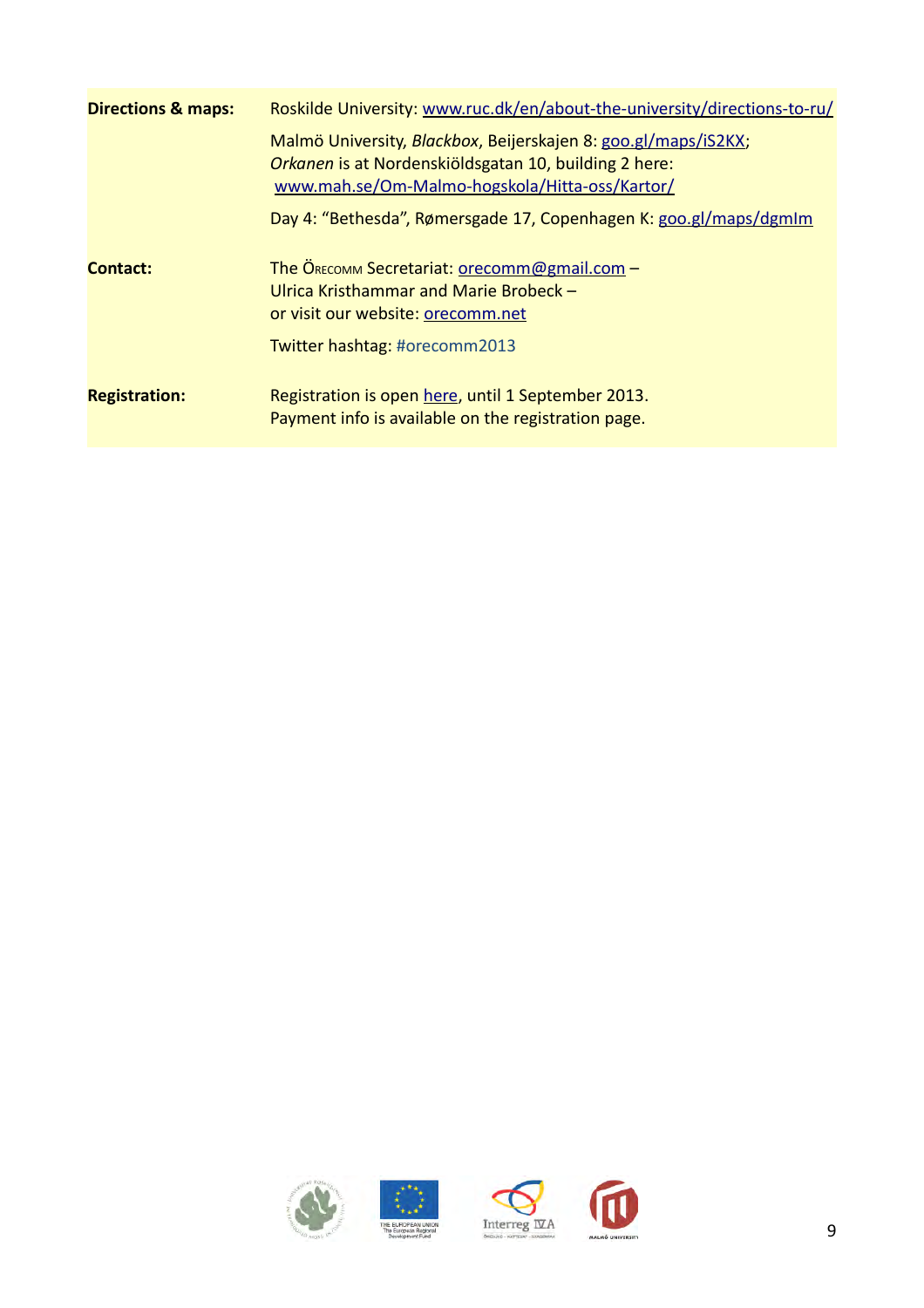# **Örecomm Festival 2013**

**Memory on Trial: Media, Citizenship and Social Justice**

# **Abstracts and bios**

**Friday 13 September** Roskilde University, Cinema/Bio in Building 41.1

# 09:45 – 10:30 *"*[The Absence of Memory:](#page-0-0)  [Rhetoric and the Question of Public Remembrance"](#page-0-0) **Kendall R. Phillips** (Syracuse University, USA)

<span id="page-9-0"></span>*Abstract:* Growing attention to the processes of public remembrance has given rise to a level of anxiety around public memory not only in terms of whether we remember but whose memories are recalled and how they are made public. This anxiety is often driven by concerns that important events and figures are being lost amid broader social changes or concerns that dominant narratives of the past unjustly marginalize or erase from the memories of certain communities. Anxiety around memory is not a new phenomenon, and a fear of memory can be traced back at least as far as Plato, who feared our capacity to misremember and thereby render false judgements.

The anxiety expressed by Plato and Aristotle about the question of memory parallels anxieties expressed about the practices of rhetoric. Rhetoric here is understood as the public art of persuasion and advocacy in matters that are contingent, and was also a subject of great concern for Plato, who feared the art of persuasion might lead people towards false judgements. In this way, both the art of rhetoric and the art of memory can be understood as engaging in things that are not certain or, in other words, absent and both provoke fears that we will be misled.

In this talk, I seek to trace the relationship between rhetoric and memory and in so doing ponder the ethical dimensions of remembering together. I argue that the principles of a robust rhetorical culture provide ways of thinking about the multiplicity of memories that arise from our relation to the past and the means by which these complex and competing memories can be justly engaged.

*Bio:* Kendall R. Phillips is associate dean in the College of Visual and Performing Arts and professor of Communication and Rhetorical Studies at Syracuse University. He works in rhetorical studies with particular interest in issues of democratic culture and dissent, public memory, and popular American film. Published books include "Global Memoryscapes: Contesting Remembrance in a Transnational Age" (with G. Mitchell Reyes, 2012); "Framing Public Memory" (2004); "Dark Directions: Romero, Craven, Carpenter and the Modern Horror Film" (2012).







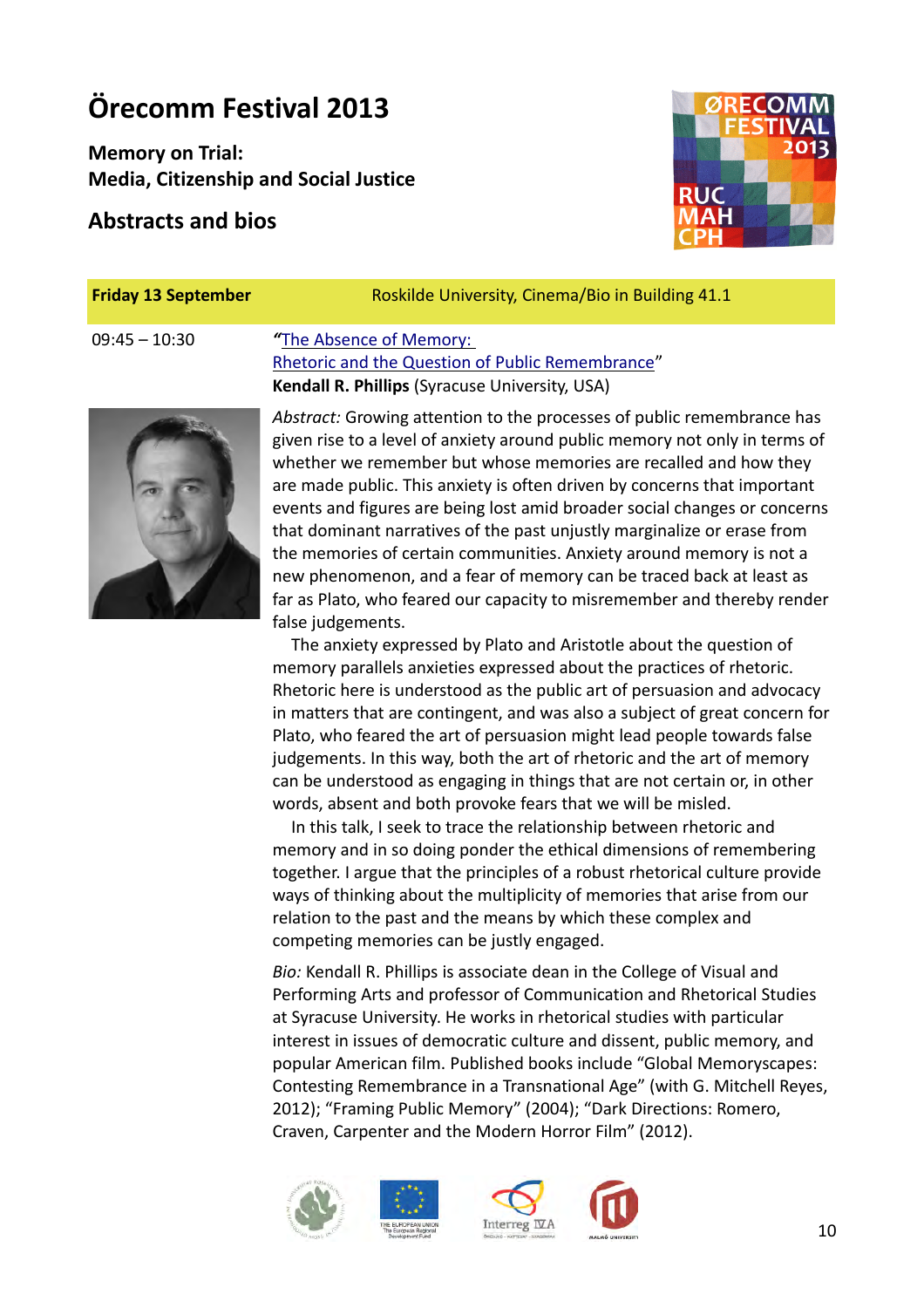

# 10:35 – 11:20 ["Countermemories, Counterdiscourses, Counterpublics"](#page-0-1) **Tamar Katriel** (University of Haifa, Israel)

<span id="page-10-0"></span>*Abstract:* The culture of silence and denial that surrounds the on-theground reality of the Israeli occupation of the Palestinian territories has been punctuated by the emergence of a range of well-articulated voices of public dissent. These contentious voices make their intervention by attempting to counter hegemonic discourses through the creative use of familiar cultural forms, semiotic styles, communication technologies and ritual occasions.

My discussion focuses on one such form of counter-discourse, generated, circulated and archived by the veterans' organization *Breaking the Silence* [hence, BTS]. By creating an edifice of soldiers' testimonies on their experiences as upholders of the occupation regime in the Palestinian territories, during and since the second Intifada, this group's memory activism is designed to inscribe the scene of military occupation in public memory and to trigger an open discussion of its moral implications. Viewing BTS as a "witnessing organization" (Frosh 2006), the soldiers' testimonial discourse is considered here as a culturally-inflected version of straight talk, known in Israeli culture as "dugri" speech (Katriel 1986), which falls into Foucault's (2001) category of "fearless speech." The soldiers' testimonials are grounded in their authentic positioning as "flesh witnesses" (Harari 2008), whose knowledge of the scene of occupation is rooted in their embodied presence in this scene as perpetrators and eye-witnesses.

Their project consists of circulating counter-memories of erratic and brutal military conduct, including memorable incidents of "moral shock" (Jasper 1997), which challenge official state-sponsored proclamations and mainstream media depictions of the occupation regime. In so doing, the soldier-activists seek to create counter-publics (Warner 2002) that will respond to their call for "epistemic responsibility" (Linell and Rommetvreit 1998 ) and will eventually lead the way to the end of the occupation.

*Bio:* Tamar Katriel holds a PhD in Communication from the University of Washington, Seattle. She is Professor at the University of Haifa, Israel, in the Department of Communication and the Department of Leadership and Policy in Education. Her research areas are the Ethnography of Communication and Discourse Studies.

She is author of "Talking Straight: Dugri Speech in Israeli Sabra Culture" (1986); "Communal Webs: Communication and Culture in Contemporary Israel" (1991); "Performing the Past: A Study of Israeli Settlement Museums" (1997); "Dialogic Moments: From Soul Talks to Talk Radio in Israeli Culture" (2004), and a range of articles in journals and books. In recent years, she has been studying the cultural production of alternative discourses by grassroot activist groups.





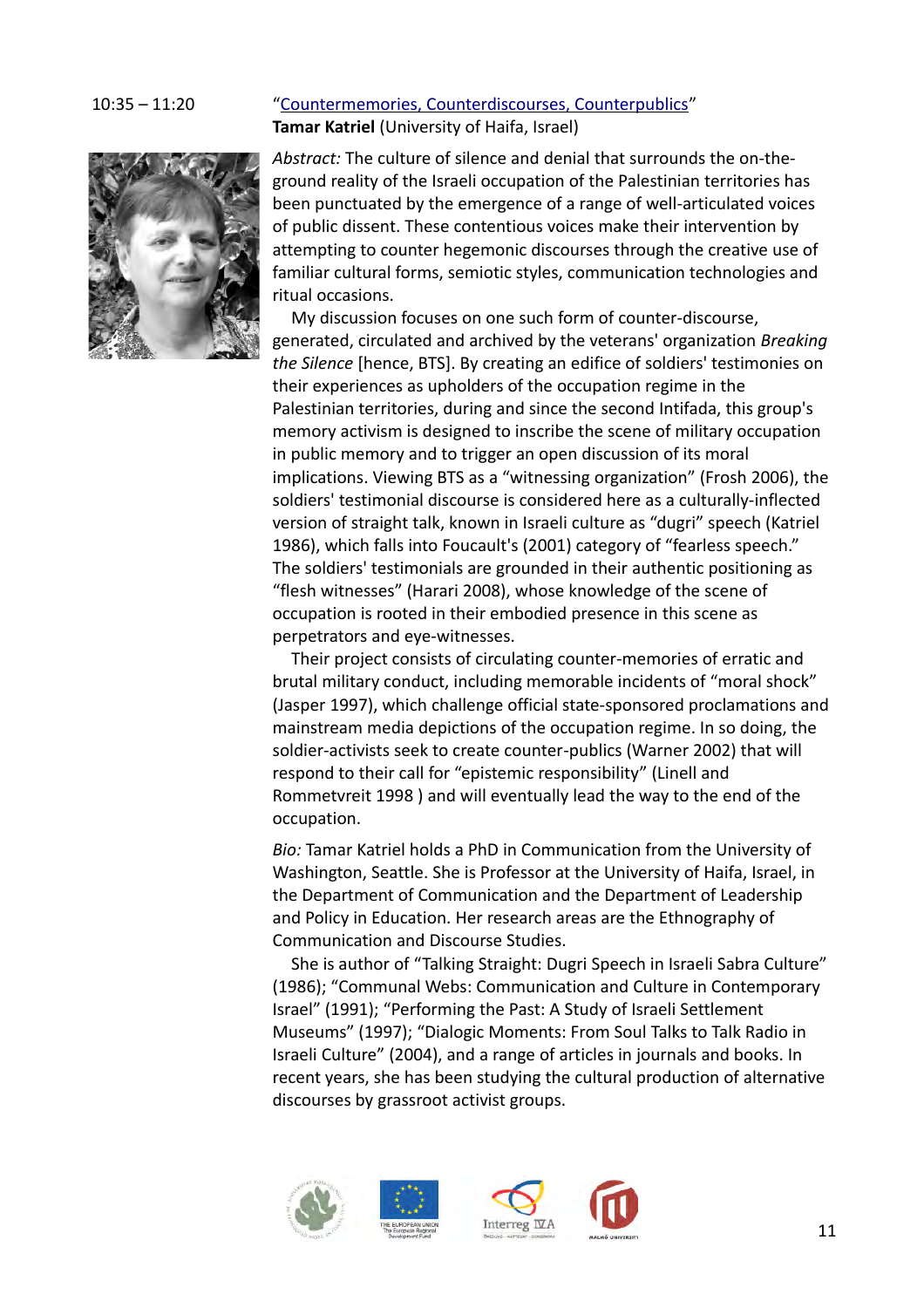### 11:45 – 12:30 ["Social Movements and Injustice Memories"](#page-0-2) **Thomas Olesen** (Aarhus University, Denmark)



<span id="page-11-0"></span>*Abstract:* Memory is political. Nowhere is this more evident than in the relationship between social movements and memory. This relationship revolves around perceived injustice.

The guiding theoretical argument of the presentation is to see social movements as, simultaneously, "users" and "producers" of injustice memories. The role as "user" is evident, for example, in the way social movements draw on established memories in order to dramatize and publicize a current event or situation to obtain political goals. The role as "producer" refers to how events and situations often become part of collective precisely as a result of social movement action. This dual role places social movements at the center of any political sociological understanding of memory.

At least three kinds of objects may be transformed into injustice memories: photographs, people, and places. The presentation theorizes and conceptualizes the concept of injustice memory and provides empirical illustrations of these dynamics.

*Bio:* Thomas Olesen is associate professor at the Department of Political Science and Government, Aarhus University, Denmark. His current research focuses on activism, solidarity and symbols in global contexts. Recent publications include: "We Are All Khaled Said: On Visual Injustice Symbols", *Research in Social Movements, Conflicts, and Change* (2013); "Televised Media Performance for HIV/AIDS Sufferers in Africa: Distance Reduction and National Community in Two Danish Fundraising Shows", *Communication, Culture & Critique* (2012); "Global Injustice Memories: The case of Rwanda", *International Political Sociology* (2012), and "The Transnational Complexity of Domestic Solidarity Campaigns: A Cross-Time Comparison of Burma Debates in Denmark, 1988 & 2007", *Acta Sociologica* (2011).

13:30 – 14:45 **Living Memory and Social Justice** (Session **A**)



**A** 44.2.21 ["The Affective Economy of Social Justice: Re-orienting Living Memory"](#page-1-0) **Rebecca Dingo** (University of Missouri, USA)

> <span id="page-11-1"></span>*Abstract*: This paper rereads neocolonial scripts and considers how memory is tied to economics by investigating the spectacular stories about philanthropy and gendered oppression in recent international "feminist" social justice media movements (e.g. "Half the Sky Movement," "Girl Effect," "Stirring the Fire," to name a few).

Following the festival's call, I seek to put public memory on trial by examining how living colonial memory creates an affective economy that fixates a stagnant narrative of rescue into the minds of wealthy first-world citizens, compelling them to act as neoliberal citizens who use their capital for social change.





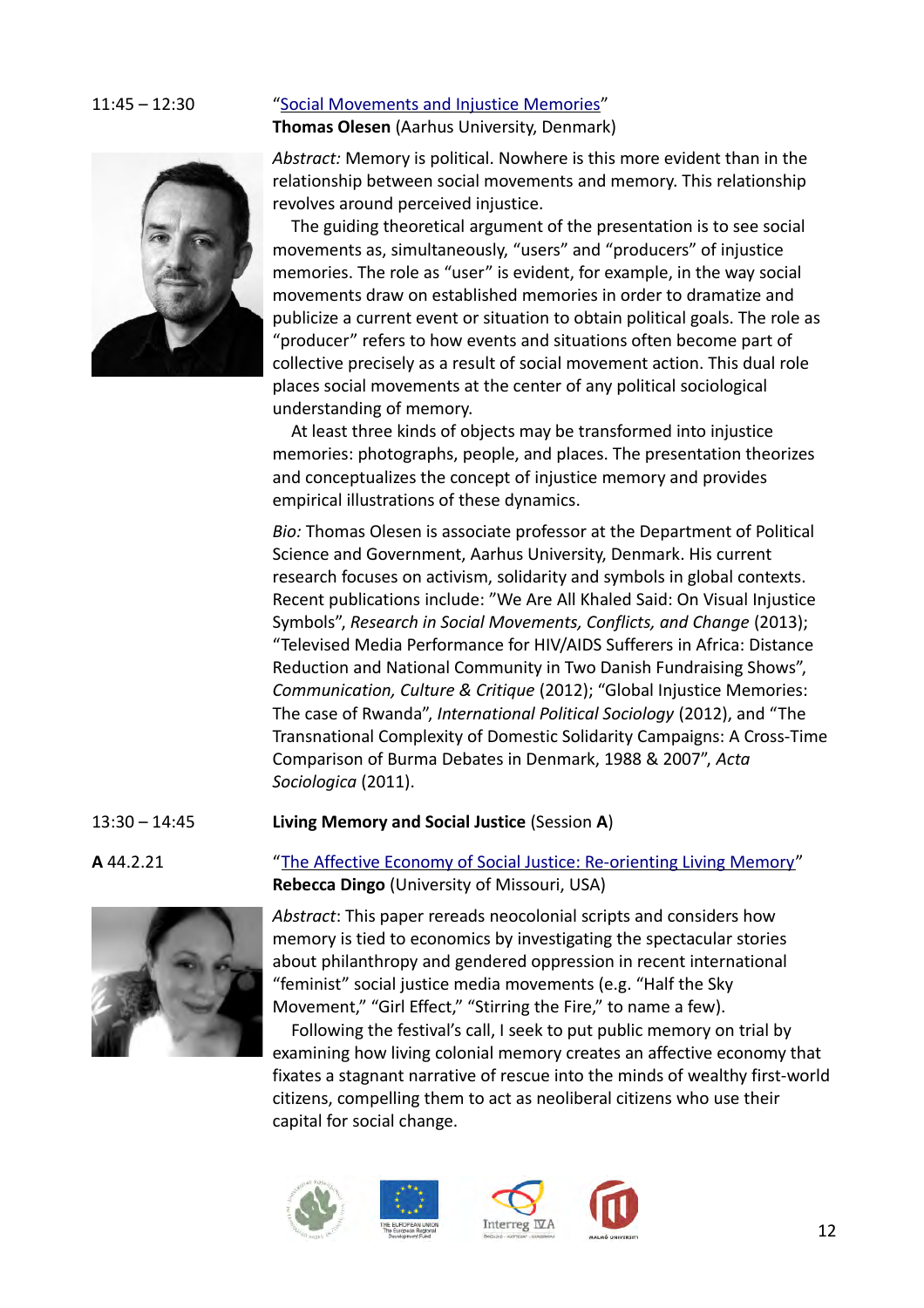These social justice narratives, I argue, depend upon audiences attachment to, what Kendall R. Phillips calls "living memory" because the organizations offer an arena where citizens come together and act upon their colonialist and saviour impulses. Yet, living memories have emotional attachments. As Sara Ahmed notes, "emotions work as a form of capital;" Ahmed names this as an affective economy – a site where feelings circulate creating memories and the conditions for emotional identification, response or action. As a result, these social movements often occlude transglobal power relations between the first and third worlds and thus require scholars, activist, artists, and media specialists to offer alternative ways of understanding and representing women's issues in the 21st century.

Ultimately, I seek to re-orient social justice narratives and develop new sorts of living memories that connect how global material conditions impact the local and vice versa.

*Bio*: Rebecca Dingo is associate professor in Women's and Gender Studies and English at the University of Missouri, USA. She is also currently the Director of Undergraduate Studies for Women's and Gender Studies at the University of Missouri. Her research and teaching explores the impact of globalization on women and gendered relationships. She has published several articles and has published two books on this topic: "Networking Arguments: Rhetoric, Transnational Feminism, and Public Policy Writing and The Megarhetorics of Globalized Development" (edited with J. Blake Scott). She is currently writing another book on anti-gender oppression NGO communication strategies.



**A** 44.2.21 ["What Kind of Memory Work to do When? The Spanish Case"](#page-1-1) **Carsten Humlebæk** (Copenhagen Business School, Denmark)

> <span id="page-12-0"></span>*Abstract*: The Spanish transition to democracy is well-known for its negotiated pact between the reformist sectors of the dictatorship and the democratic opposition. Central to this pact was an Amnesty "by everybody for everybody." It was thought impossible to have both a profound reckoning with the past and consolidate a democracy at the same time, and the Spaniards chose the latter. This has later been called, in a negative tone, "the pact of silence," but in the transition years it was viewed as positive to distance the dictatorship and focus on the future. This was generally respected within the media and the political sphere.

> In 1979, however, social demands led to the opening of some mass graves in order to identify and rebury the victims of repression. This constituted a rupture of the transition pact. But with the attempted coup d'état in 1981 this opening towards a socially founded justice seeking process was closed. The fears of its "unhealing" effects were too big. Democracy was perceived to be fragile and the Spaniards chose to favour consolidation of democracy over reckoning with the past.

This consensus was only shattered around the year 2000 in society as







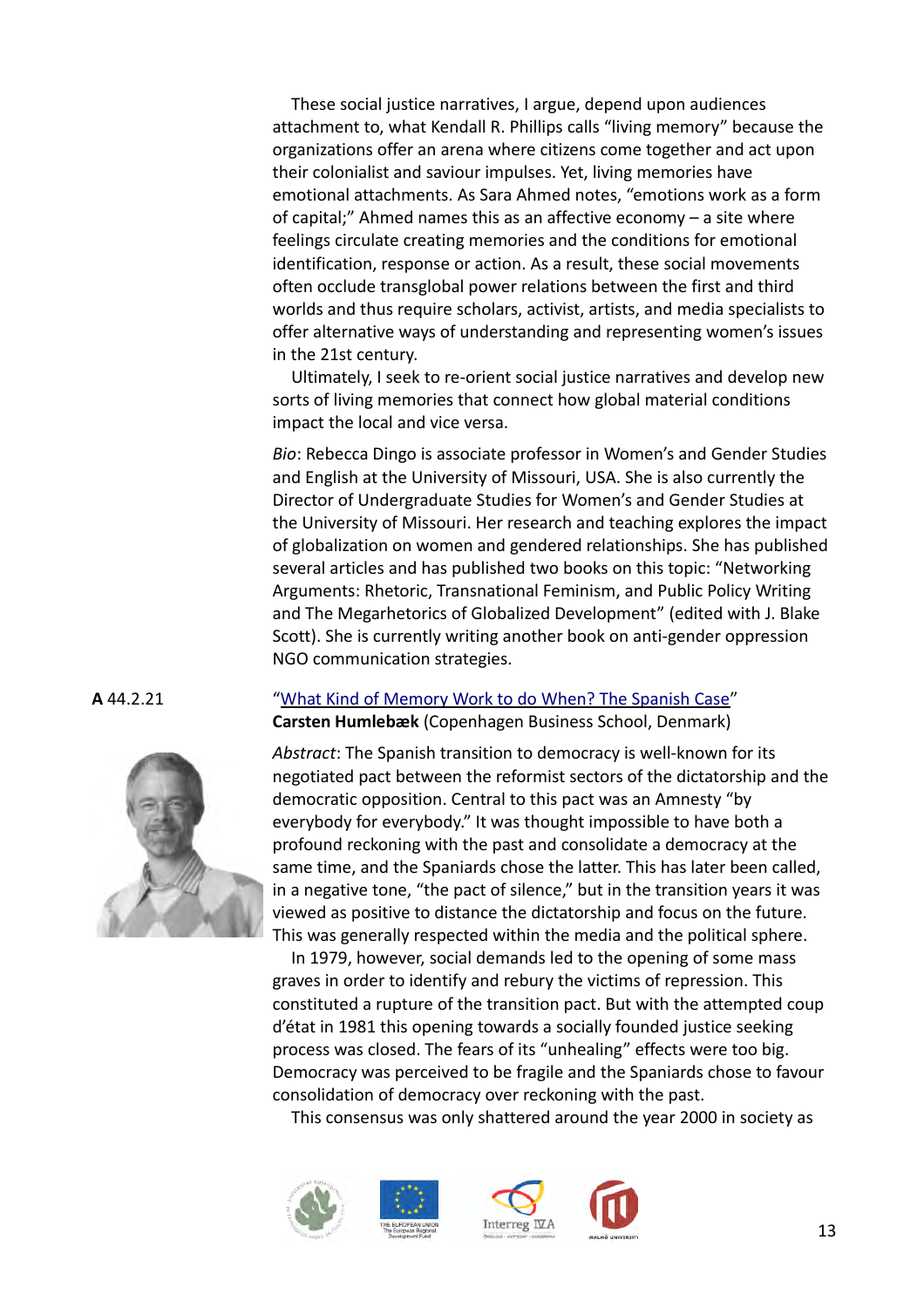well as within politics by the demand for recuperation of the so-called "Historical Memory." This represents a change of agenda where real reconciliation is only possible on the basis of the truth. As such it is a critique of the price that transition had cost. The initiatives include both legislation, openings of mass graves and social demand for truth. But the change of agenda or politics remains very divisive: a large minority is against it alleging it to be destructive for the social tissue of Spanish society. So the question remains: When is the right time to begin this type of memory work?

*Bio*: Carsten Humlebæk is Associate professor, PhD, at Copenhagen Business School. His research interests include the changes of the discourse on the nation and memory politics in Spain after the death of Franco. Recent publications include "Revisiting the so-called 'pacto de olvido'" in Diego Muro (ed.), "The Politics and Memory of Democratic Transition: the Spanish Model," London: Routledge (2010) and "Commemorating dead soldiers in 20th century Spain" in Jörg Echternkamp and Manfred Hettling (eds.), "Der Tod des Soldaten als demokratische Herausforderung. Ein internationaler Vergleich, München: Oldenbourg" (2013).



### **A** 44.2.21 ["Censorship, Creativity and Resistance"](#page-1-2)

<span id="page-13-0"></span>**Misha Zand** (University of Copenhagen, Denmark)

*Abstract*: This paper focuses on how memory is created in an atmosphere, where the creation of counter narratives is often considered a criminal act against the ruling political elite.

By focusing on "This is Not a Film," a documentary directed by Mojtaba Mirtahmasb, about the Iranian film director Jafar Panahi, this paper will outline the different actors involved in the international industry of censorship. Human rights organisations, mainstream and social media, governments, artists as well as the cultural role of heroes and martyrdom in Iranian society, generates a common field of tension that sells attractive stories to the outside world.

In the case of Jafar Panahi, a series of narratives have been created by the government, the art world, the NGOs and by Panahi himself, that together have caused a rather complex trace of counter-memories.

Jafar Panahi was in 2010 sentenced to six years in prison and received a 20 year ban from directing movies, writing filmscripts or conducting interviews with Iranian and foreign media. Ever since the aftermath of the disputed 2009 presidential election, critical measures have been taken by the Islamic Republic to silence the seditious voices and to prevent further domestic unrest.

But how does one resist the forced narratives imposed by the ruling elite and how does this process of transition play out? In the circle of censorship, creativity and resistance, who do you become and what are the gains and losses?





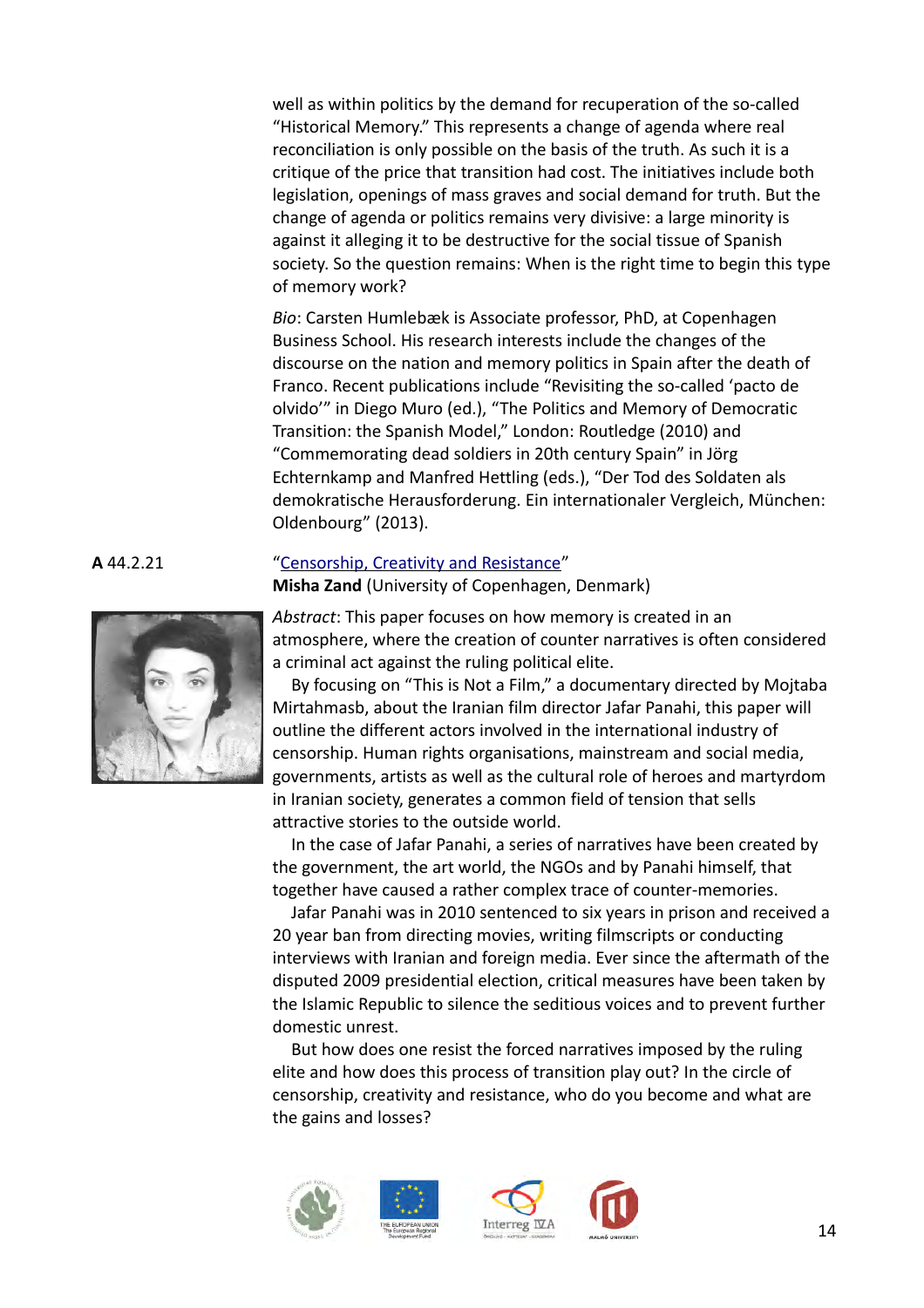*Bio*: Misha Zand holds a MA in Cross Cultural Studies and a BA in Persian Studies from the University of Copenhagen. Her work focuses on art and media in contemporary Iran.

# 13:30 – 14:45 **Decolonising Memories (**Session **B**)



*Christina H Pedersen*



*Lisbeth Frølunde*

**B** 44.2.43 ["Disentangling Memories. Complex \(Be\)longings and Social Categories"](#page-1-3) **Christina Hee Pedersen** and **Lisbeth Frølunde** (Roskilde University)

> <span id="page-14-0"></span>*Abstract*: This presentation analyses the complex workings of social categories in constructions of (be)longing in memories of young university students in Bolivia and Peru. In a methodology course the participants explored how socio economic and socio cultural differences had affected the lives of the participants and how meaning making connected to social categories express themselves in language.

> Two different methodological approaches were in play; Memory Work (Haug 1987, 1992, Haug et al 1994, Hee Pedersen 2008, Hyle et. al 2008, Wiederberg 2011) and Collective Biographies (Davies 2000a, 2000b, Davies & Gannon 2006).

> Memory-work is a collaborative methodology which has a lot to offer when it comes to understanding the processes through which we make sense of the social and constructed feelings of (be)longing. The method integrates an explicit wish for change of dominant social structures, while it at the same time collaboratively produces insights into how we as individuals participate in the productions of oppressive relations in relation to powerful social categories. The question, which propelled the two stories analysed was: Describe a situation where you for the first time became aware of yourself belonging to a specific social or racial group.

(Be)longing to a specific gendered and radicalised body constitutes in the analysis of these stories an excellent "location," from which to analyse how socio/cultural and socio/economic categories like class, nationality and age intersect with one another and consequently widen and/or diminish possibilities for legitimate belonging to society (Anthias, 2005:17).

Each memory becomes an opportunity to collectively critically deconstruct naturalised processes of interpretation. It invites the participants to explore human dialogues, mediated by texts, as a way to produce insights and consciousness about the socio-cultural impact of sense making processes.

*Bio*: Christina Hee Pedersen is Cand. Comm., PhD and Associate Professor at the Department of Communication, Business and Information technologies at Roskilde University, and member of the Centre for Gender, Power and Diversity. Key interests are: The power of social categories as gender, age, race and ethnicity, innovative research methodologies, dialogic communication and action research.





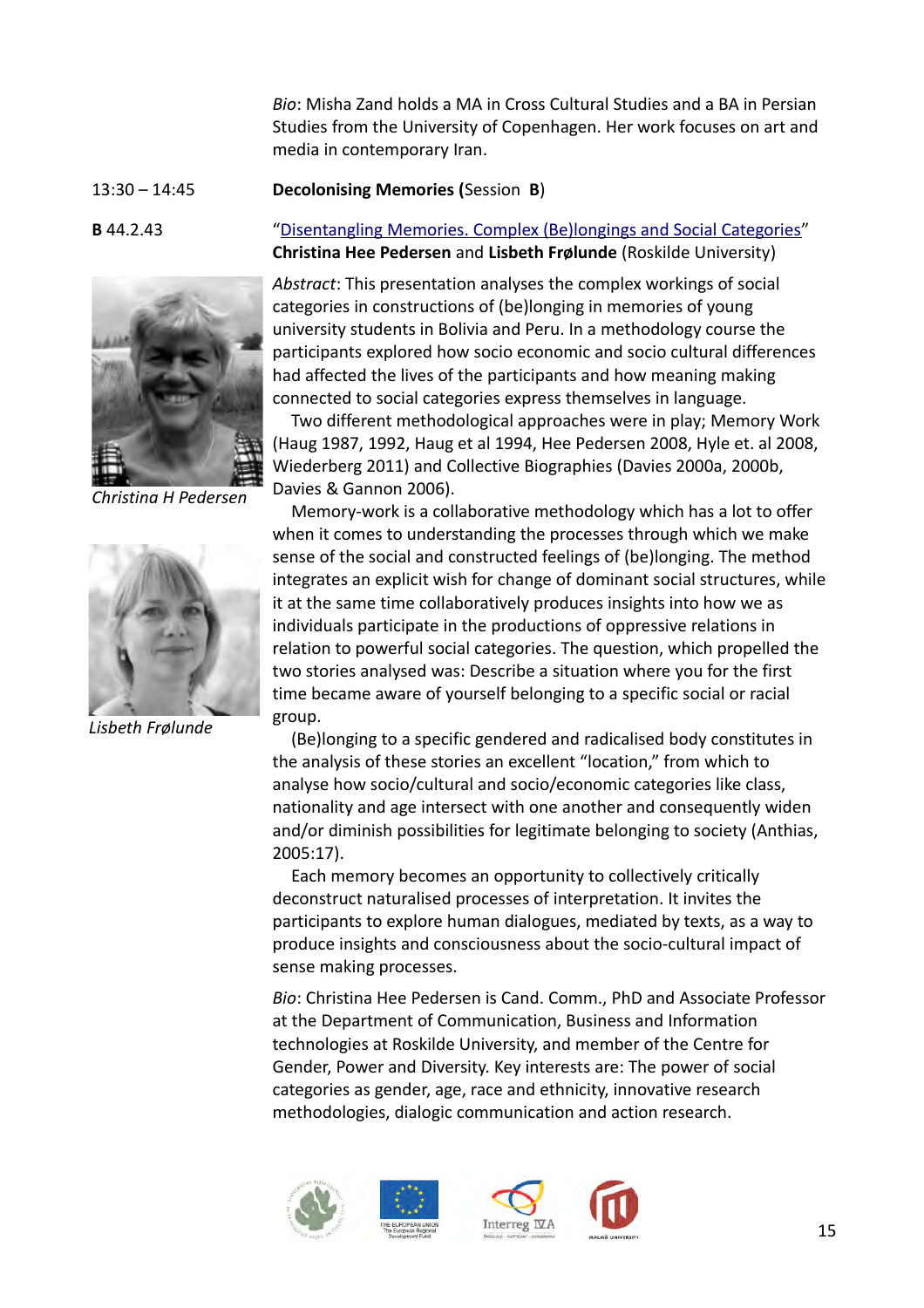*Bio*: Lisbeth Frølunde is Associate Professor in Communication Studies at Roskilde University. Her research interests are the emergence of transmedia storytelling, the notion of evolving "texts," and media convergence.



# **B** 44.2.43 "['Where New Lives are Born, where our Dead are Buried' – Decolonising](#page-1-4)  [Time and Place in the Northern Brazilian Amazon"](#page-1-4) **Patricia Lorenzoni** (University of Gothenburg, Sweden)

<span id="page-15-0"></span>*Abstract*: Commonly conceptualised as one of the last frontiers of colonial expansion, the state of Roraima in the northern Brazilian Amazon can be described both as an uttermost periphery and as a place where the Brazilian nation forges itself. From an indigenous perspective, having one's territorial dwelling claimed by the post-colonial independent federal state of Brazil, implies a continuing experience of colonisation. In Roraima, settler expansion has only in the last half century transformed the indigenous populations from a majority into a minority in terms of population numbers.

Frontier and/or colonial notions of emptiness and newness have historically generated literary genres that produce a specific relationship between time and place. Such is the case with Iberian 16th and 17th century chronicles of the Indies, and with works of natural history, geography and ethnography produced along the pathways of imperialist expansion in the 19th and 20th centuries. Similarly, the few more general contemporary works dedicated to Roraima history lays out the land for the reader through inventories of flora, fauna, ethnography and natural resources, while historical change is represented by colonial expansion.

These colonial narratives are, however, challenged through indigenous appropriation of means of documentation and communication originally introduced by colonial society. One example is the 2004 book "Filhos de Makunaimî" (Children of Makunaimî), published through the Roraima organisation of indigenous teachers as an attempt to recover Makuxi historical memory and sense of place for didactic purposes. A book that in complex ways simultaneously reproduces and subverts genres of colonial historical writing, "Filhos de Makunaimî" will be used as a point of departure from which to discuss the possibilities for new decolonial geographies and historiographies.

*Bio*: Patricia Lorenzoni holds a PhD in History of Ideas from the University of Gothenburg. She is currently research fellow at the School of Global Studies at the University of Gothenburg, writing on notions of nationhood and territory in relation to the category of the "índio" in Brazil. She is also an essayist, cultural critic and translator, publishing regularly in the daily Helsingborgs Dagblad and cultural journals and magazines in Scandinavia. Her most recent book is an essay on motherhood, "Mama Dolly: Bilder av moderskap från jungfru Maria till Alien" (2012).





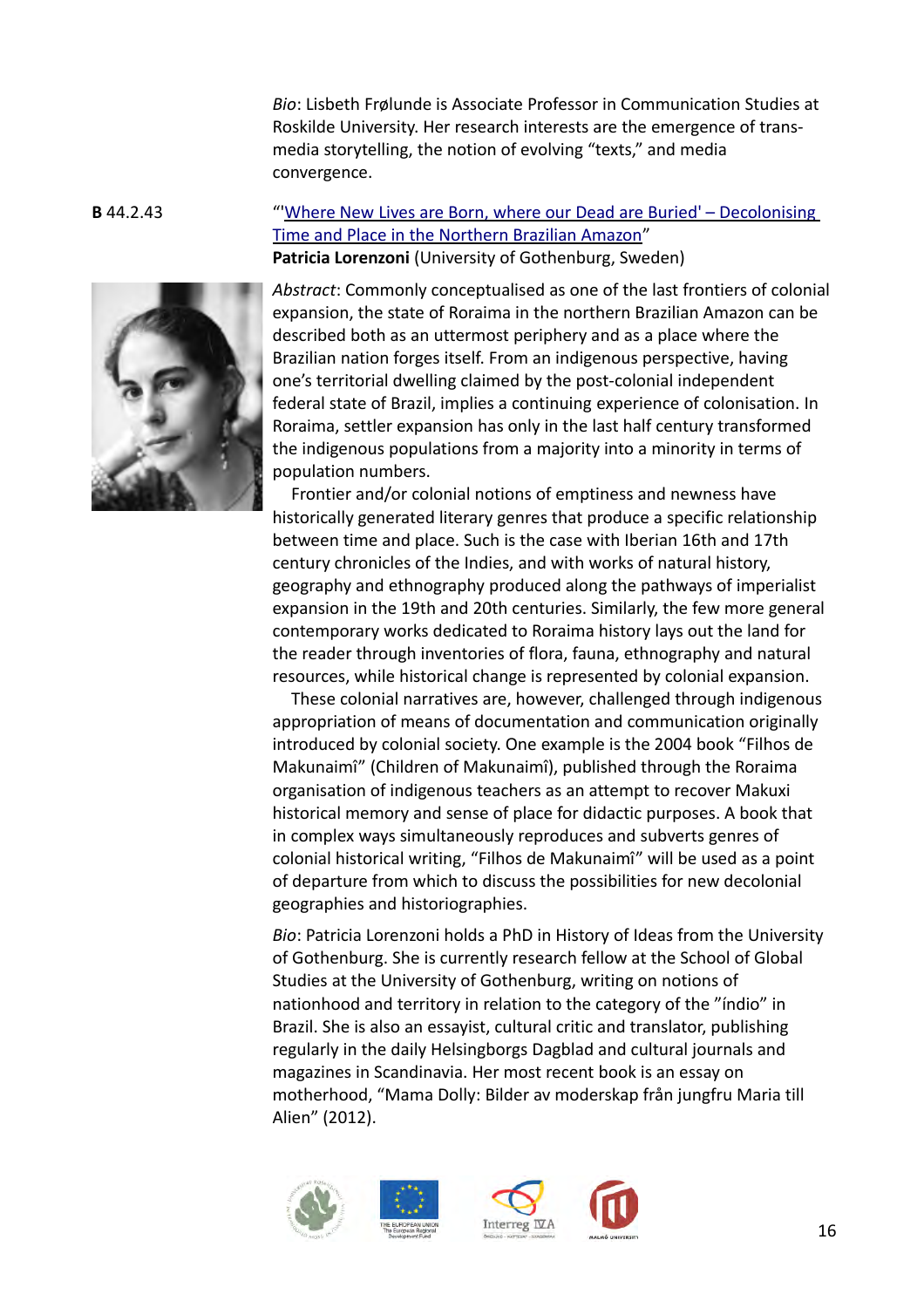

# **B** 44.2.43 ["Awakening the Sufferers: Reflections on Public Relations, Activism and](#page-1-6)  [Subalternity in Postcolonial Controversies between Taiwan and Japan"](#page-1-6) **Jens Sejrup** (University of Copenhagen, Denmark)

<span id="page-16-1"></span>*Abstract*: This paper is a qualitative analysis of mass-mediated projections of relationships between public relations practitioners in the shape of activist groups and organizations, and subaltern stakeholders for whom they act as public representatives.

Drawing my empirical examples from Japan and Taiwan and analysing the public relations implications of two politically sensitive and controversial cases, I question the nature of representative relations as reflected in mainstream mass media coverage in these two societies. Doing so, I raise concerns about the critical scope of scholarly interest in activism and the representation of other voices in public relations studies and draw on theoretical insights from Spivak, Guha, and others in order to untangle some of the complexities inherent in the mobilization of subaltern groups, here victims of historical abuse and maltreatment. The existence of such complexities in public and legal activism, I argue, remains largely ignored in public relations studies, despite the emergence of a new critical or postmodern paradigm.

*Bio*: Jens Sejrup received his PhD in Asian Studies from the University of Copenhagen (UC) with the dissertation "Returns of the Other: The Roles of Repetition and Representation in Mass Media Coverage of Japan-Taiwan Relations." He holds an MA in Japanese Studies from UC and has studied at Waseda University, Tokyo as well as conducted research stays in both Japan and Taiwan. He won first place in the competition for the European Association of Taiwan Studies' Young Scholar Award 2012 and appears frequently on Danish national television and radio as a commentator on Japanese and East Asian affairs.

## 13:30 – 14:45 **Citizenship and Governance** (Session **C**)



# **C** 44.2.40 ["Citizen-driven Election Monitoring Mechanisms: on the Employment of](#page-1-5)  [the Crowdsourced "Uchaguzi" Platform during Kenya's 2013 General](#page-1-5)  [Elections"](#page-1-5)

<span id="page-16-0"></span>**Norbert Wildermuth** (Roskilde University, Denmark)

Abstract: In my paper I will explore the implementation of citizen-led initiatives to crowd-sourced election monitoring and conflict prevention based on recent fieldwork in Kenya. In specific, I will present and discuss major challenges for the scaled-up utilisation of digital networked ICTs (i.e. social media, networked/online applications and mobile phones and their "hybrid" combination with traditional media) with reference to Uchaguzi, a joint initiative of Ushahidi, Hivos, Creco, Umati, and SODNET, which has been implemented during the recent general elections in Kenya.

The initiative sought to deliver unprecedented collaboration between





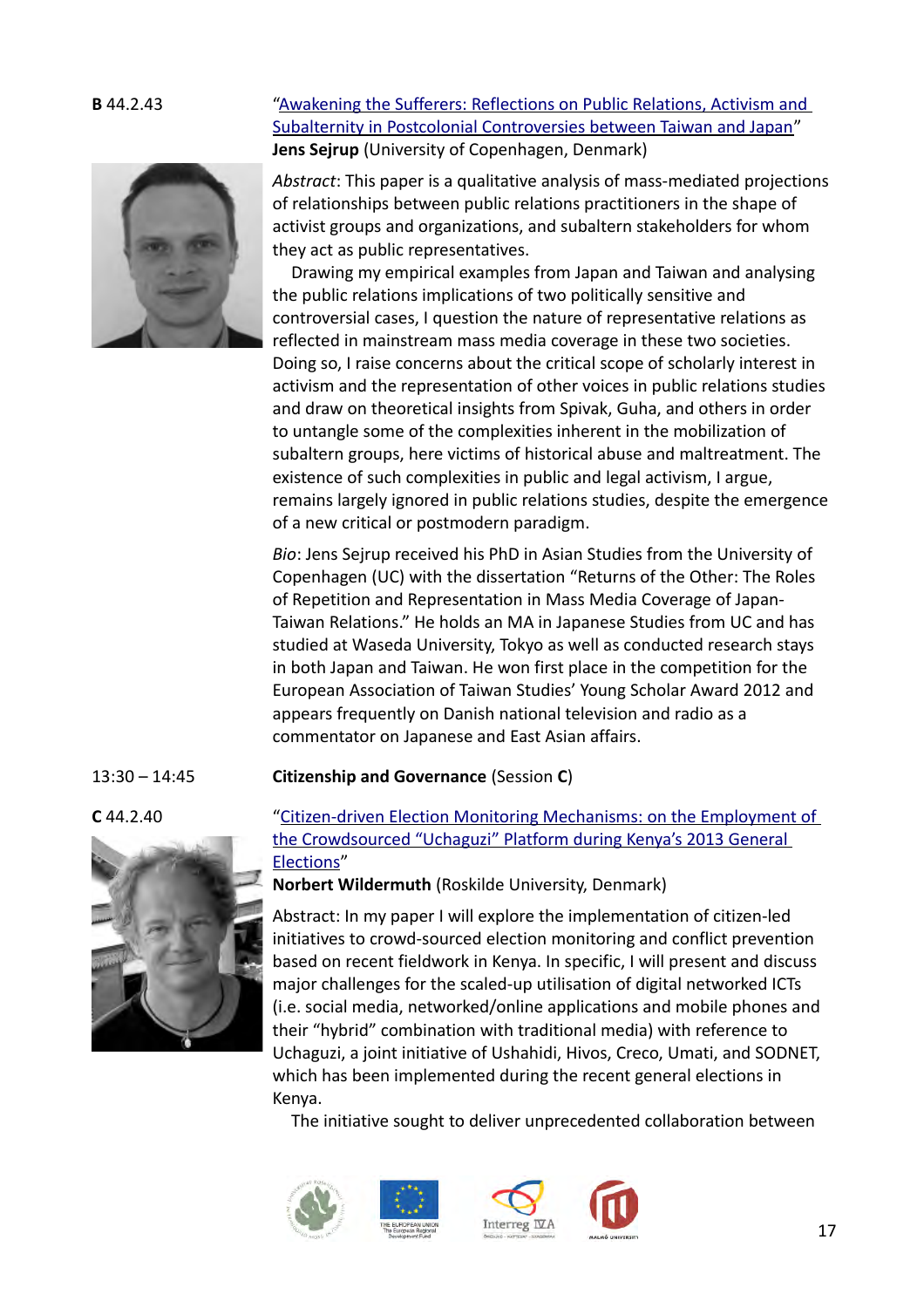election observers (the CRECO platform of Kenyan NGOs) and ordinary citizen's to monitor the Kenyan March 4 general elections in near-real time. This effort, which was ended with the announcement of president elect Uhuru Kenyatta on Saturday 9th of March, resulted in close to 4,435 verified and online reports (see https://uchaguzi.co.ke) submitted by voluntary election observers and ordinary citizens, the ambition being to extend the common practice of traditional election observation by seeking to engage citizens in election monitoring as citizens can be a valuable source of information for election observers to verify and amplify to the respective electoral authorities or security personnel in case of violence.

Based on my empirical cases I will critically debate the growing popularity of ICT-facilitated social accountability, transparency, verification and monitoring mechanism, based on crowd-sourced evidence and their potential for social change. This discussion links to issues of conflict prevention and transparency under the specific conditions of Kenya's 2013 general elections, which were conducted with fearful memories in mind of the 2009 post-election violence that resulted in up to 2,000 Kenyans' killed and 600,000 internally displaced. Citizendriven initiatives as Uchaguzi, constitute in this sense also a way of recalling and working through the public meanings of this painful incident in Kenya's history and to highlight questions of national identity in a society that continues to be deeply split along ethnic lines.

*Bio*: Norbert Wildermuth is associate professor in Social Media at the Department of Communication, Business and Information Technologies at Roskilde University, Denmark. His fieldwork experience includes studies in Kenya, India, Nepal, Zambia, Vietnam, Bhutan and Brazil. In recent years, his qualitative research focus on young people and their everyday media uses has developed into a core interest in questions of digital empowerment, online activism and e‐participation. Presently, he is an active member of "ØRECOMM - Centre for Communication and Glocal Change" and the research project "People Speaking Back. Media, Democracy and Empowerment in East Africa" (MEDIeA; 2009–2013).



### **C** 44.2.40 ["ICT for Good Governance in Bhutan"](#page-1-7)

<span id="page-17-0"></span>**Devi Bhakta Suberi** (Roskilde University, Denmark)

*Abstract*: The impact of information and communication technologies (ICTs) exceedingly depends on how people make use of technology in their daily lives and how well they integrate in their social and cultural context. The government of Bhutan clearly envisaged the role of ICTs to help bring good governance by keeping the citizen at the centre of development.

The very first observation made during this study was that the use of technology to avail government services and access information was beyond the comprehension of most of the Bhutanese people, living in







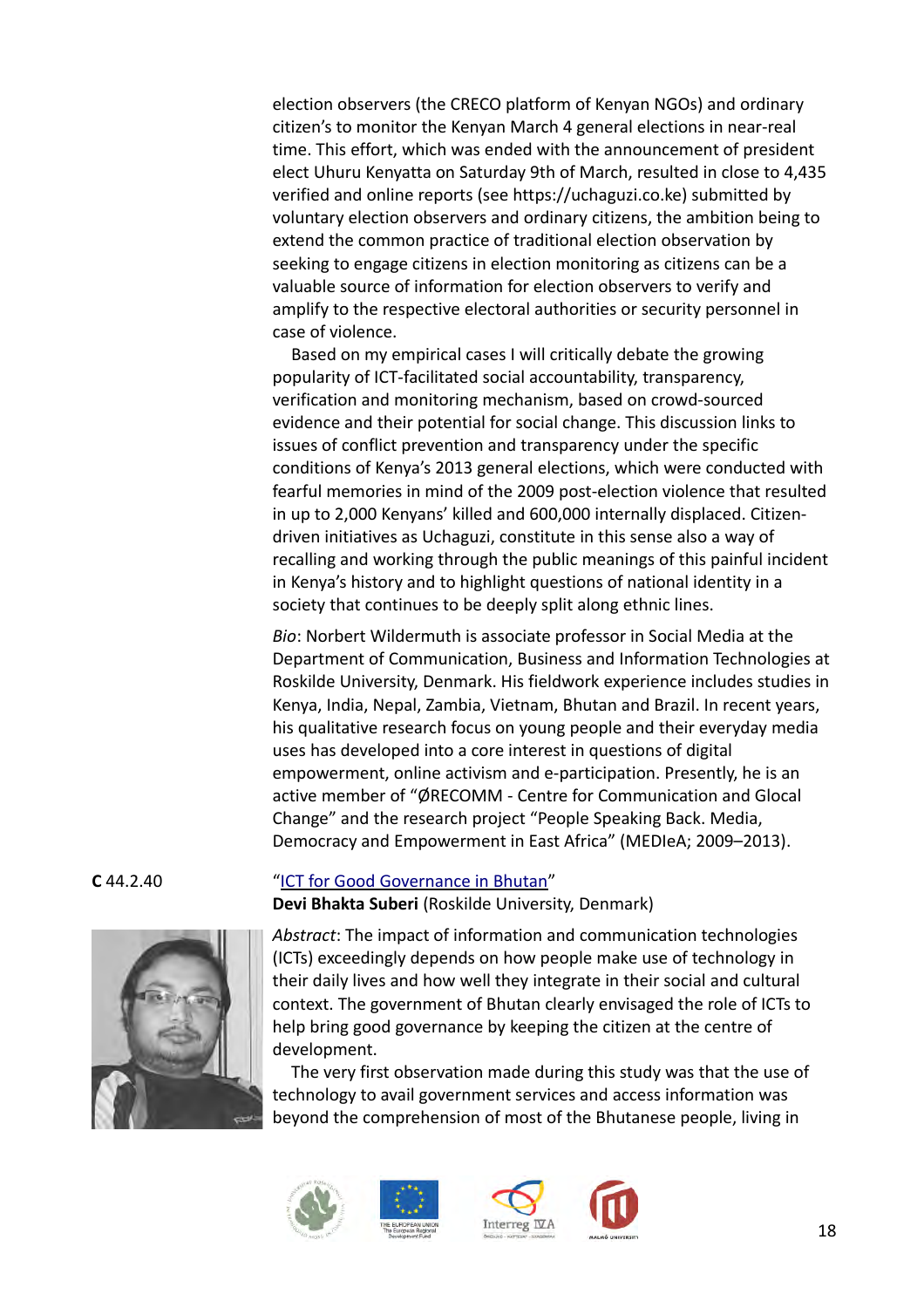scattered villages across the country, mostly illiterate farmers sustaining on subsistence farming. Secondly, the government's initiative to provide public service through online service delivery mechanisms was challenged not only by the geography of the country but also by the culture of traditional face-to-face oral communication. Communication through Internet is a relatively new phenomenon in Bhutan, hence most villagers find it difficult to trust the services that are offered through online mechanisms. And also, the kind of services provided online were either seasonal services that were used at the most one to two times a year, by every household, or was not at all useful for people living in rural villages.

The access to information and public services are made available through one-stop shops called community centres (CC), established by the government and operated by Bhutan postal services on public private partnership (PPP). The extremely low utilization of CCs has raised questions around the stability and financial unsustainability of the CCs. Drawing from a series of interviews with various stakeholders involved in online service delivery programs and from empirical investigation, this paper will present the findings on the extent to which ICTs for good governance has been realized and also discuss the challenges to be addressed by the government and the citizens.

*Bio*: Devi Bhakta Suberi is a Bhutanese PhD candidate enrolled in the department of Communications Business and Information Technologies at Roskilde University. He received his Bachelors in Computer Science from Delhi University in 2006 and a Masters in Computer Technology from Anna University in 2009. His PhD project includes the study of ICTs as a tool for Good Governance and advancing sustainable development, with specific focus on Bhutan, a landlocked country between China and India. He also keeps interest in studying the use of ethnography for systems design.

# **C** 44.2.40 ["Citizen-State Relationship in Democratic Bhutan: A Post 2008 Analysis of](#page-1-8)  [People's Views"](#page-1-8)

<span id="page-18-0"></span>



*Dorji S*

*Abstract*: In 2008, Bhutan went to polls for the first time to democratically elect their representatives to the Parliament. As is befitting of a country whose unique development philosophy of Gross National Happiness (GNH) was conceived and championed by none other than the fourth King, and embraced by the people of Bhutan, a seamless transition took place without any bloodshed. Ever since the transition from the monarchical rule to democratic constitutional monarchy began, people in Bhutan are of the view that there is an increase in the interactions between the citizens and the state. This is attributed to the increased use of the Internet and the mass media coupled with the new government's efforts such as Government to Citizen (G2C) Initiatives.





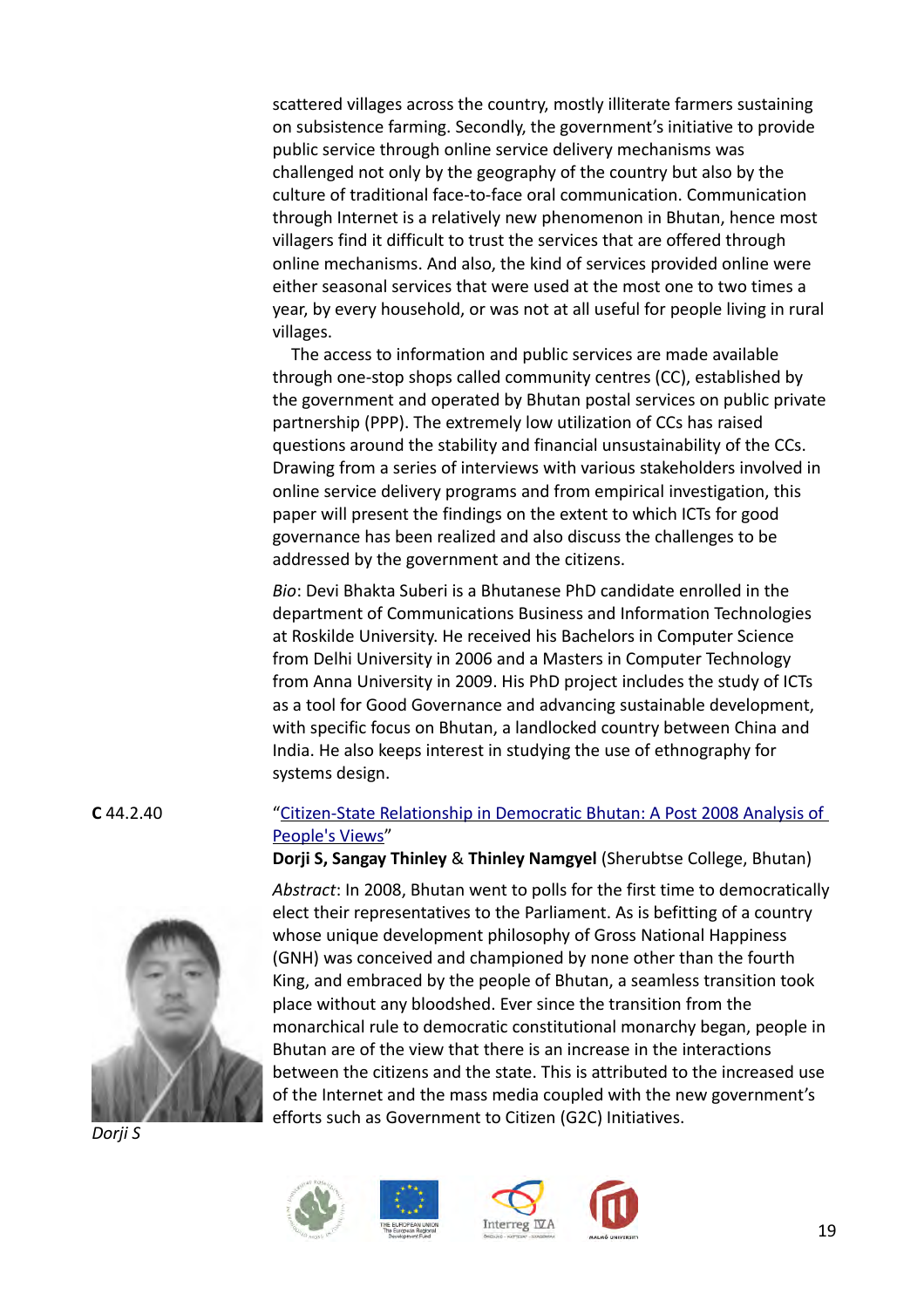

*Sangay Thinley*



*Thinley Namgyel*

With the second round of elections slated to take place in 2013, Bhutan has recently seen its educated citizenry gathering momentum in spreading political ideologies and critiquing the incumbent government through the social media and blogging sites. The Internet also has the potential to facilitate increased participation in technologically-equipped societies and encourage greater citizen-state communication.

This paper proposes to analyse the perceptions of the people at the grassroots and attempt to gain insights into the psyche of the people of Bhutan on the democratic transition/decentralization process, explore people's views on whether there is any increased citizen-state relationship, find out how the citizens are exercising their rights and responsibilities (e.g. participating in decision-making processes) in the new form of government, and highlight some of the ways and means people employ to interact with the state and in what areas. In doing this study, qualitative research tools like interviewing and simple survey questionnaires will be used.

*Bio*: Dorji S has more than ten years of teaching experience, including teaching under the Ministry of Education. He has been teaching in the Department of History at Sherubtse College, Bhutan, since completing his master's degree from the University of Allahabad, India.

*Bio*: Sangay Thinley has been teaching in the Department of Computer Science at Sherubtse College, Bhutan, since July 2005 after completing his master's degree in Computer Science from University of New Brunswick, Canada.

*Bio*: Thinley Namgyel is currently the Head of School of Mathematics and Computer Science. He joined Sherubtse College, Bhutan, in 2008 after completing his master's degree in Mathematics from the University of Newcastle, Australia.

## 15:00 – 15:45 "The Role of 'Stillness' and 'Nostalgia' in Sustainable Development: Asking

<span id="page-19-0"></span>



*Abstract:* There is a contemporary concern for sustainability in international development programmes. Communication for development and social change increasingly thinks about sustainable development and the importance of grounding our understandings of development processes within local contexts. While closer consideration of complex local contexts adds to understandings of processes of social change, within development discourses, ideas about culture and tradition can be considered backward looking and contrary to the forward-looking, progress oriented goals of development itself.

In this paper, to challenge ideas that culture and tradition are backward looking, I focus on ides of 'stillness' and 'nostalgia' as evoked through close study of media and communication for development practices. I consider how notions of voice and listening might be understood as





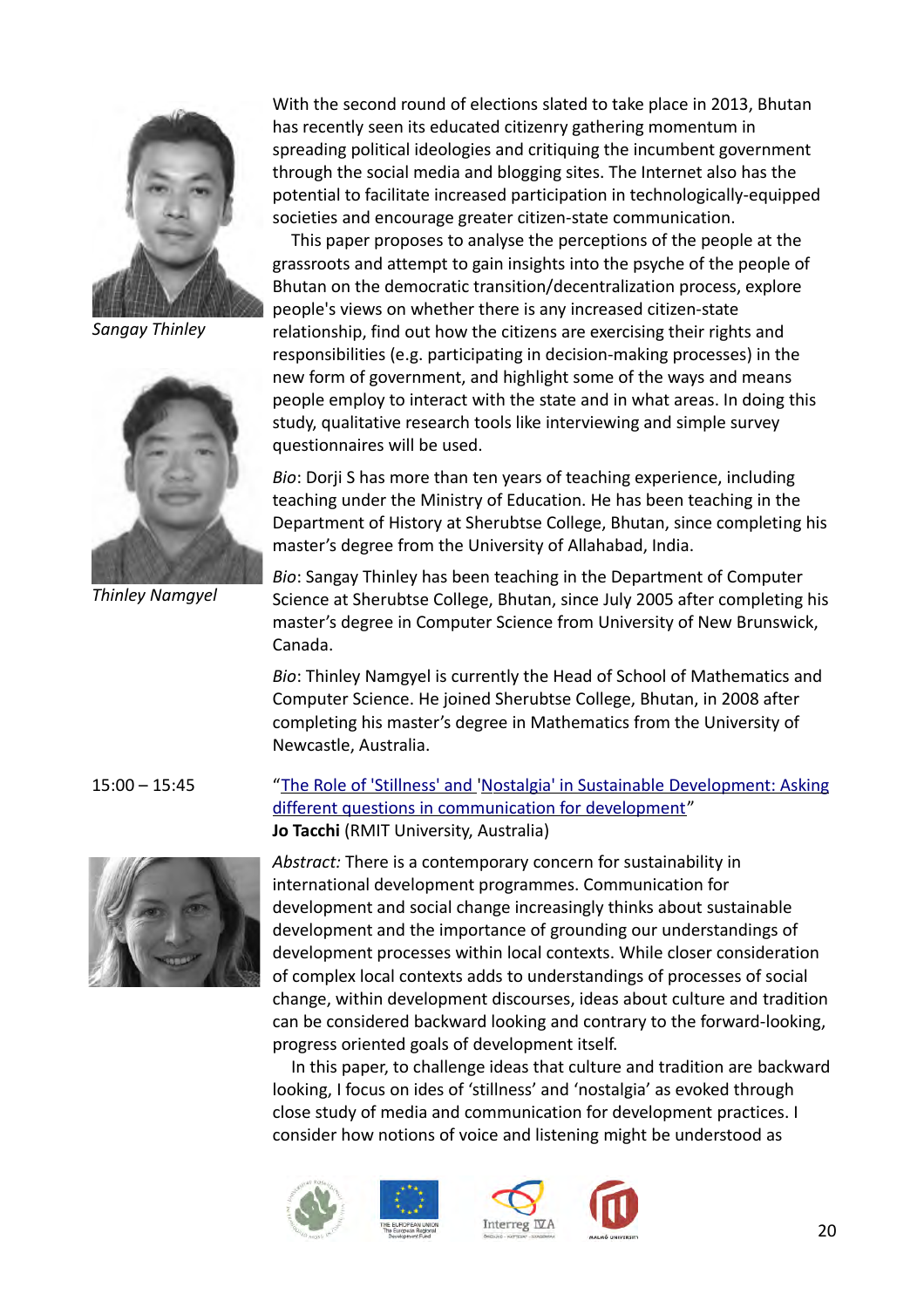moments of stillness in a fast moving and mobile world, and how experiences of nostalgia can be considered as not just about the past, but firmly located in the present, and part of imaginings of and aspirations for the future. I'm interested in what this means for the ways in which we research communication for development.

*Bio:* Jo Tacchi is Professor and Deputy Dean of Research and Innovation in the School of Media and Communication at RMIT University in Melbourne, Australia. She is a media anthropologist who has, for the past decade, focused on communication and development, largely in South Asia. Her most recent book is "Evaluating Communication for Development: A Framework for Social Change" (2013).

# 16:00 – 16:45 ["Memoryscapes: Experiments in Place-Based Oral History"](#page-1-10) **Toby Butler** (University of East London, United Kingdom)

<span id="page-20-0"></span>*Abstract:* This talk is concerned with the reflective practice of creating location-specific new media trails to "spatialize" oral history. The speaker has created a series of "memoryscape" trails, which interpret public places with the use of sound and oral history recordings. He will discuss his experiments in giving present–and past–residents a voice in the interpretation of rapidly changing districts in London.

*Bio:* Toby Butler is a senior lecturer in London history and heritage at the University of East London and an associate of the Raphael Samuel History Centre. He has worked with community groups on oral history projects in London, Wales and India.

Toby has created several websites that use oral history recordings to explore place, and they include several freely downloadable audio walks of various places in London (www.memoryscape.org.uk).

Before working in academia Toby was the editor of Third Sector and Fostercare Magazine and has published articles in several national magazines and newspapers including the Independent, The Guardian and the New Statesman.











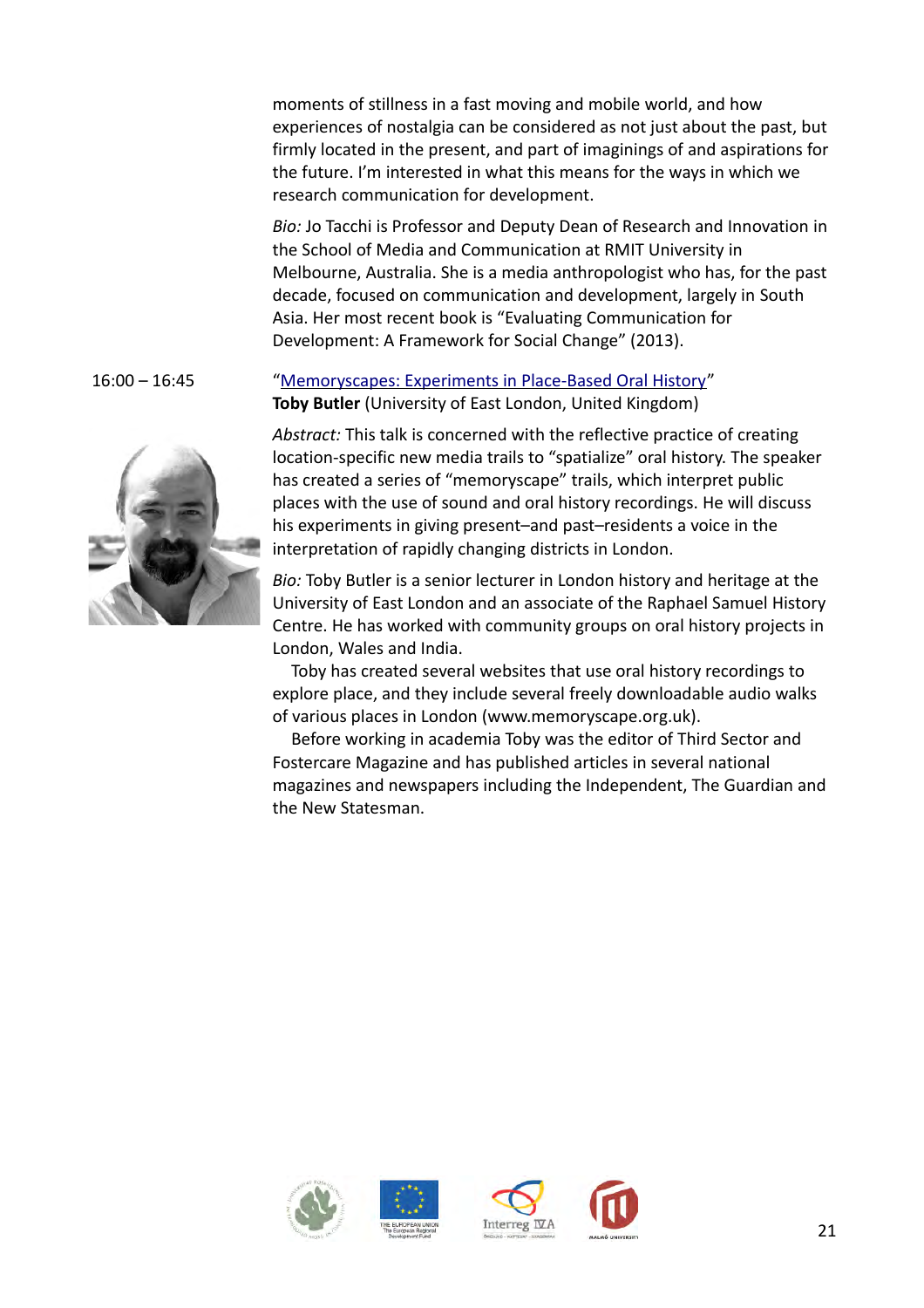# Malmö University, Black Box, Beijerskajen 8

# **Saturday 14 September**



### 09:45 – 10:30 "How Globalization Forgets"

<span id="page-21-1"></span>**Thomas Hylland Eriksen** (University of Oslo, Norway)

*Abstract:* In the time of social evolutionism and ideologies of progress, that is classic modernity, powerful and persuasive historical accounts described the development of contemporary societies, with particular emphasis on the transitions to modernity.

The Enlightenment, the steam engine and the bureaucratic state each played a significant part in this story. In the global information age, there appears to be no such dominant narrative explaining the changes that led to the present situation.

The cause may be that the belief in progress has been lost, and that history is no longer believed to have a direction. The predomination of presentism has led to massive cultural amnesia and a weakened sense of duration. One implication, to be explored in the lecture, is the loss of a distinctive future.

*Bio:* Thomas Hylland Eriksen has worked for years with the politics of identity, ethnicity, nationalism and globalisation from a comparative perspective, often with an ethnographic focus on Mauritius and Trinidad. He has also published popular works and essays on cultural complexity in Norway, either with a focus on Norwegians or the multi-ethnic character of contemporary Norway.

His textbooks, including "Small Places - Large Issues"; "Ethnicity and Nationalism"; "What is Anthropology", and "A History of Anthropology", in addition to a number of other books, are widely used and have been translated into various languages. Eriksen is currently involved in a CULCOM research project on place and identity in an Oslo suburb, and is writing a book about the concept of society.

# 10:50 – 11:35 ["Breaking Four Decades of Silence:](#page-3-0)  [Memory Work in Post-Civil War Nigeria"](#page-3-0) **S. Elizabeth Bird** (University of South Florida, USA)



<span id="page-21-0"></span>*Abstract:* In 1967, in the early months of the Nigerian Civil War, the civilian population of Asaba, a small town to the west of the Niger, was decimated in an unprovoked attack by Nigerian federal troops. The massacres went almost unreported in the press and subsequently received minimal attention in civil war histories. For over 40 years, the people of Asaba have remembered and are now attempting to re-inscribe their story into the official collective memory of Nigeria. My colleague and I have been working for three years, in partnership with Asaba leaders, interviewing over 50 witnesses and survivors, who consistently stress the importance of reclaiming their silenced history as a form of overdue justice. Such public re-inscription, described by Irwin-









22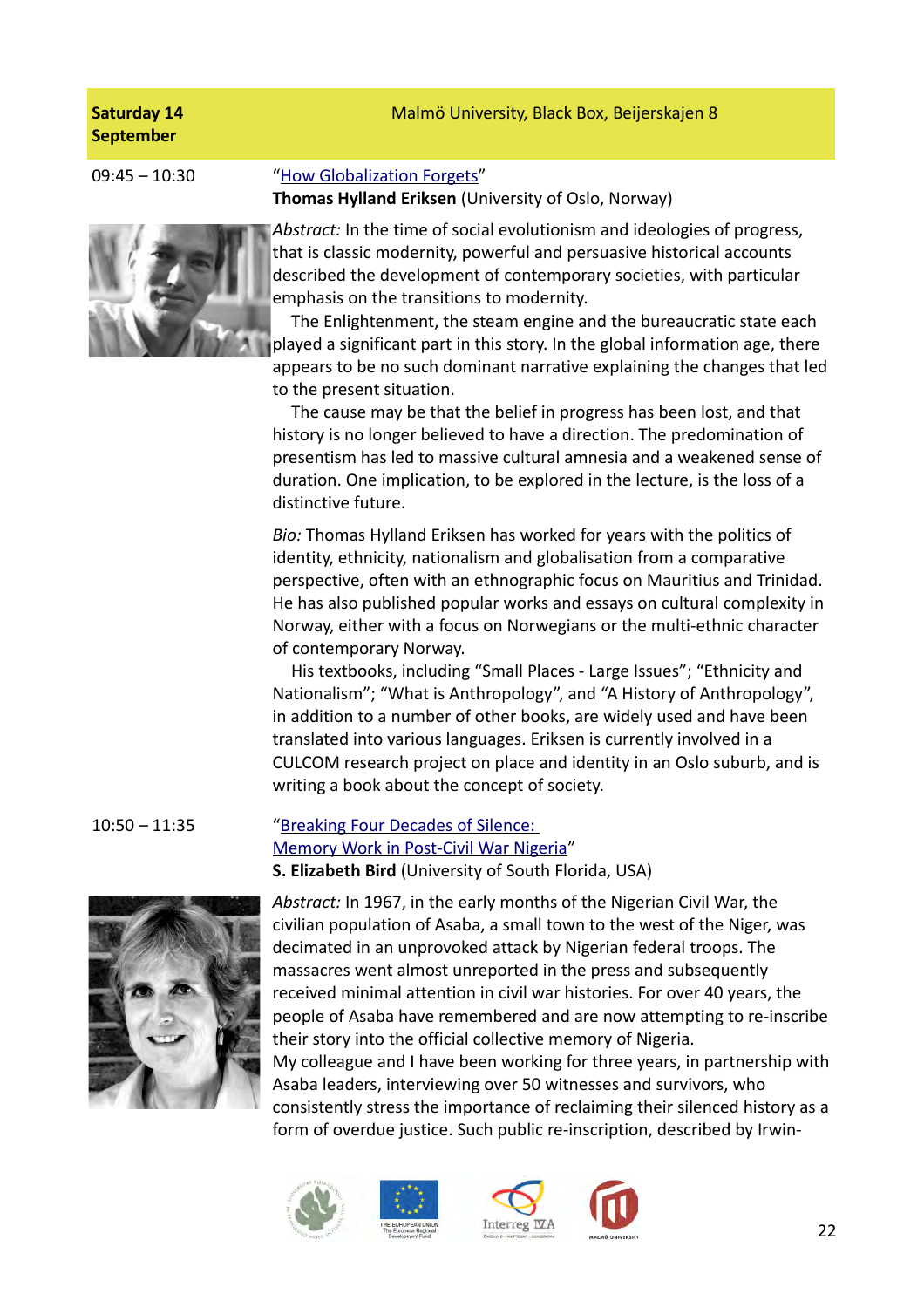Zarecka (2007) as "memory work," is almost inevitably contested, and no more so than in a country still embroiled in ethnic and religious conflict.

This presentation will explore the challenges inherent in contesting the official story of an atrocity that was successfully contained in an era of "old media," especially in light of the potential of new media to open new narratives. I conclude with a discussion of the role of "memory work," as a form of justice that grapples to exhume and make visible the experience of appalling and shameful moments.

While we often associate the notion of "transitional justice" with formal judicial processes, there is also a form of justice whose primary role is to sanction memory, honor the dead, and allow their stories to be told, whether or not a legal outcome results. Many recognize that such performances of memory have the potential to inflame rather than soothe; however, they may also afford the next generation to validate the suffering of the past and use that memory to transition into a more just future.

*Bio:* S. Elizabeth Bird is Professor at the Department of Anthropology, University of South Florida. Her work has focused on the role of the media, especially news and journalism, in everyday life. Her four books include "For Enquiring Minds: A Cultural Study of Supermarket Tabloids"; "Dressing in Feathers: The Construction of the Indian in American Popular Culture" (winner of a Gustavus Myers award for Human Rights in North America); "The Audience in Everyday Life: Living in a Media World" (winner of the International Communication Association's Outstanding Book Award), and "The Anthropology of News and Journalism: Global Perspectives". She has published over 60 articles and chapters; her current research is a community-based, interdisciplinary study of collective memory in Nigeria.



# 11:45 – 12:30 ["Difficult Memories: Speaking about Sexual Violence"](#page-3-2) **Urvashi Butalia** (Publisher Kali for Women, India)

<span id="page-22-0"></span>*Abstract:* In the six and a half decades since its violent birth as a nation, India has seen innumerable instances of political violence and conflict: Kashmir, the northeastern states, Nellie, Bombay, Gujarat, Punjab ... These are names, which carry memories of terrible violence. Coded deep inside these histories is the violence that is widely acknowledged to be common but that often defies speech, for there is no easy equation between speaking of sexual violence and freeing oneself of its grasp and its consequences.

In this presentation, I would like to address this issue by placing myself, as a feminist activist, at the centre of the feminist project to seek justice for victims and survivors of violence, and the dilemmas that are attached to "memory work" of this kind.

During the course of my research on the partition of India, I came across a listing of some 21,000 women who were presumed to have been





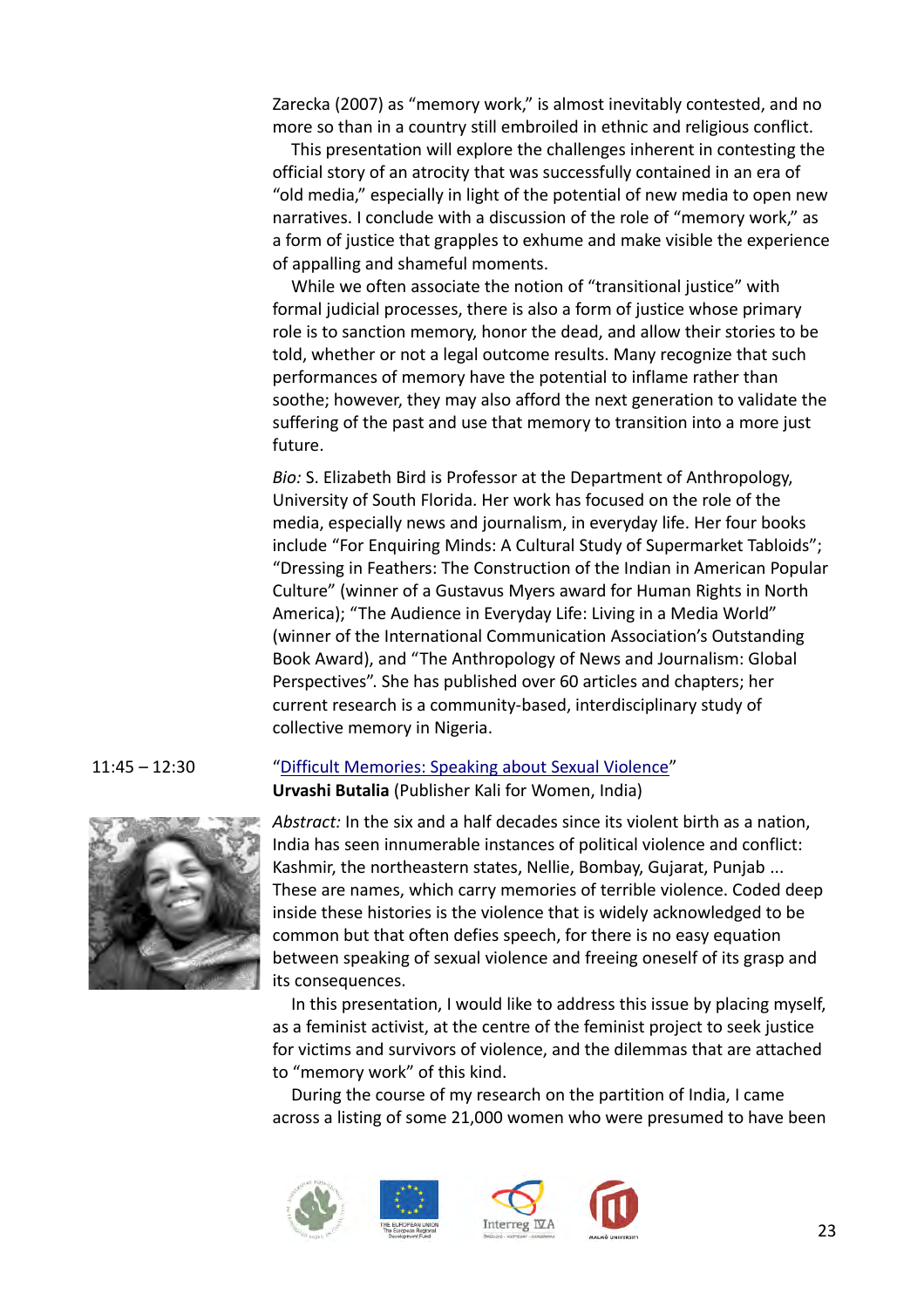raped. Making this document public today could help us set at rest the memories of many women who lived through sexual violence and who were never able to speak about it. And yet, it could also make vulnerable their children, the generation who have inherited these histories and for whom the past is perhaps another country.

In Indian society, in Indian media, among Indian historians, for the Indian State, memories of the violence of the partition of the country in 1947, and of the subsequent histories of violence, are best put aside without discussion, so that people can move on. And yet, how easy is it to move on without confronting memory? But such confrontation, particularly when it has to do with sexual violence, is not unproblematic. How then to seek the "evidence" needed for processes of justice and healing to begin, and yet preserve and respect the needs of the survivors? This is the central question I hope to address in my presentation.

*Bio:* Urvashi Butalia is an Indian feminist and historian. She is the Director and Co-founder of [Kali for Women,](http://en.wikipedia.org/wiki/Kali_for_Women) India's first feminist publishing house.

She earned a Masters in literature from Delhi University in 1973 and a Masters in South Asian Studies from the University of London in 1977.

Her writing has appeared in several newspapers including The Guardian, The Statesman, The Times of India and several magazines including Outlook, the New Internationalist and India Today.

Butalia is a consultant for Oxfam India and she holds the position of Reader at the College of Vocational Studies at the University of Delhi. Her main areas of research are partition and oral histories.



### 13:30 – 15.00 ["Forms and Forces: The Memory Event"](#page-3-3) **Trinh T. Minh-ha** (Filmmaker, writer, critic, Vietnam)

<span id="page-23-0"></span>*Abstract:* Focusing on "acts of re-memory," the lecture evokes the Power of the Word (in West African contexts) and the Power of Imagination (in African American contexts) to link up with the struggles of women around the world.

*Bio:* Born in Vietnam, Trinh T. Minh-ha is a filmmaker, writer and music composer. She is an independent filmmaker and feminist, post-colonial theorist. She teaches courses that focus on women's work as related to cultural politics, post-coloniality, contemporary critical theory and the arts. The seminars she offers focus on Third cinema, film theory and aesthetics, the voice in cinema, the autobiographical voice, critical theory and research, cultural politics and feminist theory.

She has been making films for over twenty years and may be best known for her first film ["Reassemblage"](http://www.wmm.com/filmcatalog/pages/c52.shtml), made in 1982. She has received several awards and grants, including the American Film Institute's National Independent Filmmaker [Maya Deren Award,](http://en.wikipedia.org/wiki/Maya_Deren_Award) and Fellowships from the [John Simon Guggenheim Foundation.](http://en.wikipedia.org/wiki/John_Simon_Guggenheim_Foundation)







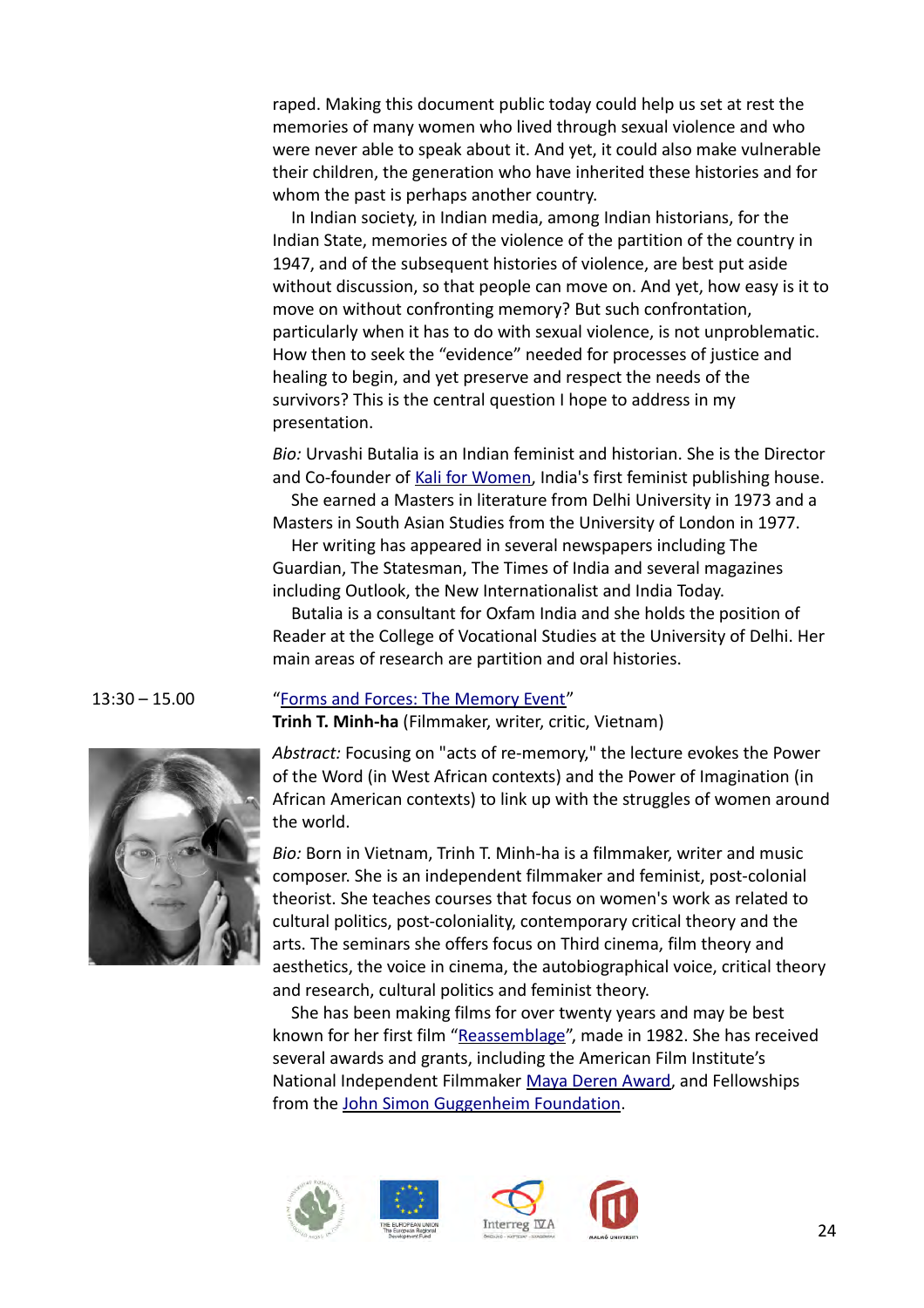|                 | Change of location to "Orkanen", Nordenskiöldsgatan 10                                                                                                                                |
|-----------------|---------------------------------------------------------------------------------------------------------------------------------------------------------------------------------------|
| $15:30 - 18:30$ | Film screening: "The Act of Killing" (159 min – director's cut)<br>This film screening is open also to people who do not participate in the<br>festival: See more here. Not streamed. |
| $18:45 - 19:15$ | Q&A session with Signe Byrge Sørensen<br>(Producer of "The Act of Killing", Denmark)                                                                                                  |
|                 | Signe is the producer of the documentary "The act of killing" (dir. Joshua<br>Oppenheimer, 2012), to be shown at the Festival. She will be present for a                              |

<span id="page-24-0"></span>Q&A session after the screening of the film. In just a few months the film has been awarded a large number of prizes. It is a controversial film: "A documentary that challenges former Indonesian death squad leaders to re-enact their real-life mass-killings in whichever cinematic genres they wish, including classic Hollywood crime scenarios and lavish musical numbers". (IMDB) Read more on the

film's own website (with trailer) or on the [IMDB site.](http://www.imdb.com/title/tt2375605/?ref_=sr_1) *Bio:* Signe has been a producer for 14 years. She began in SPOR Media in

1998, moved to Final Cut Productions ApS in 2004 and founded Final Cut for Real ApS in 2009. Her focus is on documentaries, and she has, besides several productions in Denmark and Sweden, produced documentaries in South Africa, Zimbabwe, Senegal, Thailand, and Argentina.

Signe holds an MA degree in International Development Studies and Communication Studies from Roskilde University, Denmark. She has lectured at Roskilde University, The University of Århus, the Danish Film School, the School of Oriental and African Studies in London and on the documentary training courses ESODOC and ExORIENTE.









25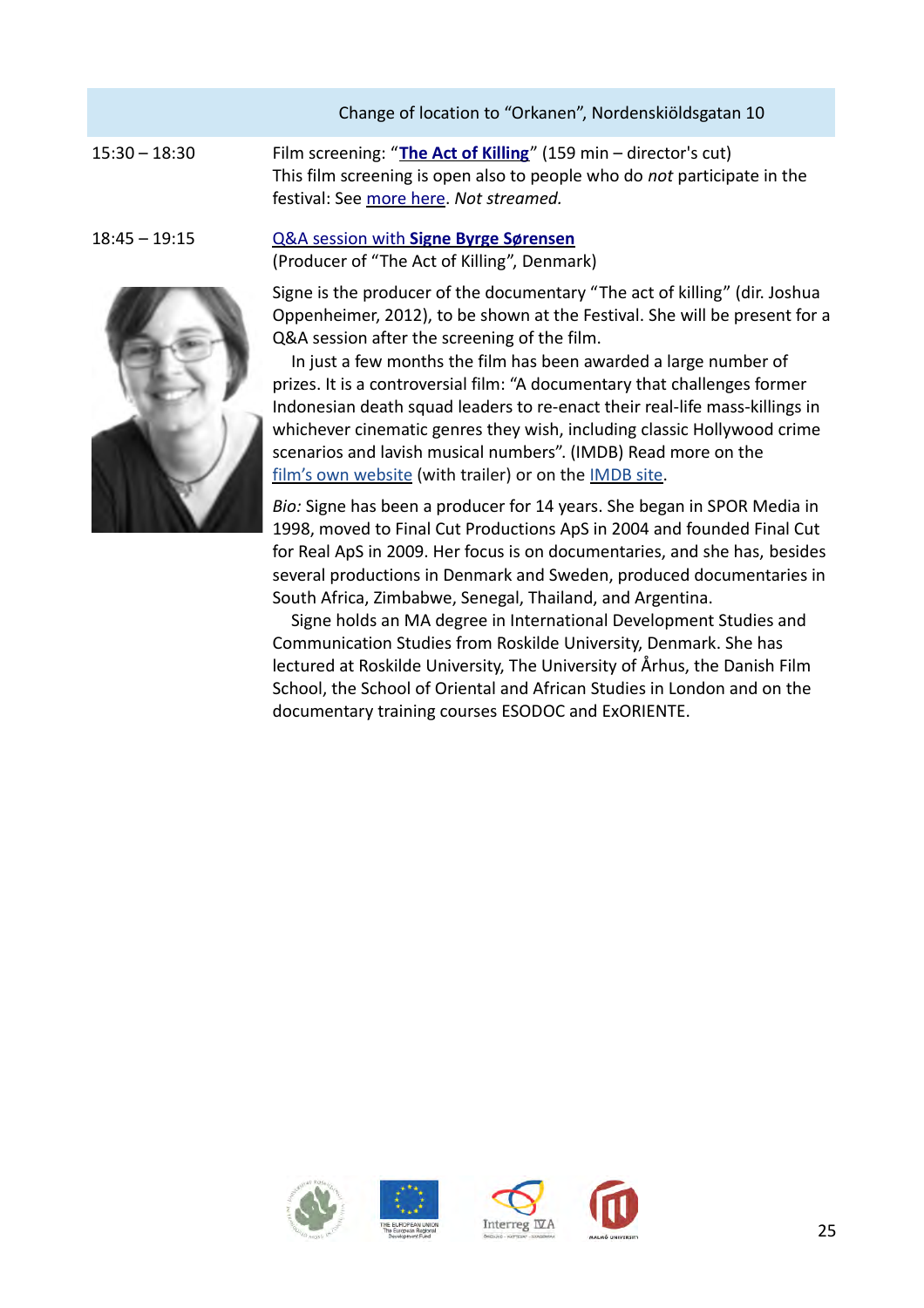| <b>Sunday 15 September</b> | Malmö University, Black Box & Orkanen                                                                                                                                                                                                                                                                                                                                                            |
|----------------------------|--------------------------------------------------------------------------------------------------------------------------------------------------------------------------------------------------------------------------------------------------------------------------------------------------------------------------------------------------------------------------------------------------|
| $10:15 - 12:30$            | Public Memory and Living Archives (Session A, Orkanen: C231)                                                                                                                                                                                                                                                                                                                                     |
| A Orkanen: C231            | "Living Archives: Space and History in New Archival Projects on Folk<br>Music and Immigration",<br>Anders Høg Hansen (Malmö University, Sweden)                                                                                                                                                                                                                                                  |
|                            | Abstract: The paper explores particular sets of practices or engagements<br>with space and history in two archival projects in Southern Sweden. The<br>two projects under scrutiny share a concern with oral histories and a<br>gathering of stories either previously unheard or scattered in a range of<br>collections.<br>The first project "Malmovisan.se" is a relatively recent attempt to |

<span id="page-25-0"></span>archive and show a strong but relatively unknown tradition of Malmö folk songs during a 50-year period, 1880-1930. A website with lyrics compiled has been established by a small cultural society (Kulturföreningen Gyssla), over 500 songs have been collected and organized on the site, and other live activities and performances gradually takes place.

The second project "Immigrant and Woman" is a merging project (Parvan Ardalan and Malmö Museums, to form a part of a new broader project Malmokällan, The Malmo Source) aiming to document stories of life and work from women immigrants in the Malmö area during the last 100 years. The paper discusses the archival practices and interactive appeal of the two projects, their approach to social space, and their potentials for stimulating new or revisionist history and public memory in Malmö.

The paper is related to the "Living Archives" project at Malmö University, funded by the Swedish Board of Science for 2013-2016, and with participation by a range of researchers (including the author). During the project's first months conversations have been held with a range of potential partners, e.g.the initiators behind "Malmovisan" and the "Immigrant and Women"-project engaged with in this paper.

*Bio*: Anders Høg Hansen has an MA and PhD in cultural studies, University of East London and Nottingham Trent University. He has been a researcher in Museum Studies at University of Leicester and then since 2005 a senior lecturer at Malmö University, primarily involved in the MA in Communication for Development. He did his PhD on alternative education for youth in Israel and his research has continued to be concerned with issues of communal memory and change in artistic, educational and social activity.





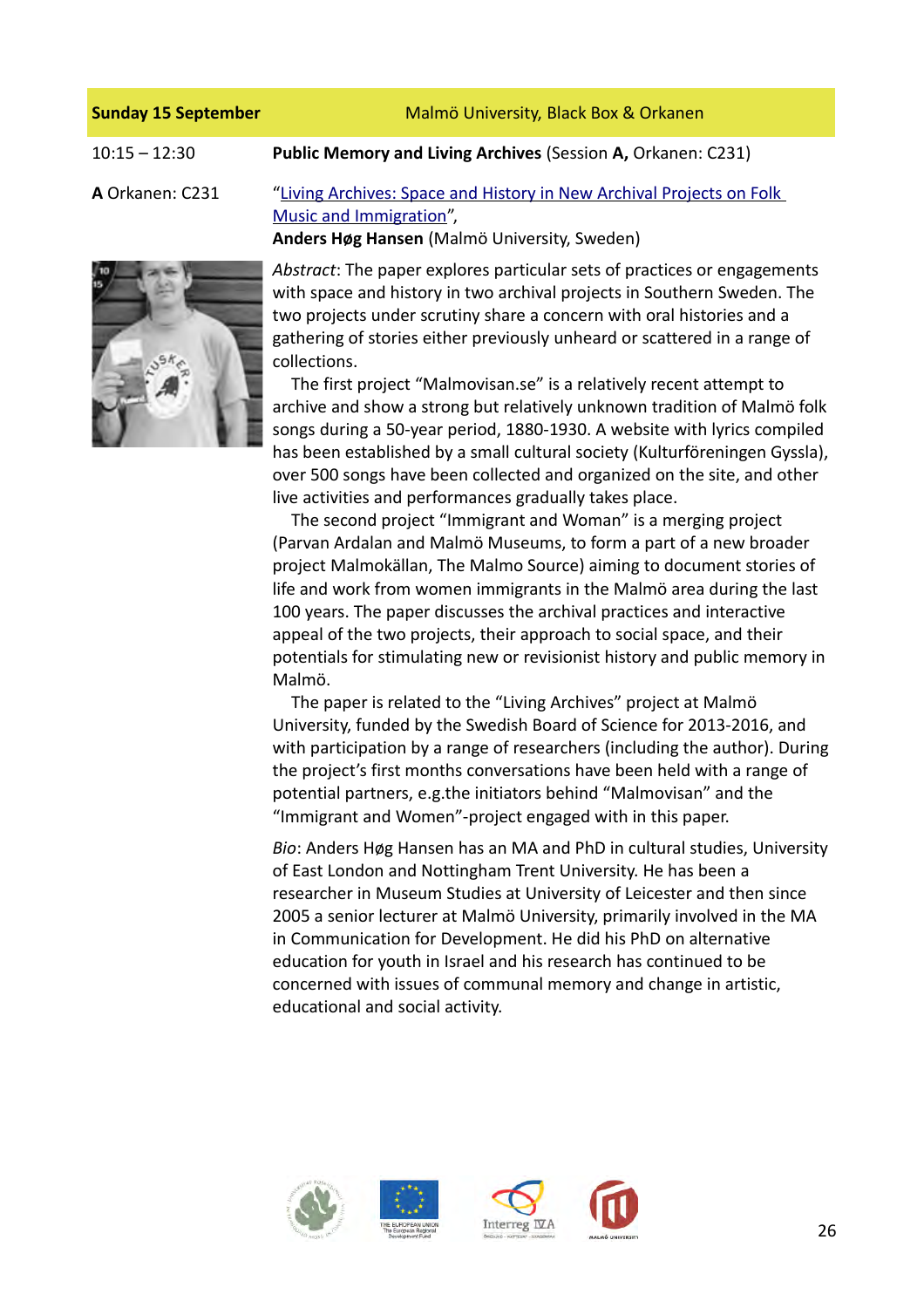# **A** Orkanen: C231 ["Designing a Public Participation Platform – The EU screen Case"](#page-4-1) **Sanna Marttila** (Aalto University, Finland)



<span id="page-26-0"></span>*Abstract*: Digital tools along with the omnipresence of video content online have created novel ways for people to process, assimilate and appropriate information through and with audiovisual content. For memory institutions it has created an enormous potential to expand public access to their holdings, and establish a new collaborative relationship with their visitors.

Through a design case, the EUscreen Portal (www.euscreen.eu), this paper reflects on how to engage people to take part in building digital cultural heritage. How to design meaningful access to online collections together with relevant stakeholders, enable publics social enrichment of archival content, and support creative interpretations, appropriations and interventions of cultural history?

The EUscreen Portal allows a multicultural and multilingual exploration of the European television heritage. The portal makes publicly available a wide collection of television programmes from audiovisual archives throughout Europe. The paper analyses three core areas that shaped the design of the portal and the tools that it offers. First, the challenges that IPR issues posed to the design of the portal are addressed, and how these issues were solved in practice. Second it shares findings of the analysis of creative re-use practices in using online archival materials. (e.g. remix videos). And finally it argues how collaborative design activities involving various stakeholders can enhance the quality of the portal. By doing so the paper sheds light on the opportunities for facilitating meaningful access to archives in general, and presents design principles for developing participative digital archives online.

*Bio:* Sanna Marttila works as a project leader and researcher in the Department of Media at [Aalto University, School of Arts, Design and](http://arts.aalto.fi/en/)  [Architecture.](http://arts.aalto.fi/en/) Her research centres on designing meaningful public access to the vast digital archives that exists in public memory institutions. As a designer Sanna's interest includes open and collaborative design and creative re-use utilizing archival materials online. Sanna is vice chair of the ["Open Knowledge Finland"](http://fi.okfn.org/) board and works actively with the GLAM (galleries, libraries, archives, museums) sector. She also works with *"*[Creative Commons Finland"](http://www.creativecommons.fi/) towards an open and collaborative cultural sector.





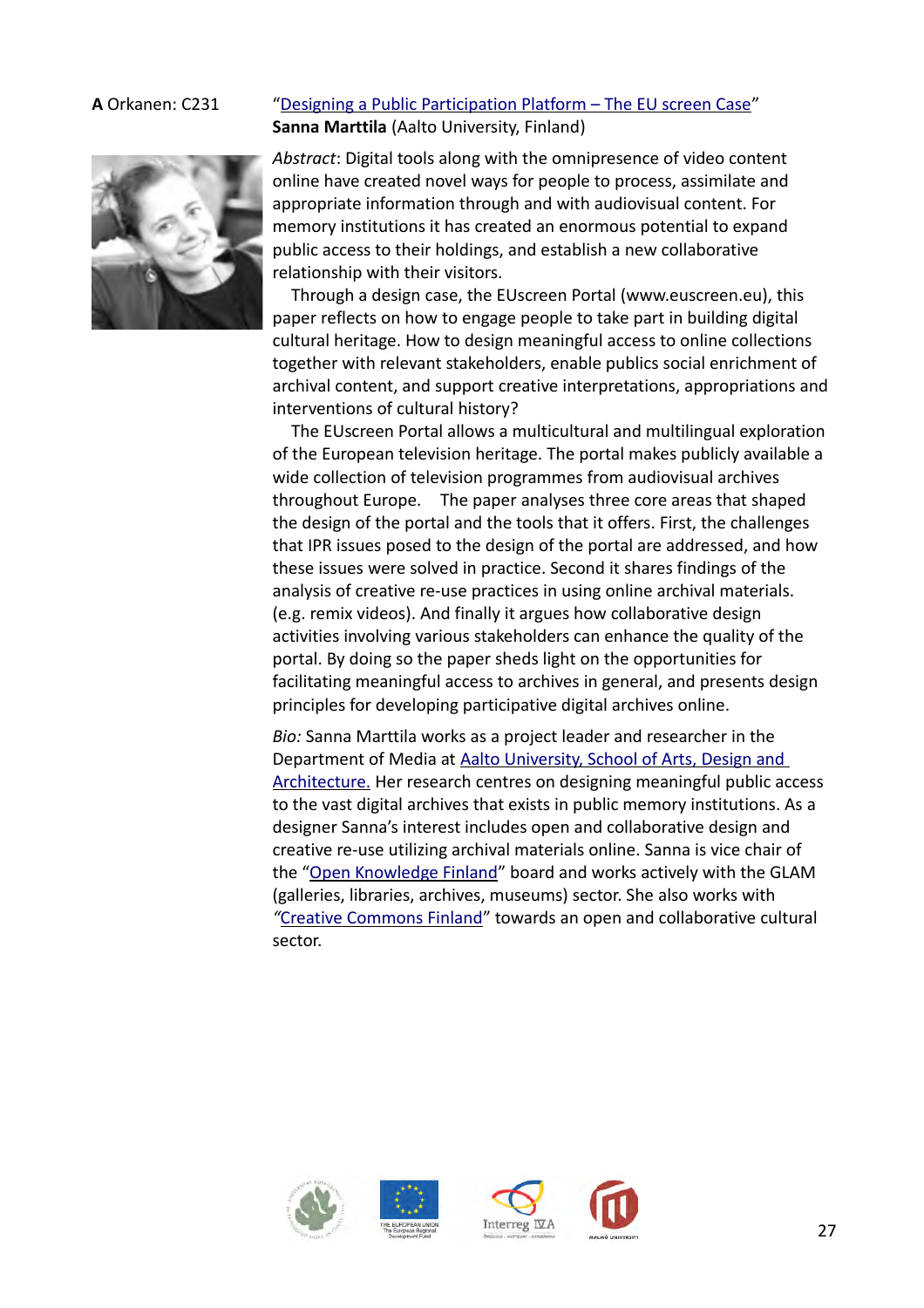# A Orkanen: C231 "Between Past and Present, Collective Memories of Chernobyl in Gävle, [Sweden"](#page-4-2)

# <span id="page-27-0"></span>**Eva Åsén Ekstrand, Lars Ekstrand, Lauren Dyll-Myklebust, Ruth Teer-Tomaselli, and Eliza Govender**

(University of Gävle, Sweden/ University of KwaZulu-Natal, South Africa)



*Eva Åsén Ekstrand*



*Lauren Dyll-Myklebust*



*Ruth Teer-Tomaselli*

*Abstract:* In April 1986 the town of Gävle suffered a rainstorm, which carried Cecium-137 from the wrecked nuclear power plant in Chernobyl, Ukraine. An area of 30 kilometres around Gävle was severely contaminated and residents were informed and warned by the authorities through media. How do residents of Gävle experience environmental risks today? What is the collective memory of that time almost thirty years ago?

In the paper we present some themes, e.g. storytelling; anxiety and repression; healing and decomposition that will form the basis of a first comparative case study within a larger research project. The themes are taken from previous studies of the Chernobyl accident in Gävle. The larger project "Consuming the Environment: North/South Memories and Manifestations of Environmental Threats and Opportunities" is in the intersection of North and South, past and present, across generations: a comparative memories study of South African (Durban) and Swedish (Gävle) people's cultural responses to the threats of climate and environmental changes and how these threats have "manifested" or silenced themselves: either into complacency or resignation, at worst so called learned helplessness, or, more hopefully, in human agency with knowledge and behaviour change.

It will draw on a repertoire of methodological approaches and theoretical frameworks that include mediagraphy, cohort studies, proxy ethnographies with life stories and oral history. "Collective Memory conceptualises the common ethos, events and perceptions shared by a defined group of people, either on a small scale, as in a family, or a very large scale that could encompass most of a Nation" (Teer-Tomaselli, forthcoming). These empirical methodologies will allow us to explore theoretical concerns around the dialectical relationship between climate and environmental change, memory, action and human agency – human agency both in the shifting memories/perceptions of environmental threats but also in the "opportunities" (within the cultural industry) that have arisen.

*Bio:* Eva Åsén Ekstrand is a Senior Lecturer in Media and Communication Studies at University of Gävle, Sweden. Her current research interest is the technical development of media and new means of communication such as the Internet. In the wake of globalization and its consequences, she examines the epitome of "society" and "community" as well as issues of common concerns such as the environment and (national or regional) identity. She has previously conducted research on women's press and journalism / active journalism, including political campaigns.





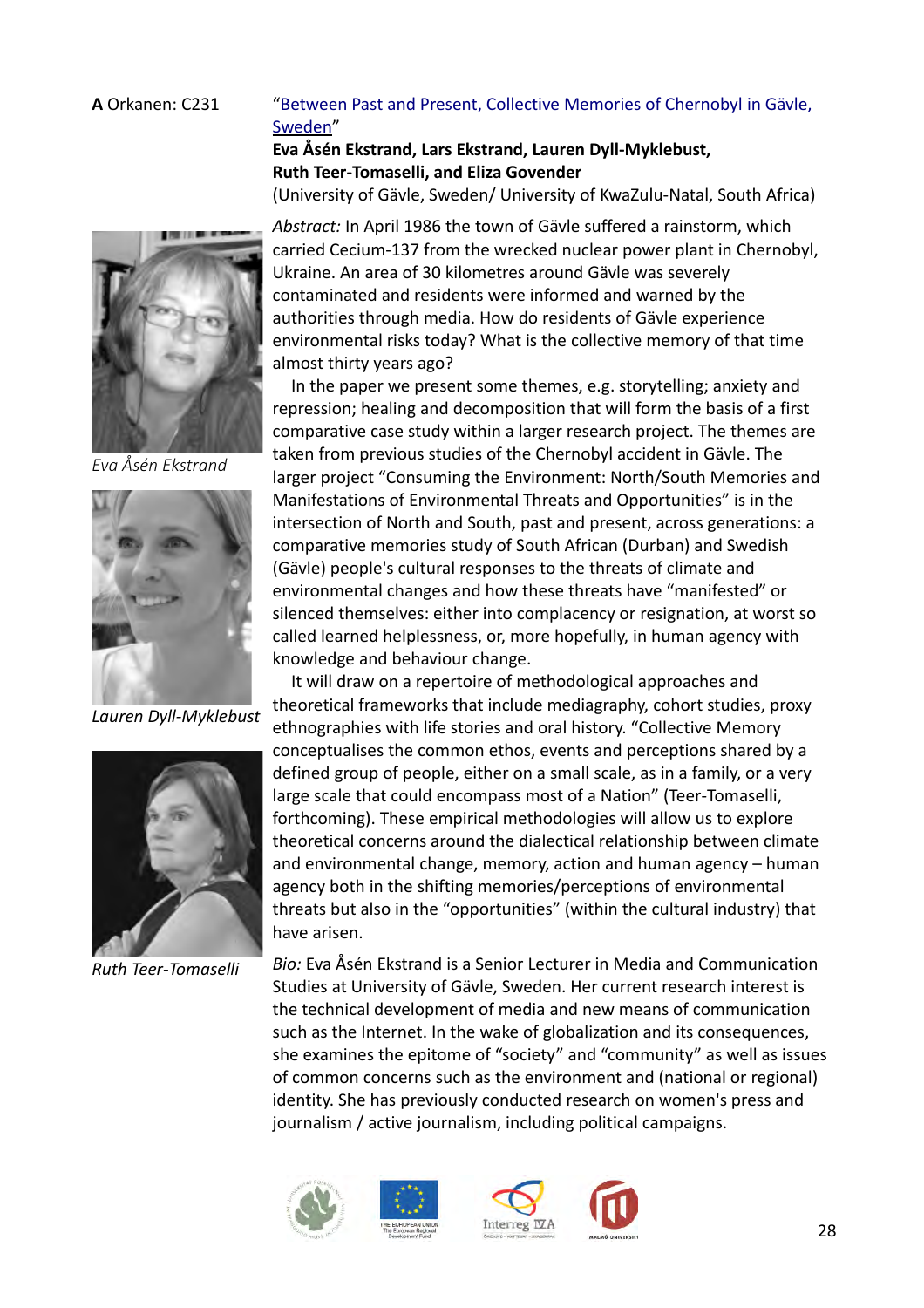*Bio:* Lauren Dyll-Myklebust is lecturer at The Centre for Communication, Media and Society at the University of KwaZulu-Natal, South Africa. She is a key contributor to the research project "Rethinking Indigeneity" and team leader on the project "Consuming the Environment: Memories and Communication of Environmental Threats and Opportunities" (in Warwick Avenue). Research interests and publication topics include: social change communication, stakeholder partnerships in cultural tourism, issues of identity, critical indigenous qualitative research, memory and mediagraphy.

*Bio:* Ruth Teer-Tomaselli full-professor in the Centre for Culture and Media in Society at the University of KwaZulu-Natal, South Africa. Until recently, she was Deputy Dean of Postgraduate Studies in the Faculty of Humanities, Development and Social Sciences. She has published widely on South African media. Her research interests include research methodology and social theory in development; public service broadcasting; media history; and global media. Prof. Teer-Tomaselli holds the UNESCO Chair in Communication for South Africa.

10:15 – 12:30 **Panel discussion: "Memories of Modernity"** (Session **B,** Black Box)

# **B** Black Box ["Gender and the Limits of Individual Agency: Exploring the Memories of](#page-4-3)  [Anglo-Indian School Teachers in Bangalore, India"](#page-4-3)

<span id="page-28-0"></span>**Jyothsna Belliappa** & **Sanchia de Souza** (Azim Premji University, India)

*Abstract:* This paper discusses preliminary findings of a qualitative research study investigating the memories of serving and retired (female) school teachers from Bangalore's shrinking Anglo-Indian community. The Anglo-Indian community arose in colonial India out of domestic relationships between (usually) European men and Indian women in the 18th and 19th centuries. In the 19th and early 20th century, Anglo-Indian men were favoured for employment in the railways, post and telegraph departments, forestry services and defence services. However, these economic opportunities gradually declined as a result of changes in the colonial government's policies. In independent India, the community became further marginalized, both socially and economically, due to various reasons, including its cultural and social isolation from wider society. As men's economic opportunities became increasingly limited, many Anglo-Indian women began to mobilize the cultural capital inherited through their association with Europe to gain employment as teachers in English medium schools. Their knowledge of English, familiarity with Western culture and proficiency in Western traditions of music and theatre made Anglo-Indian women coveted employees in these schools, which were favoured by an upwardly mobile middle class.

While Anglo-Indian women have shown a level of agency in strategically drawing on their cultural and social capital, the findings from interviews suggest that their professional lives are simultaneously shaped and limited by a complex relationship between economic exigencies,









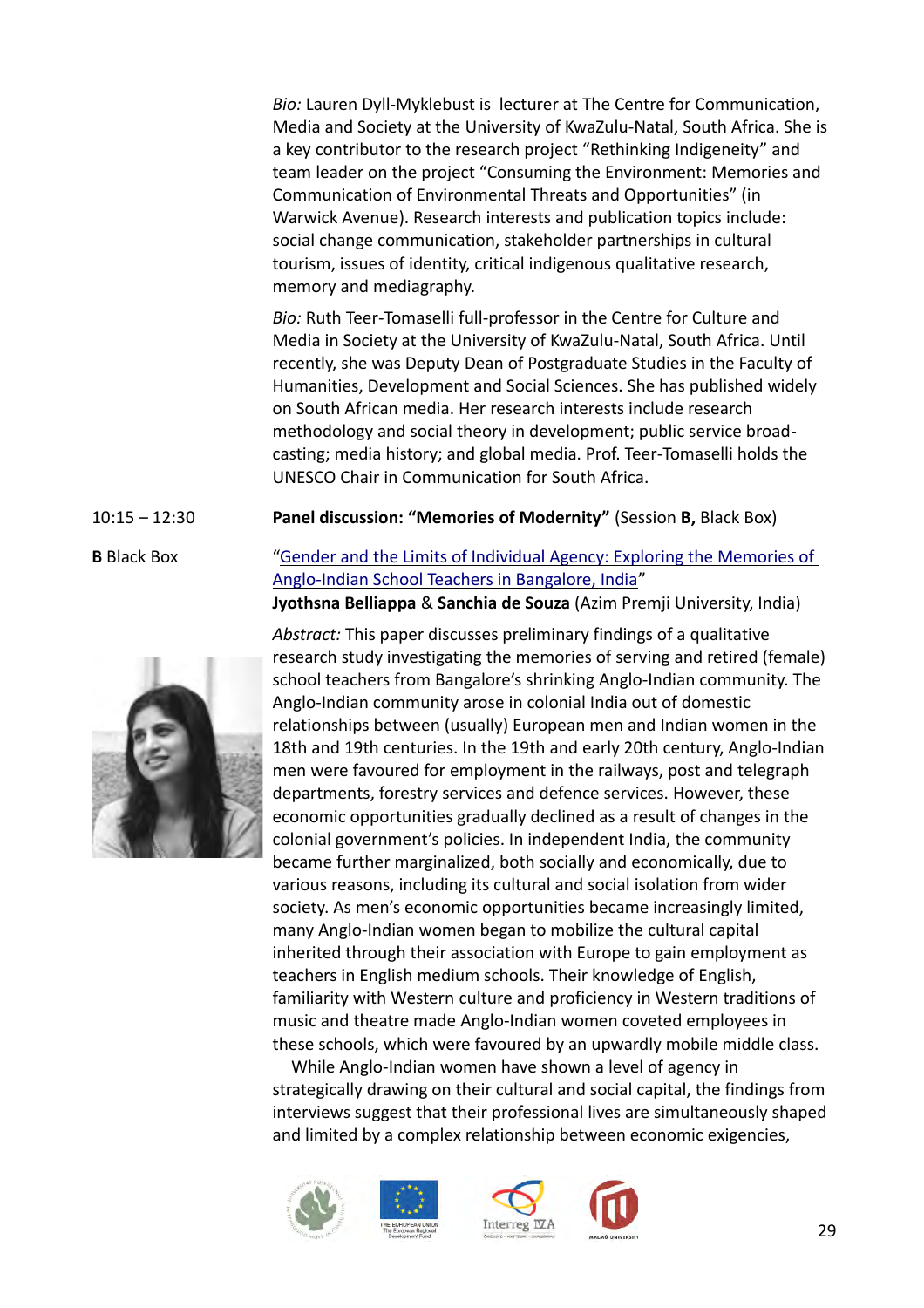community loyalties and a sense of religiosity.

*Bio:* Jyothsna Latha Belliappa is Associate Professor of Sociology at Azim Premji University in Bangalore, India. She is interested in issues of class and gender, and in the relationship between women's work and their personal lives. Her book "Gender, Class and Reflexive Modernity in India" will be published by Palgrave Macmillan in September 2013. Jyothsna's previous research was on women employed in the information technology industry, while her current work is on the career narratives of women in the school teaching profession.

# **B** Black Box ["Representing Memory: A Living Force? A Presentation on the Artistic](#page-4-5)  [Experimentations done in The Memory Lab"](#page-4-5)

<span id="page-29-1"></span>**Nicolas Grandi** (Srishti School of Art, Design and Technology, India)

*Abstract:* We have run "The Memory Lab" for one year at Srishti School of Art, Design and Technology, Bangalore. We have focused in experimenting with art forms that can represent historical and/or political aspects of memory, ranging from stories coming from the self or the personal, to those that embrace a collective understanding of the contexts we live in. In times where neoliberalism is flooding with such a force that it erases the past in a devastating manner, it is imperative to generate platforms where history can be revised, rethought and voiced with refreshing perspectives. In the Lab we have been trying to access these histories, focusing on the poetics of its representation so as to build a conscious and critical approach to our shared pasts.

The presentation will focus on the work done in different parts of India, ranging from the ancient and gentle cosmopolitanism of Fort Kochi, to the wounded and tormented experiences in Punjab. Within this trajectory we will map how a pedagogy was developed to move from the self to the collective.

# **B** Black Box ["Mapping Modern Moments: Memory in the Time of Change, and a Story](#page-4-4) [of Practice"](#page-4-4)

<span id="page-29-0"></span>**Deepak Srinivasan** (Srishti School of Art, Design and Technology, India)

*Abstract:* Much has happened to the city of Bangalore since it made it to the international map. With the ushering in of neo-liberal policies and mind-sets, the city has fragmented into many shapes, and has morphed into many alien forms.

Drawing myself in and out of this changing landscape, as both a participant burdened with nostalgia; and an uninvolved observer, researcher and artist, I will try to present a (in)cohesive picture of the many fragments of pursuit of this elusive time in the story of hypermodernising Bangalore.

My presentation will draw from my own projects that use performance and storytelling, as well as from Art & Design students' projects at Srishti School of Art, Design and Technology, Bangalore.





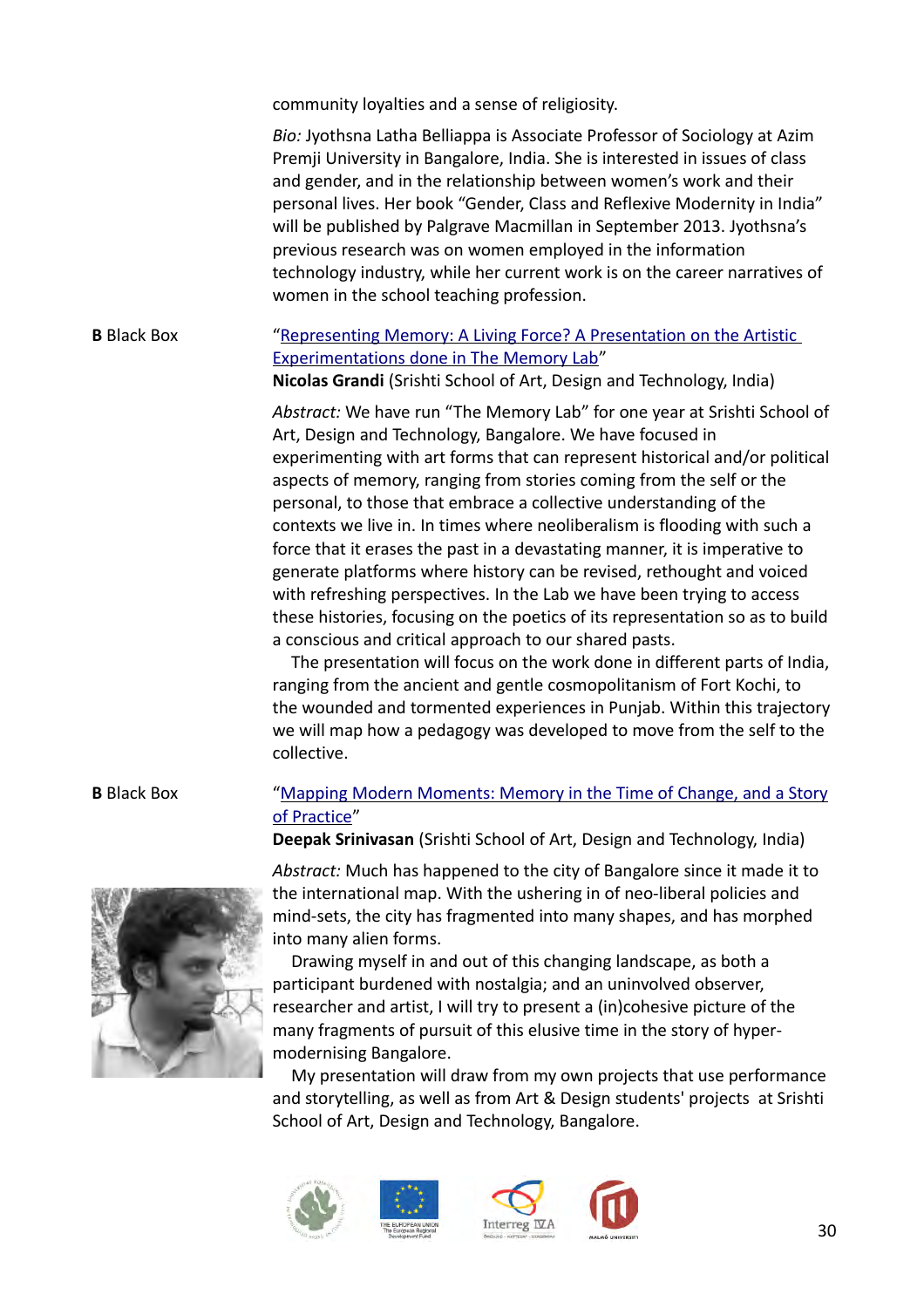*Bio:* Deepak Srinivasan is a performance artist, media practitioner & researcher, serving as faculty at Srishti School of Art, Design and Technology, Bangalore. After completing a natural science BSc and MS, his interests shifted to exploring the role of media & arts as methods for transdisciplinary inquiry. Since 2005, he has been training in performing arts and community theatre with prominent theatre practitioners. Deepak's experience with media comes from his years as content developer with Worldspace Satellite Radio and as media practitioner at Maraa, a media and arts collective.



# **B** Black Box ["The Kabir Project. Mumbai and Bangalore \(India\)"](#page-4-6) **Itziar Ancín** (Malmö University, Sweden)

<span id="page-30-0"></span>*Abstract:* The Kabir Project (K.P.) was born in Bangalore, India, in 2002, after the Gujarat pogrom, which occurred in the same year. In the context of increasing divisions in Indian society, defined by religion, social class, caste and gender, this research explores how this initiative, through live concerts and documentary films, spreads the folk music traditions of the 15th century mystic poet Kabir along with his messages of unity and understanding between confronted identity groups.

This study presents the context of violence between Muslims and Hindus since the Indian Partition and the reasons for gendered violence in the conflict. It also focuses on the connections between globalization and minorities' prosecution in liberal democracies; on the colonial roots and socioeconomic reasons, which led to the Gujarat massacre in 2002; and the social role of the mystic as bridging cultural and religious differences.

Through two complementary methods, this study tries to answer the following questions:

What is the potential for social change of the K. P. in the world-views of today's Indian citizens? Are the messages presented by films and folk music capable of generating positive attitudes towards dialogue between confronted identity categories? In which ways?

The research reveals the success of the K. P. to challenge audiences' minds through communication for development events, whose objectives are reached by spreading Kabir values through artistic forms, and by creating shared spaces between confronted identity sections. Festivals in rural areas help to diminish the distance between those antagonized communities. In addition, urban festivals also generate positive attitudes in elites towards dialogue and coexistence, since that is the social profile of the audience.

*Bio:* Itziar Ancín is a Spanish communication specialist who has worked in the development field in Africa and South America. In Uruguay, within the GEF/UNDP Small Grants Programme, she worked with local communities and belonged to the Communication for Development country team, led by UNESCO. She has worked as a journalist in local and national,





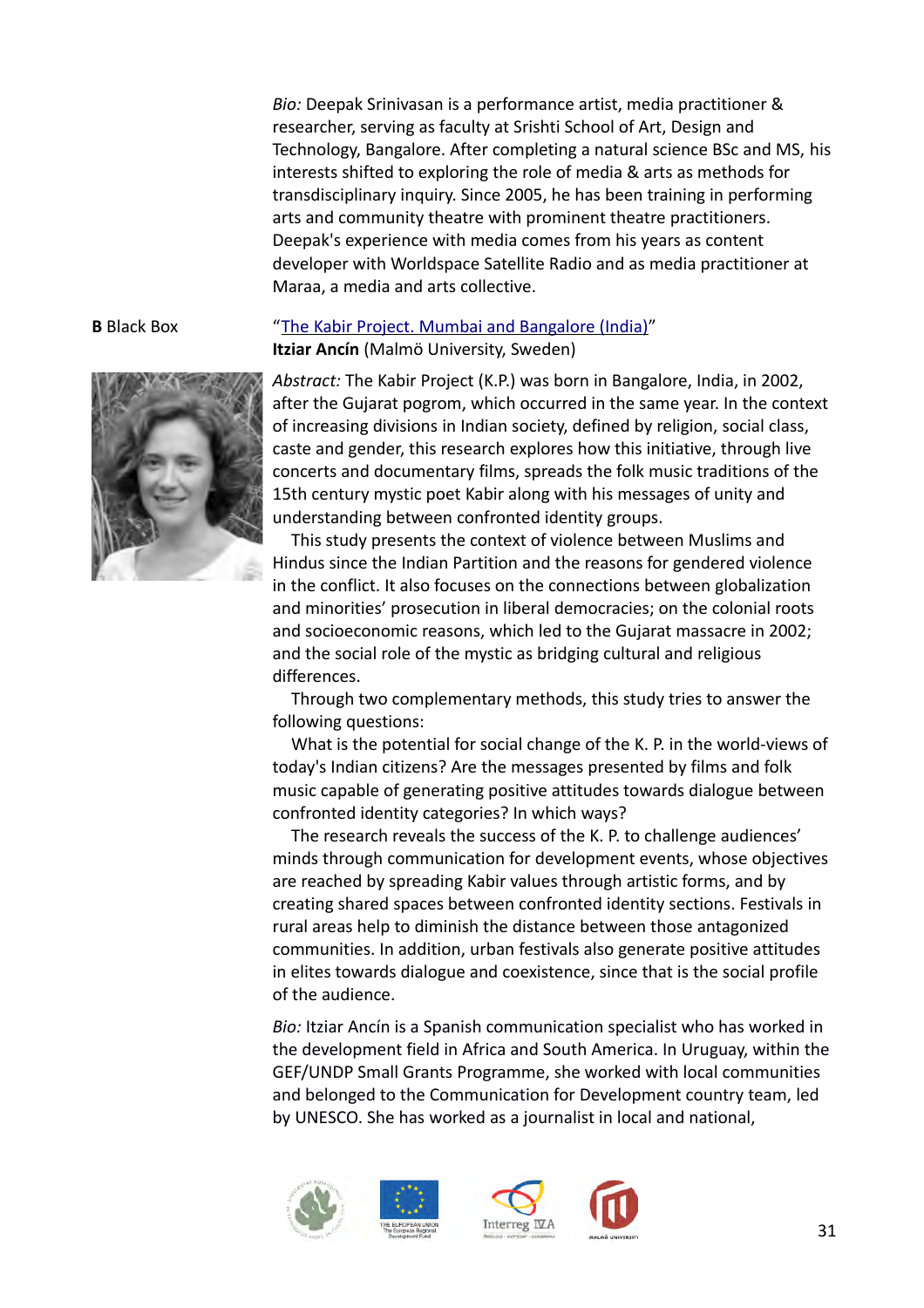broadcast and print Spanish media. She has a degree in Broadcasting Communication from the University of Navarra and a Master's in Communication for Development from Malmö University.



# **B** Black Box "Bengaluru Boogie : Outlines for an Ethnographic Fiction" **Oscar Hemer** (ComDev, Malmö University, Sweden)

<span id="page-31-0"></span>*Abstract:* In 2003 I visited Bangalore for the first time, as a reporter, making the Indian IT capital a symbol of the emerging economic powerhouse. The reportage, written on commission for a journal, was never published. Ten years later I revisited Bangalore (Bengaluru) as part of the Memories of Modernity project, and I tried to approach the city from a different angle, both thematically and methodologically, juxtaposing my first journalistic impressions to some form of literary understanding. My tentative discussion on ethnography and fiction will take as its starting-point my previous "artistic research" on South Africa and Argentina, in which I have investigated the same material by both ethnographic and literary means. I am especially interested in the relation between the two practices as related yet radically different means of exploring a near or distant past of traumatic violence.

*Bio:* Oscar Hemer is a writer of fiction and non-fiction, and Professor at Malmö University's School of Arts and Communication, where he has been the coordinator of the master in Communication for Development since its inception in 2000. He holds a Dr. Philos. Degree in Social Anthropology from the University of Oslo (2011) for a dissertation on the role of fiction in the transition processes of South Africa and Argentina, resulting in the book *Fiction and Truth in Transition: Writing the present past in South Africa and Argentina* (Lit Verlag, 2012). He recently concluded the last part of a long-term literary project, The Argentina Trilogy (*Cosmos & Aska*, 2000; *Santiago*, 2007; *Misiones*, forthcoming).

10:15 – 12:30 **Ethnography Workshop** (Session C, Orkanen: C233. *Not streamed*)

**C** Orkanen C233 [Methods of Analysis in Ethnographic Studies of Mediated Memories"](#page-5-0)

Conducted by the **Media|Ethnography Group** with **Annette Markham, S. Elizabeth Bird** and **Jo Tacchi**.



<span id="page-31-1"></span>*Annette Markham bio:* Annette Markham is Associate Professor in the Department of Aesthetics & Communication at Aarhus University and Affiliate Professor at the School of Communication, Loyola University, Chicago. Her research focuses on qualitative research methods and ethics of digital contexts. Her ethnographic work on lived experience in Internet contexts is well represented in the book *Life Online: Researching Real Experience in Virtual Space* (Alta Mira, 1998). Her most recent research focuses on the concept of remix as a way of reframing qualitative inquiry in contexts saturated with social media. In addition to her co-edited volume: *Internet Inquiry: Conversations about Method* (Sage, 2009, with







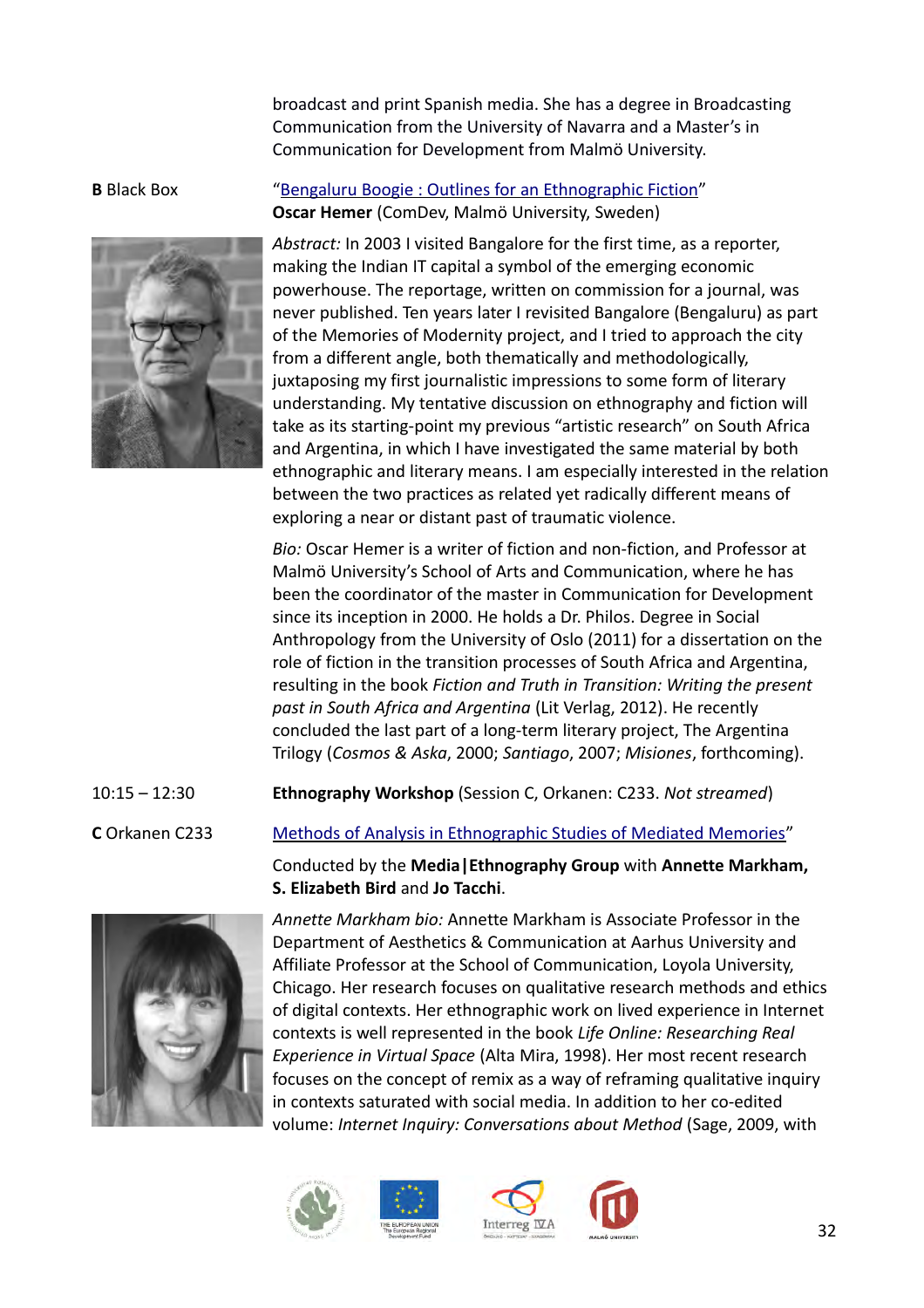Nancy Baym), her work appears in a range of books and peer reviewed journals.

Lunch – and change of location to "Black Box", Beijerskajen 8.



<span id="page-32-1"></span>**Achille Mbembe** (University of the Witwatersrand, South Africa)



*Bio*: Professor Achille Mbembe, born in Cameroon, obtained his Ph.D in History at the Sorbonne in Paris in 1989 and a D.E.A. in Political Science at the Institut d'Etudes Politiques (Paris). He is currently a member of the staff at the [University of the Witwatersrand](http://en.wikipedia.org/wiki/University_of_the_Witwatersrand) in Johannesburg, South Africa. He has held appointments at Columbia University in New York, Brookings Institution in Washington, D.C., University of Pennsylvania, University of California, Berkeley, Yale University, Duke University and Council for the Development of Social Science Research in Africa (CODESRIA) in Dakar, Senegal. He has written extensively in African history and politics, including "La naissance du maquis dans le Sud-Cameroun" (1996) and "On the Postcolony" (2000).



# 14:15 – 15:00 ["Mandela's Mortality"](#page-5-1)

<span id="page-32-0"></span>**Sara Nuttall** (University of the Witwatersrand, South Africa)

*Abstract*: This lecture will track and consider Nelson Mandela's attitudes to death in the course of his life - both to the deaths of others and to his own death. It will explore his thinking, across several decades, about life and death more generally, about the obligations of the living to the dead and about his inner world as he experienced deep suffering and loss, states of being "which one never wants to experience again". The lecture will consider the meanings of Mandela's eventual death including the degree to which life has been a long oscillation between encounter, distance and separation, solitude and conviviality, the life of the day and the life of the night.

*Bio*: Sarah Nuttall is Senior Researcher at the [University of the](http://en.wikipedia.org/wiki/University_of_the_Witwatersrand)  [Witwatersrand](http://en.wikipedia.org/wiki/University_of_the_Witwatersrand) in Johannesburg, South Africa. She was born in South Africa and educated at the Universities of (then) Natal and Cape Town. A literary scholar by training, Sarah's varied research interests and prolific publication record have established her as a leading cultural commentator and critic as well as one of the leading scholars of her generation. Sarah has edited several path-breaking books; her influential monograph, "Entanglement: Literary and Cultural Reflections on Postapartheid" (2009), explores mutuality, transgression and embodiment in contemporary South Africa.





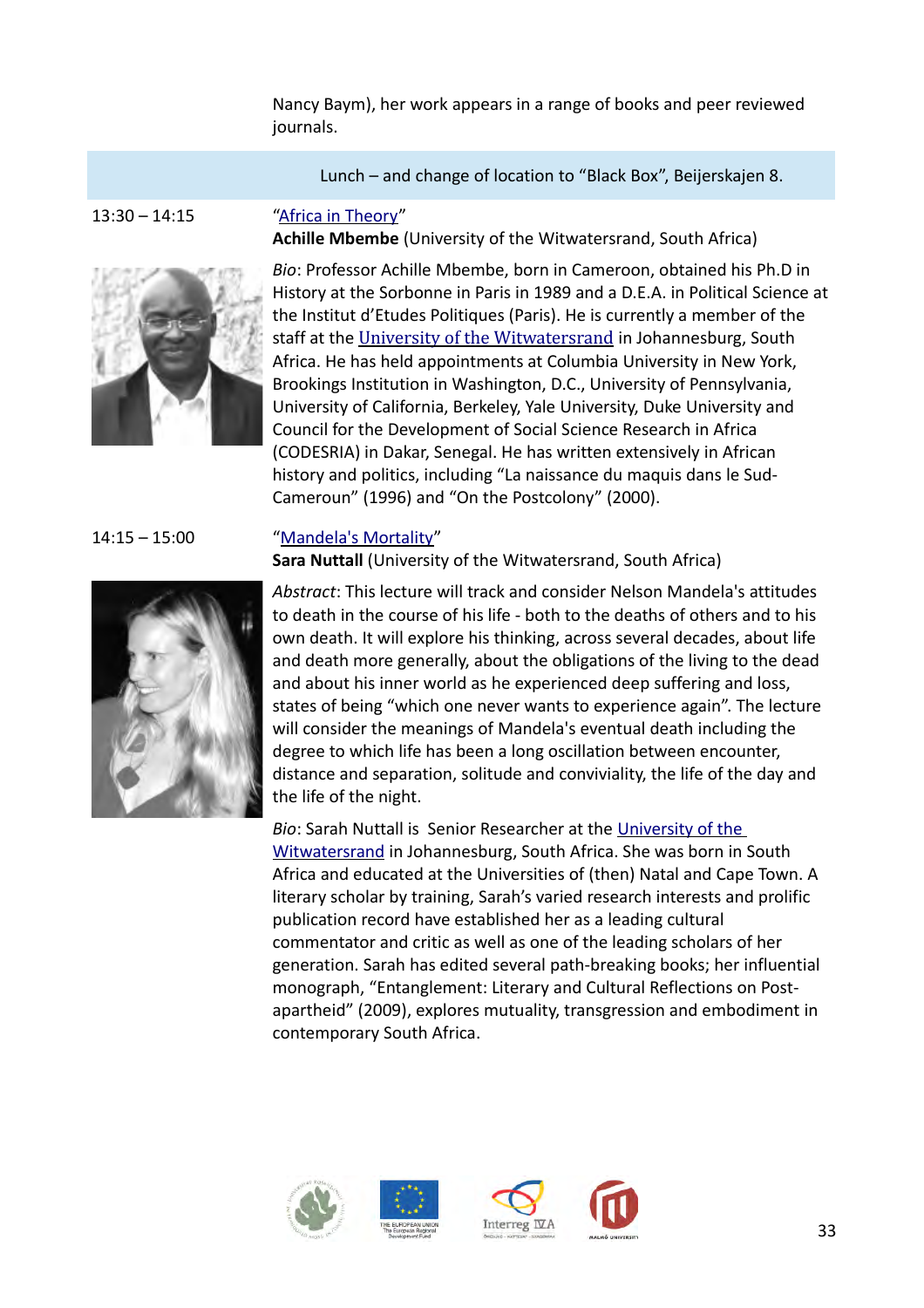# 15:20 – 16:20 ["Passages in Light and Dark: From the Roof top into a Mine"](#page-5-3) Screening of short films

<span id="page-33-0"></span>**Ayisha Abraham** (Srishti School of Art, Design and Technology, India)

*Abstract*: Broadly using the theme of "Light and Dark", I will present two projects, both distinct and yet related to each other, either as opposites or as linked by geographical proximity or by historical time.

Over the last 12 years my experimental film work has been largely linked to collections of amateur film/home movies. The result has been a vast collection of films, orphaned or abandoned or belonging to amateurs of filmmaking. I have chosen to cut, splice and rearrange these collections or make simple biographical pieces.

The first project is based on a historical film called "After the Gold" (dir. Janaki Nair) about the Kolar Gold Fields (KGF) and an installation I did from the beta footage extracted from the film. The second project is a film and archive project on the dancer Ram Gopal, who lived across the 20th century.

The Kolar footage plunges into the subterranean depths of the Gold Mine, and follows the miners as they move vertically downwards and horizontally sideways, with a single light on their heads. Today the land around the mine lies abandoned, after 100 years of gold mining, like a derelict, toxic waste dump.

In contrast, an 8mm fragment of film, found in a plastic bag in an old house about to be demolished, reveals the dancer Ram Gopal in his youth, dancing on the sunny terrace of his large bungalow, in the cantonment of Bangalore in 1938. This fragile footage became a starting point for a journey into discovering this enigmatic dancer.

My talk will present the original found footage, the experimental films made from it, and the different forms that the research and found material has taken. Both of the projects have remained works in progress. *Bio*: Ayisha Abraham lives and works in Bangalore, as an installation artist and short filmmaker. She studied painting in India and the United States, before becoming an experimental filmmaker and installation artist. She works at the Srishti School of Art, Design and Technology, as a visual arts consultant.

Her work has been shown at numerous international exhibitions and festivals such as Artists Space, Tribeca, New York (1992); Japan Foundation, Tokyo (1997); Galleryske, Bangalore (2003); Mostra Internacional de Cinema, São Paolo (2008); Herning Museum of Contemporary Art, Denmark (2010); Caixa Forum, Barcelona (2010); Ullens Center for Contemporary Art, Beijing (2012), and many more.





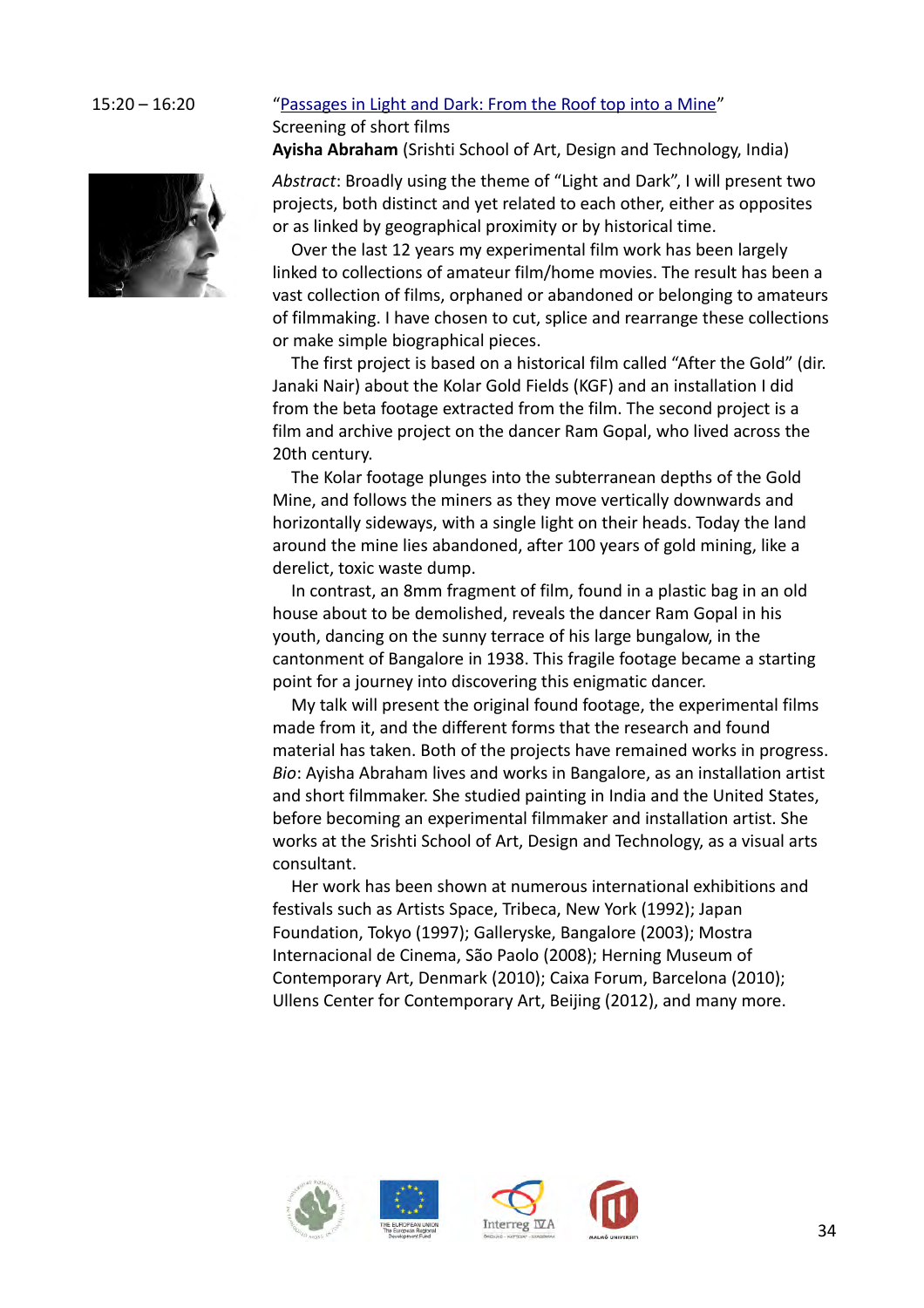# "Bethesda", Rømersgade 17, Copenhagen K

# **Monday 16 September**



# 09:45 – 10:45 ["Art for memory – A Tunisian experience"](#page-6-1) **Adnen El Ghali** (Activist, NGO El Khaldounia, Tunisia)

<span id="page-34-1"></span>*Abstract*: January 14th 2011: the Tunisian people, after three weeks of protests, overthrew the dictatorship and surprised the whole world. The Jasmine Revolution was the starting point of what would be called the "Arab spring ". It was also the starting point for many Tunisians that wanted to rebuild a new state through democracy. The main question the day after the revolution, for every citizen, was: And now, what will we do with our revolution?

Some responded through an active participation into civil society, creating or becoming members of more than 4.000 associations created in a few months. Other preferred to work within political parties. Bloggers and journalists have also emerged in order to contribute to the implementation of a new order.

For the NGO Al Khaldounia the answer was art. Activist Adnan El Ghali will share his practical experiences of using art in drafting a new history in Tunisia.

*Bio*: Architect and urban planner, Adnen el Ghali is co-founder of the Al Khaldounia NGO and works in the field of urban history, memory and social practices. He taught at the National Tunisian School of Architecture and Urbanism and worked as Civil Society Expert for several UN agencies in Tunisia. Adnen el Ghali is the author of a book about Tunis Medina history "Les Fondouks de Tunis: Genèse et logique urbaine des caravansérails d'Afrique du Nord", published in Germany in 2010.

# 11:15 – 12:15 ["Symbols in Urban Public Space – Memory, Commercialization and](#page-6-0)  [Empowerment. Experiences of Barcelona](#page-6-0)" **Miquel de Moragas Spà** (Universitat Autònoma de Barcelona, Spain)



<span id="page-34-0"></span>*Abstract*: The paper will refer to communication and symbolic aspects of modern cities, with special emphasis on the new tensions, which occur in the domain of public spaces.

Taking the example of the city of Barcelona, the paper will consider the production of meaning and identities through monuments and urban art, the process of commercialization of public spaces (name of streets and avenues, monuments, urban advertising, sign system and transport, etc.), large shopping centers as an alternative to the traditional streets, new strategies for economic development of the city (exhibitions, fairs, conferences, tourism, sporting events). But the paper will also consider the processes of empowerment on the part of citizens: popular culture (parades, festivals), communication in the streets (tags, graffiti), and the appropriation of spaces as sites of expression and participation (demonstrations, concentrations), etc.







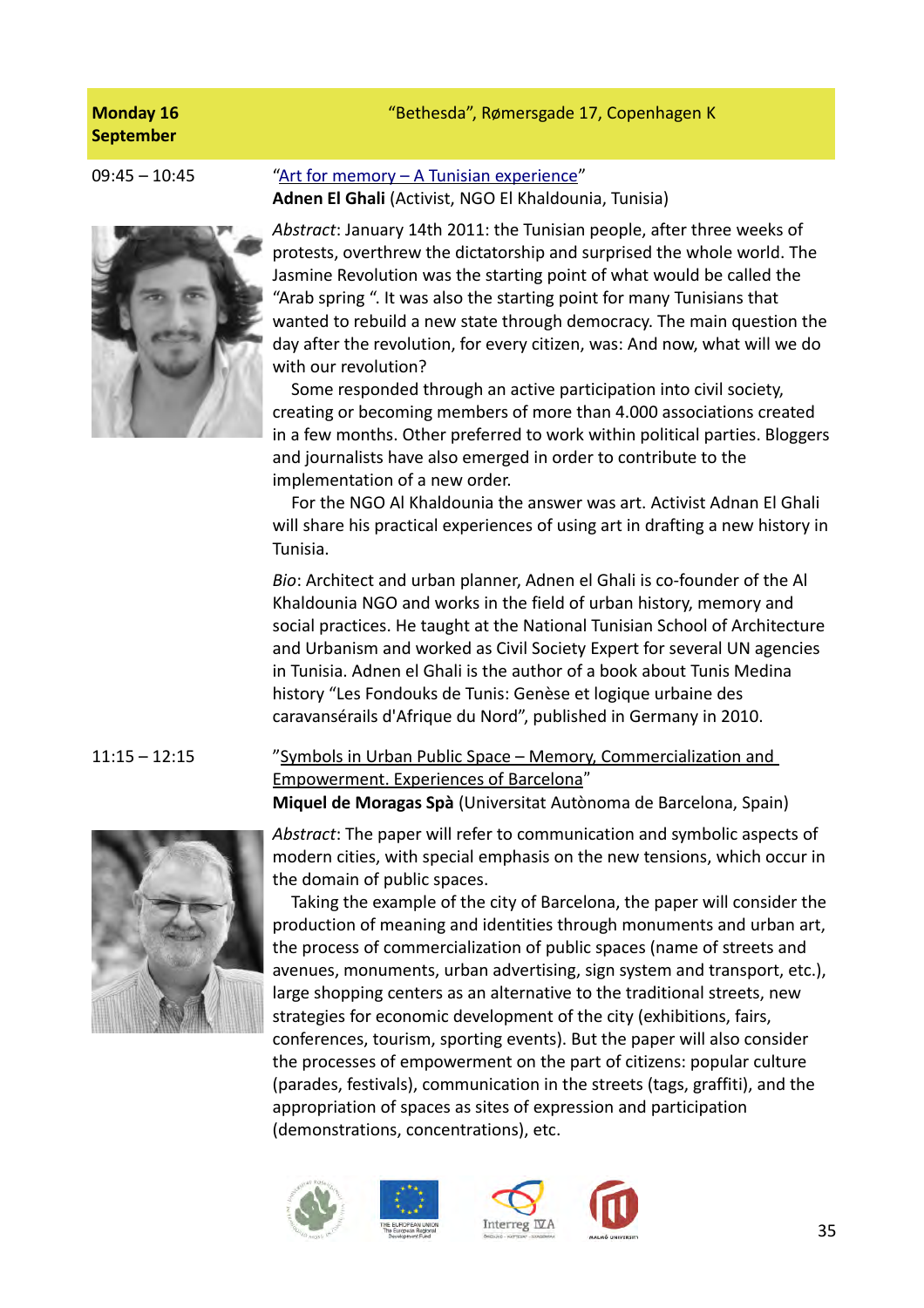Finally, the presentation will propose a parallelism between communication policies (for the media) and urban policies in the global era, to guarantee the defense of public space and democracy.

*Bio*: Professor in communication at the Autonomous University of Barcelona. Has been Director of the Department of Communication Theories (1976-78), Dean of the Faculty of Communication Sciences (1978-1980, 1982-1984), founder and director of the Communication Institute (InCom-UAB) and the Olympic Studies Centre (CEO-UAB) (1989- 2010). Since 2008 he is President of the Spanish Association of Communication Research (AE-IC).

His research activities has been developed in three main areas: communication theories, communication policies, and culture and sports. Currently his research is devoted to the symbolic aspects of the city, considering the case of Barcelona and its experience in organizing mega events.



13:15 – 14:15 ["Indigenous Film, Memory and Public Sphere in Latin America"](#page-6-2) **Alfonso Gumucio Dagrón** (Writer, researcher, filmmaker; Bolivia)

> <span id="page-35-0"></span>*Abstract:* Little research had been done in Latin America on indigenous and community filmmaking processes, when the Foundation for the New Latin American Cinema (FNCL) decided to assess the importance of dozens of locally based experiences that had been developing over the years in most countries in the region.

> Alfonso Gumucio coordinated the investigation in 2011 and 2012 with backstopping from late Octavio Getino, who then coordinated the Observatory of Latin American Cinema and Audiovisual (OCAL), and from Alquimia Peña, the director of FNCL. The result is the one and only study on the subject and involves over 14 countries.

The research highlights the importance of community filmmaking as a manifestation of the right to communicate and not only as a contribution to the seventh art. Community filmmaking remains a subcontinent of cultural, social and political expression, which is little known, and too often assessed by criteria that correspond to the standards of commercial filmmaking, rather than understanding its importance as a contribution to the diversity of public sphere.

Community audiovisual and film is an expression of memory, communication skills, artistic traditions and the political will to be part of current nation states, where power relations do not reflect the real constituency of the population. It originates in the need to communicate and to articulate a cultural perspective without intermediaries, with a cinematographic language that is own and not mediated by other preexistent. The purpose is to represent communities that are usually marginalised, ignored and misrepresented in the media.

*Bio:* Alfonso Gumucio Dagrón is a development communication specialist, filmmaker and writer from Bolivia, with working experience in Africa,







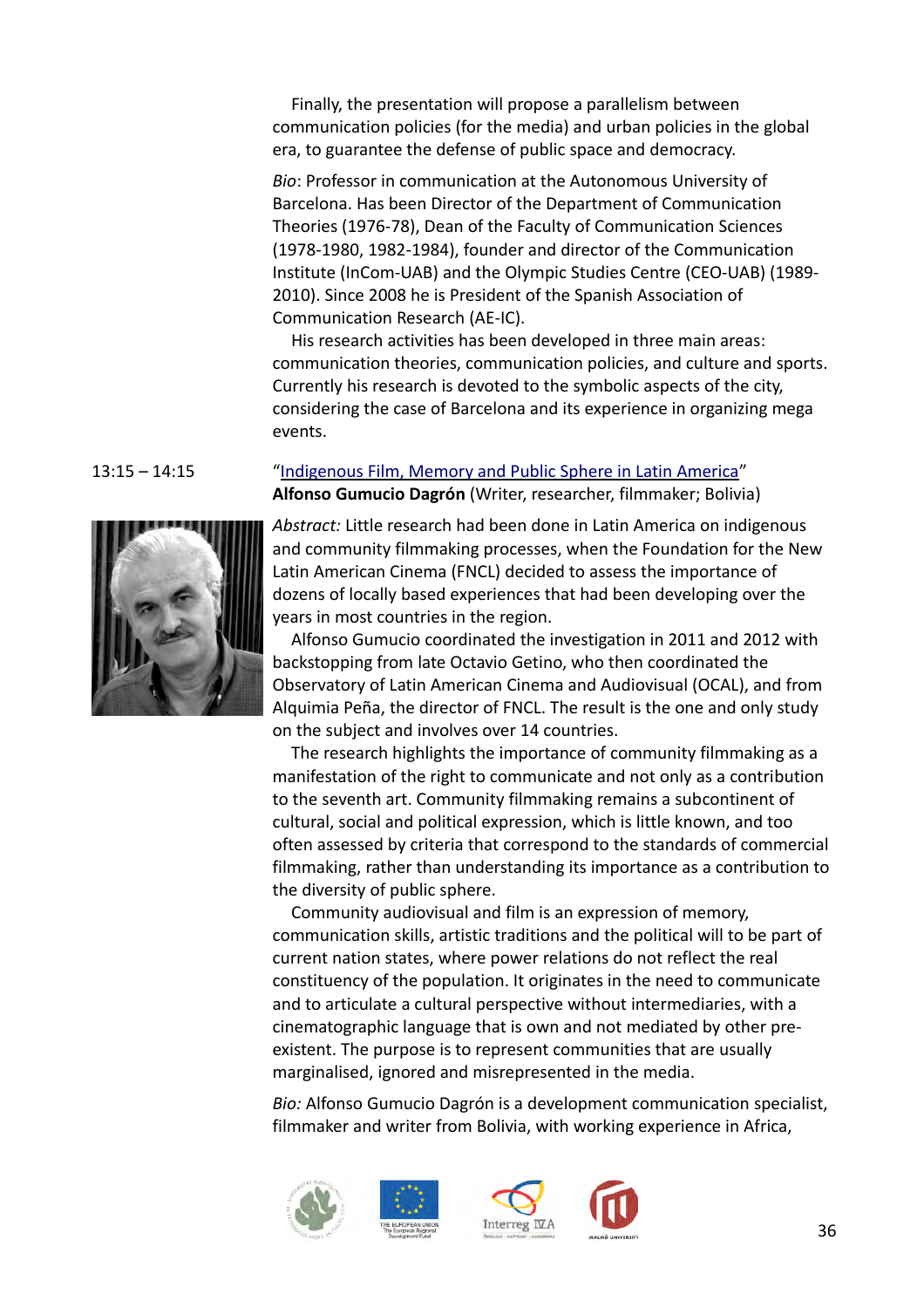Asia, South Pacific, Latin America and The Caribbean. He is the author of various studies on film and communication, as "Making Waves: Stories of Participatory Communication for Social Change" (2001) and most recently the "Anthology: Communication for Social Change Anthology" (2006). He worked as a development communication advisor and international consultant for three decades and has been the Managing Director for Programmes at the Communication for Social Change Consortium (2004- 2009).

## 14:30 – 16:45 **Memories of Violence and Social Justice** (Session **A**)

## **A** ["Remembering Revolution in Contemporary Zanzibar"](#page-6-3) **Merlin Christophersen** (Roskilde University, Denmark)

<span id="page-36-0"></span>*Abstract*: This paper focuses on narrative performances of living memories of the 1964 revolution in Zanzibar – an event that is most ambiguously remembered.

Through what Arthur W. Frank (2010) has termed a socio-narratological perspective, the paper examines how memories are shaped in accounts of ordinary Zanzibaris, and how they become entangled in narratives about the past. The question is what roles notions of identity and citizenship play in such historical narratives, and how they are performed as demands for social justice in contemporary Zanzibar. Furthermore it will be discussed how different memory agents – primarily the ruling government – seek to monopolize interpretations of history, and how such attempts are continuously contested.

For centuries Zanzibar's history has been marked by foreign domination, colonization and slave trade. One month after the country became independent, the first democratically elected government was overthrown in the revolution of 1964, which has become known for its ethno-racial violence, massive killings and expulsions. Shortly after the revolution the newly inaugurated government united Zanzibar with Tanganyika to form the United Republic of Tanzania.

The government's numerous attempts to establish narratives about these events as institutionalized history – e.g. through teachings in schools, television programs, celebrating public holidays etc. – are contested by Zanzibaris' living memories of revolution. Here both the official and counter narratives draw lines of difference through the middle of Zanzibar's society in order to establish excluding notions of Zanzibari identity in ethnic, racial and religious terms. These narratives reconstruct old conflicts and foster new ones, while their effects materialize in actions of violence and counter violence in Zanzibar.

This paper provides an attempt to understand the intersecting roles of memories and identities in the conflicts that still mark Zanzibari civil society today.

*Bio*: Merlin Christophersen holds an MA degree in cultural encounters









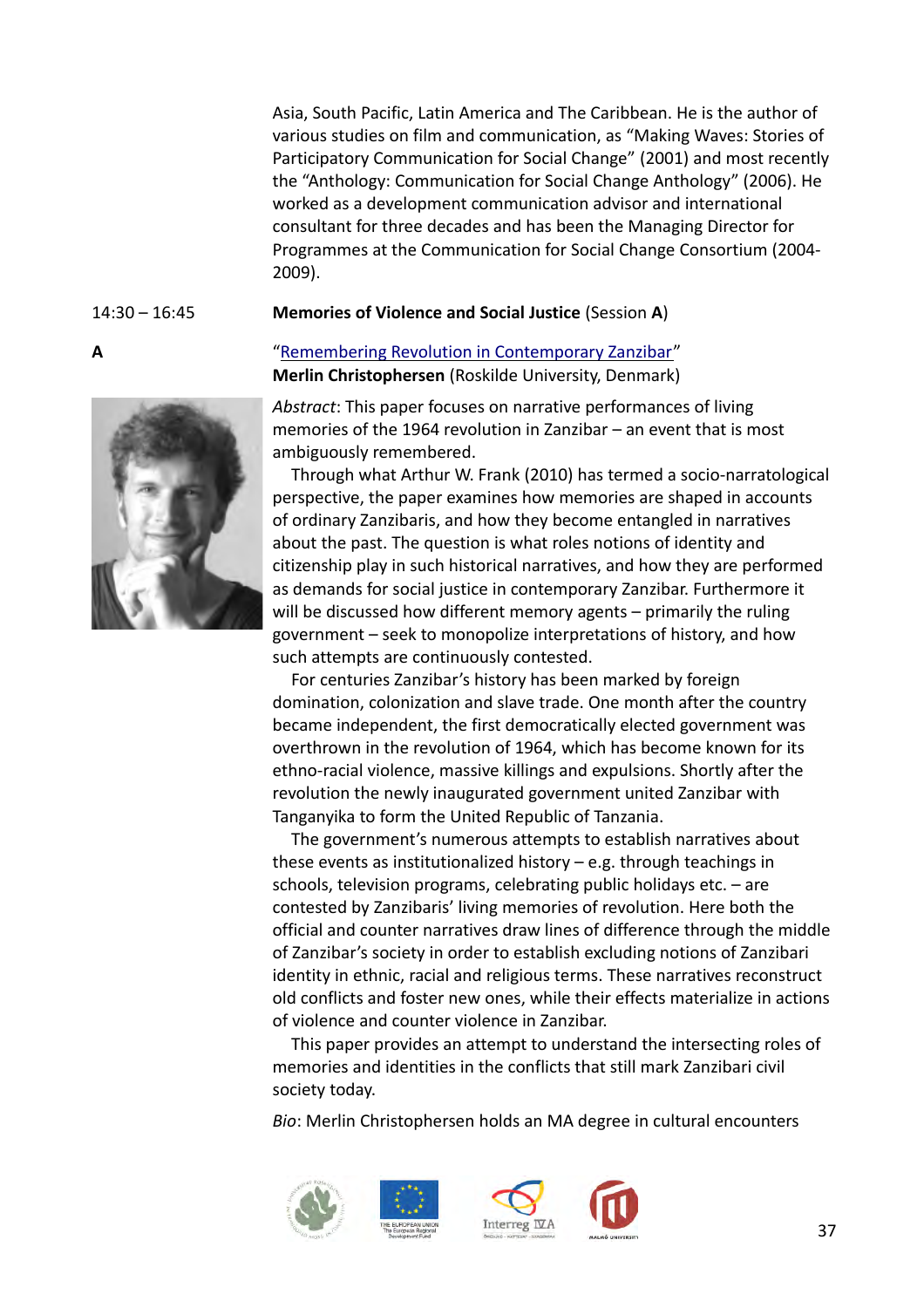and German studies from Roskilde University. In addition, he studied intercultural studies at the University of Vienna and at the University of Oregon as a Fulbright student. During the course of his studies he became particularly interested in the formation and contestation of (inter)cultural identities. Merlin currently works in the project Dybbøl 2014 that seeks to construct an inclusionary intercultural narrative for the German-Danish border region.

# **A** ["When Memories are Mediated: Film Narratives of Mass Violence in](#page-6-4)  [Indonesia and Kosovo"](#page-6-4)

<span id="page-37-0"></span>**Lisbeth Frølunde** and **Mette Bjerregaard** (Roskilde University, Denmark)

*Abstract:* Acts of mass violence, including murder on civilians, genocide, oppression and wars, can mobilize memories of the involved persons and following generations in a certain historical situation. Acts of mass violence can also create a sort of looking glass of culturally dominant memories that are mediated through stories: told and retold as oral stories through generations, as myths or sagas, or remediated as contemporary documentary film accounts or more fictional film accounts. In these processes of retelling acts of violence, transformations of meanings across time, cultural, social and political contexts and media platforms take place and become contexts for audience reception.

This paper explores two examples of narratives that construct memories of acts of mass violence: "Gzim Rewind" (Sweden, 2011, director Knutte Wester) about 1990's Kosovo, and "The Act of Killing" (Denmark, 2012, director Joshua Oppenheimer) about 1960's Indonesia. The two films, in very different ways, focus on persons who tell about their involvement in acts of mass violence. Both films are tolled as "a film within a film" represented as live actions in combination with fictional settings, and the films also convey personal relationships with the filmmaker-storytellers, who are based in Scandinavia.

In this paper, the two film projects and audiences are examined from perspectives of semiosis (meaning-making) in relation to "genres" in terms of film collaborations in production and distribution practices. The analysis includes how, and why, the audience makes meaning about past events. In the discussion, we consider how mediated memories affect audiences, and the potential of achieving development of present political and cultural understandings of past acts of violence.

*Bio:* Lisbeth Frølunde is Associate Professor in Communication Studies at Roskilde University. Her research interests are the emergence of transmedia storytelling, the notion of evolving "texts," media convergence.

*Bio***:** Mette Bjerregaard finalized her master in Communication and Psychology at Roskilde University. She is interested in communication efforts that activate emotions and the potential of documentary films. She is also an employee at CPH:DOX, Copenhagen International Documentary Film Festival.









*Lisbeth Frølunde*



*Mette Bjerregaard*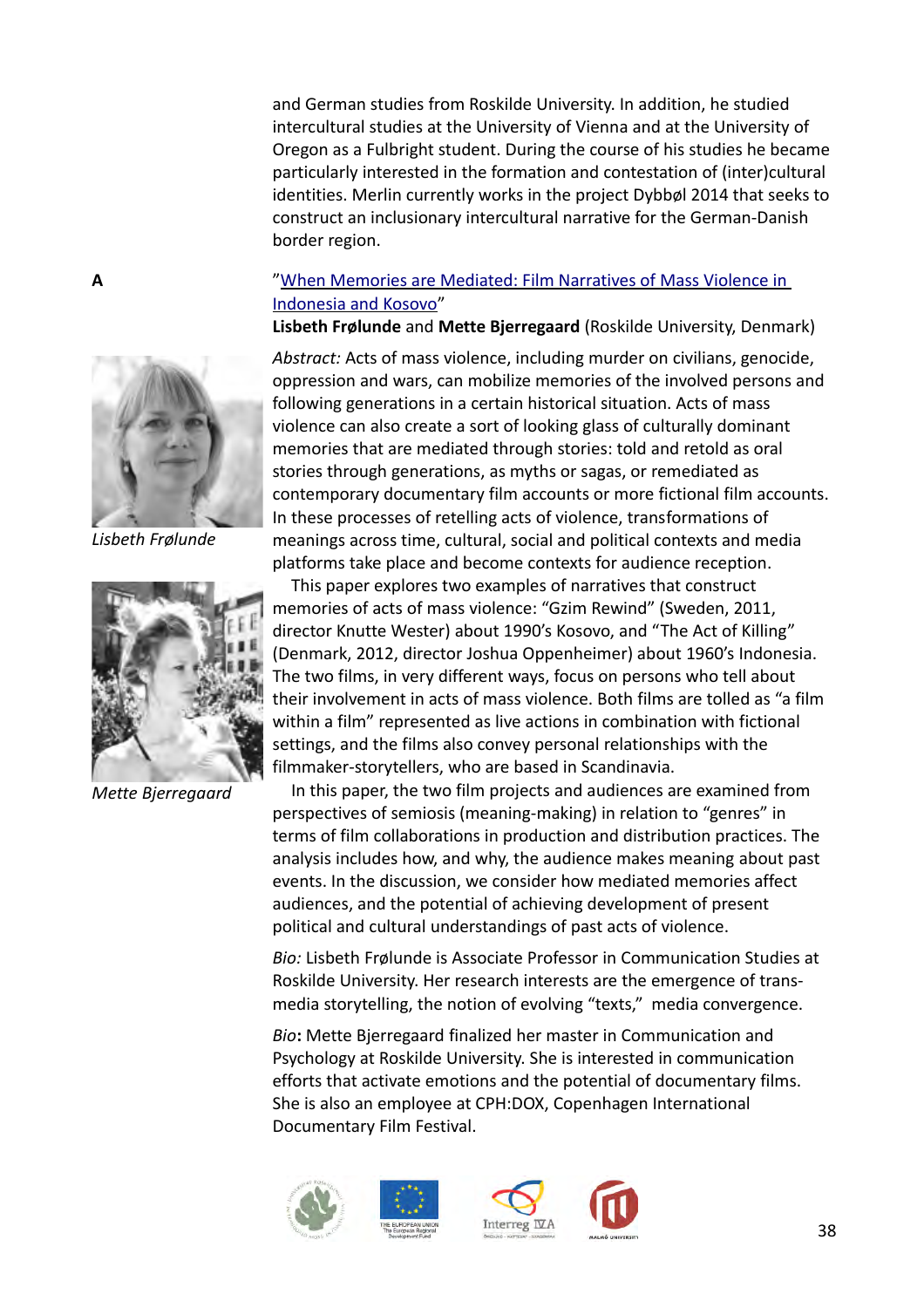# **A Is the War Really Over? The "Living" Fragmented Memory of the** [Lebanese Civil War"](#page-6-6)

<span id="page-38-1"></span>**Amal Dib** (Freie Universität, Berlin)

*Abstract:* "Post-conflict does not mean an end to the conflict, but instead a different strain of it" (Porter, 2010). The discordant modern history of Lebanon provides a fertile soil for all sorts of historical studies, remarkably in the field of media studies.

The civil war in Lebanon (1975-1990) is a very controversial point in the modern history of the country for various reasons. The memory related to this war is tormented between the various actors, as each party, religious sect, and area has its own history, in the absence of one public or collective memory and discourse.

In times of war the media played a fundamental role not only in transferring the news of the events, but in shaping the public opinion, and drafting history and its memory. And in the post war period, the media scene was so diverse, as every party or militia involved in the war had established its own media outlets that continued to exist after the war. But diversity in the media in a post-conflict society is not necessarily a good thing. As a result, the memory of the war was not constructed on a collective basis, but rather was formed in segregation, with the help of the media, to present different audiences with different "memories."

Thus, the absence of a collective memory and to some extent the curse of too many memories existing on the discourse level and public level have somehow contributed to a continuity of the war discourse and to a society that has not yet founded the basics for a long sustainable peace.

*Bio:* Amal Dib has been a PhD candidate at the Institute for Media and Communication Science at Freie Universität Berlin since August 2012. She is working on her dissertation there as an Erasmus Mundus scholar. Her research interests include media and conflict, media and memory, media in conflict and post-conflict societies. Amal holds a Masters' degree in Media and Communication studies from The University of Balamand, Lebanon, and has worked as a freelance journalist for local newspapers for 6 years.

# **A A Terrorism** and Post-transitional Justice in Argentina" **Coreen Davis** (University of Texas, USA)

<span id="page-38-0"></span>*Abstract:* The Mega Cause I trial was among the largest of Argentina's recent surge of human rights trials for violations committed during the 1976-1983 dictatorship. The proceedings lasted from 2009 to 2011 and condemned sixteen of the eighteen defendants (who were ex-naval officers from the ESMA clandestine detention centre).

The study analyses the role of the state and human rights organizations in Mega Cause I; the successes and difficulties of the trial and their relations in the preparation of Mega Cause II; and the effects beyond justice on truth, memory, and reconciliation.









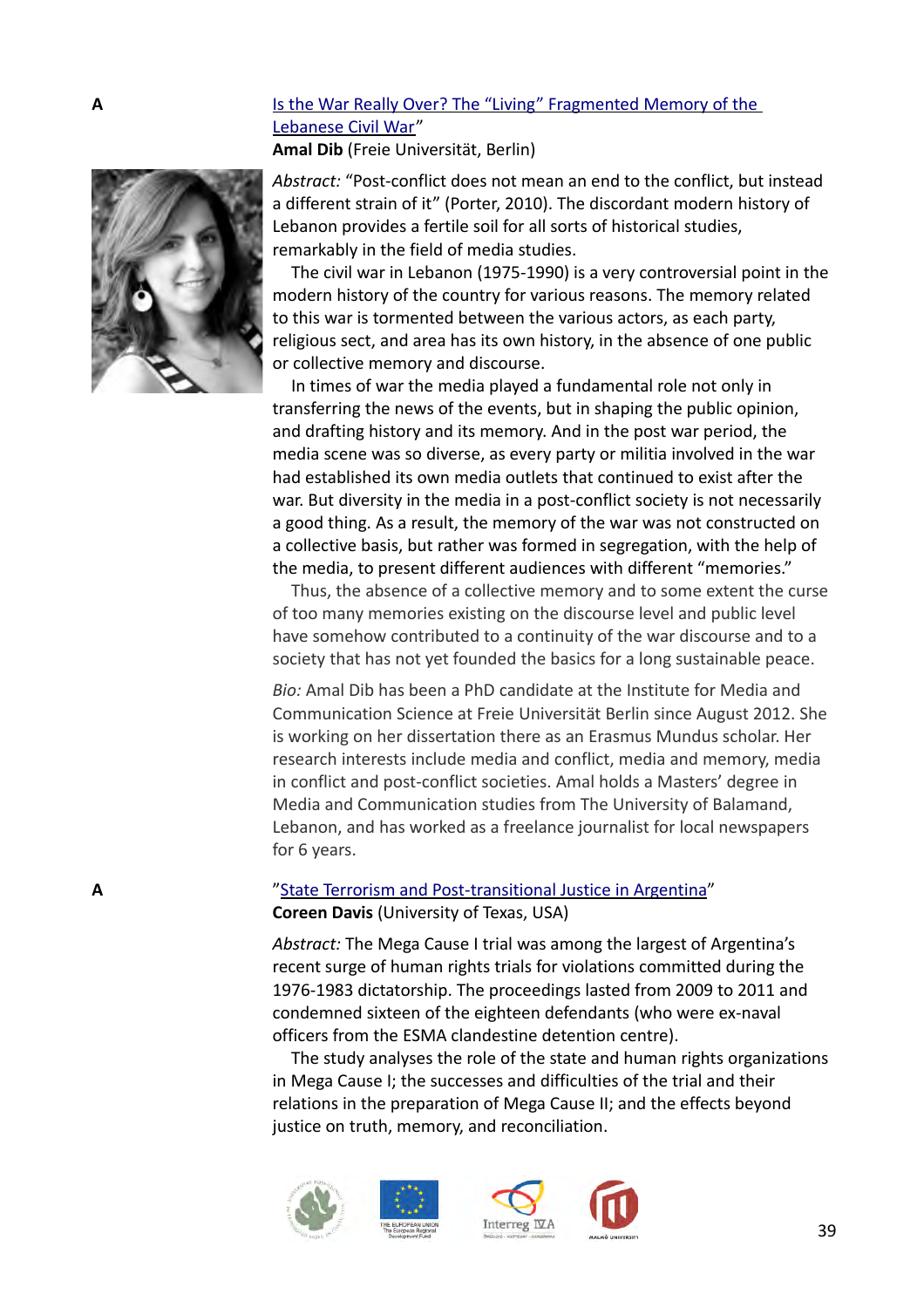

There is little analytical research available on the human rights trials in Argentina. This project addresses this gap by analysing effects of Mega Cause I in contemporary Argentina through a post-transitional justice framework. Data were collected in Buenos Aires in June 2012 through interviews with seven prominent members of the prosecution, an internship at the Ulloa Center, archive research, and attendance at human rights trials, demonstrations, and former detention centers. This research will be beneficial for academic audiences, Latin American scholars, genocide scholars, and supporters of justice for human rights abuses.

*Bio:* Coreen Davis is an International Studies scholar who specializes in Latin America and post-transitional justice. She studied at the University of San Francisco, USA and the University of California at San Diego, USA. She currently works at the University of Texas in Austin. The research presented was conducted in Buenos Aires in June 2012. More detail on this research can be found at coreendavis.com and in Davis' recent book "State Terrorism and Post-transitional Justice in Argentina".

# 14:30 – 16:45 **Visual Art and Activism** (Session **B**)

**B** "How Can You Become a Successful Beggar in Sweden?" **Cecilia Parsberg** (Visual artist, Sweden)

<span id="page-39-0"></span>

*February, 2013*

*Abstract:* A kneeling body in front of me, I don't see his face, I see two hands, palms together. His posture says: I am begging. His hat in front of him says: I am begging you to give me money! My hand searches in my pocket but finds no coins and it remains there; the pocket is so nice and warm. It is cold today. My other hand finds some coins. I am looking at the person right below me and suddenly I can't fix my gaze on his red jacket, the red colour becomes blurry. I try to focus: red jacket, black hair,





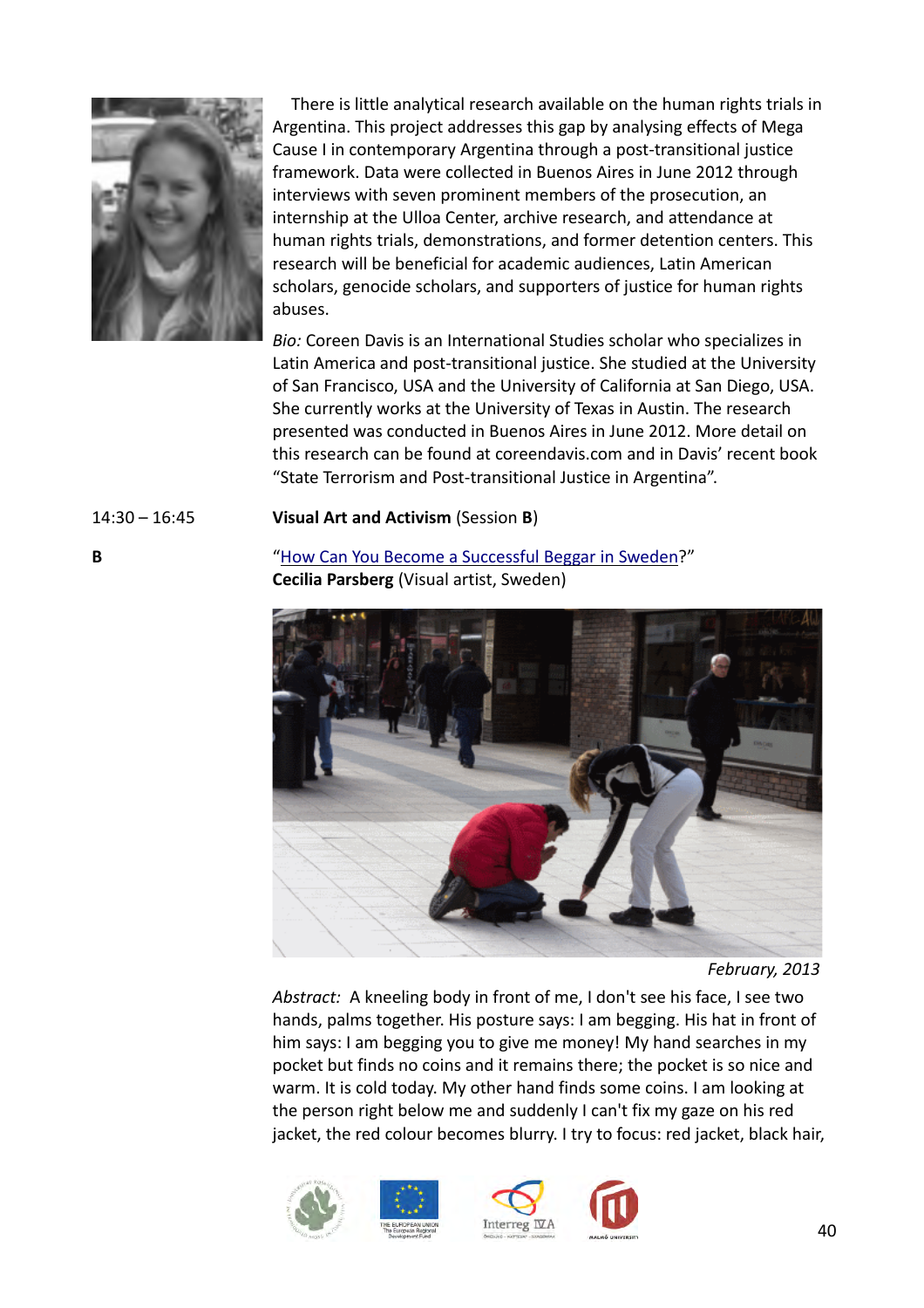

head bent down. My eyes are hazy, I can't grasp him as a figure as I am about to give him the coins. I stretch my arm down toward the bowl and my hand is almost underneath his head, so I lean backwards to keep myself from falling over him. The coin slips through my fingertips, he lifts his head a few millimeters, his eyes meet mine. We are so close, but yet in different worlds. My one hand is still in my warm pocket close to my body, my other hand is just hanging there, it doesn't quite know what to do. The man, still in front of me, moves back into position. I wait an eternity. I am backing out of the abyss and I see that he is looking at my shoes. What does he see, feel? Emptiness? His stomach is probably empty. My head is empty. I continue walking down the street and notice that something is clouding up my sight. I want to rub my eyes to get rid of it. But how can I see him clearly if I have no idea of what we are doing? What image is the kneeling beggar facing? What image am I facing when I give or don't give to the beggar? How can I respond to this as a professional image-maker?

*Bio*: Cecilia Parsberg, visual artist, lives and works in Stockholm. PhD student in Fine Arts at Konstnärliga forskarskolan. Part time mentor for the Master class in Contemporary Performative Arts at Göteborg University, Academy of Music and Drama. Part time mentor for the Master class at School of Film Directing, Gothenburg University 2009-12. In the Editing Board for the magazine Glänta. Ongoing project, see: [http://ceciliaparsberg.se/](http://ceciliaparsberg.se/how-do-you-become-a-successful-beggar-in-sweden/)

# **B** ["Graffiti In Egypt: Living Memories Recorded on the Walls"](#page-7-1) **Salsabil Elregaily** (Freie Universität Berlin, Germany)

<span id="page-40-0"></span>*Abstract:* Graffiti is considered one of the easiest and most efficient ways for individuals and opposing groups to register political dissidence, express social alienation, propagate anti-system ideas, and establish an alternative collective memory. Two years after the Egyptian uprising, which began on 25 January 2011, many walls remain covered in graffiti, a constant reminder to passers-by of the historic changes the Arab Spring brought to the region.

Young artists and activists in Egypt confirmed that graffiti is a phenomenon that was almost unknown in the country under Mubarak's old regime and they wanted to leave some evidence, representing their part in events large or small. Considering the walls of Cairo and other Egyptian cities as their canvas was the starting point for the Egyptian artists and activists to represent their imagination, skill, humour and political will.

A large number of graffiti paintings were created -from the early days of the revolution and up till now- and can be easily classified in themed sections like: revolution & freedom, Egyptian & proud, cross & crescent, martyrs & heroes. The government has attempted to erase and whitewash some of the street arts, but the artists have gone back and











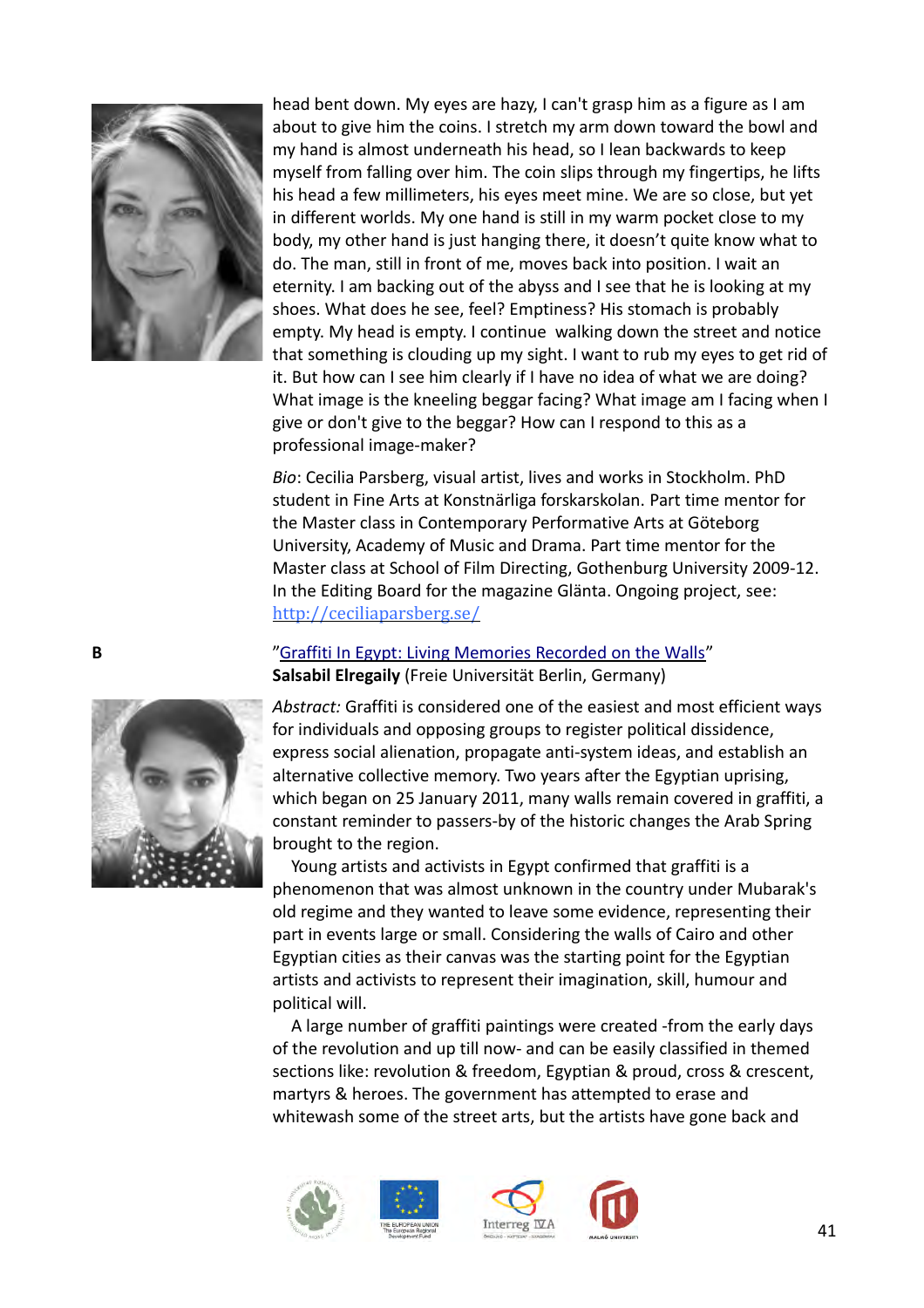repainted them. Artists like Alaa Awad, Ammar Abu Bakr, El Teneen, Omar Picaso, Ganzeer, Hanna El Degham, and others wanted to fight for their demands through graffiti, protest against the political regime before and after the revolution and defend women's rights and try to put an end to sexual harassments.

It's the first time for Egyptians to use graffiti as a revolutionary art to record the living memory and all the events that take place in the society, which are shared and also suffered moment by moment by all.

*Bio:* Salsabil Elregaily graduated from the Faculty of Fine Arts, Alexandria University, with a MSc in Fine Arts - Mural Painting department - in 2012, and holds the title of Assistant Lecturer at the same department. As of July 2012, Elregaily is a PhD candidate at the Art History Department at the Freie Universität Berlin. She is writing her PhD on "Considering traditional artistic practices in the contemporary Egyptian art (cave painting, calligraphy and textiles techniques)." She has participated in 11 Collective Exhibitions, and curated 3 Solo Exhibitions in Egypt and abroad.

# **B** The Music of the Base of the Silent of the Silent of the Silent of the Silent of the Silent of the Silent of the Silent of the Silent of the Silent of the Silent of the Silent of the Silent of the Silent of the Silent [Community"](#page-7-2)

<span id="page-41-0"></span>**Akio Takemoto**, **Enrico Turci** and **Inês Vieira**, (University of Bologna, Italy/New University of Lisbon, Portugal)

*Abstract:* The immigrant represents a central character of memory, citizenship and integration. An African immigrant in Europe is generally represented in the media and in the public discourse as both a threat and a victim, but few factual and felt life stories are known. Besides, when the immigrant communities constitute demographic minority groups and are embedded within a silent attitude towards them, their stories runs the risk of remaining unknown.

Integrated in the research work with the Ethiopian and Eritrean community of Bologna (Italy), we aimed to fill in these gaps. The objective was to know this community, framing individual life stories in collective memories and giving light to the voices that wanted to be shared. The ethnographic work and the semi-structured interviews (developed in Inês Vieira's PhD project) allowed to deepen the approach with this community. It resulted in the production of the short documentary film "Bello essere Habesha" (2012) by Akio Takemoto, Enrico Turci and Inês Vieira. In this documentary film the protagonists present the relationship between Eritrea, Ethiopia and Italy, some memories of their own lives and their perceptions of being an immigrant. But, first of all, the film shows the strong desire of holding together, in peace.

This work has required us to reflect upon our positioning from classical qualitative research to action research, participatory arts and representation modalities – in this case, a documentary film. How may we shift from the vulnerabilities of everyday lives towards empowered immigrant voices?









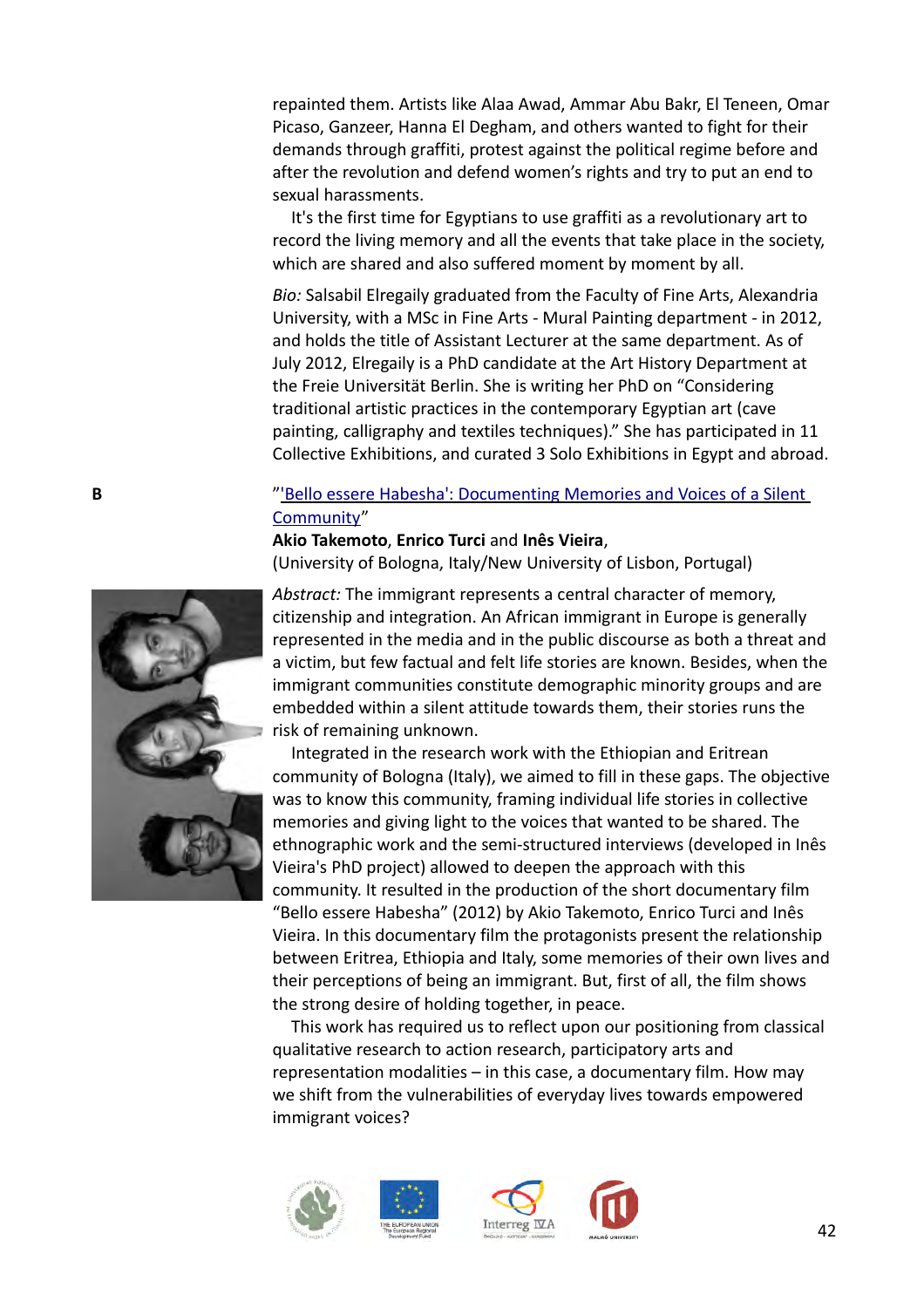*Bio:* Akio Takemoto was born in Carrara (Italy) in 1987. In 2012, he completed a MA on Cinema at the University of Bologna. He works in the field of filmmaking, journalism, theatre and participatory cultures.

*Bio:* Enrico Turci was born in Forlì (Italy) in 1987. He graduated with a MA on Cinema from the University of Bologna in 2012. He is experienced in video making (documentaries) and communication.

*Bio:* Inês Vieira was born in Porto (Portugal) in 1986. She is a PhD student at the New University of Lisbon, working on projects that focus on the migration–environment nexus, with a human ecology approach.

# **B** "This Is Our Playground": Skateboarding, DIY aesthetics, and Apache [Sovereignty in Dustinn Craig's 4wheelwarpony"](#page-7-3) **Joanna Hearne** (University of Missouri, USA)

<span id="page-42-0"></span>*Abstract:* Filmmaker Dustinn Craig (White Mountain Apache/Navajo) combines the punk and do-it-yourself aesthetics of skateboarding with community tribal history to assert an expressive politics of Apache resilience. His 2008 short digital film 4wheelwarpony is both precisely historicized and contemporary, documenting several generations of Apache youth and within his family in the Whiteriver community of the Fort Apache reservation in Arizona through archival, still and motion picture photography, animation, re-enactments, and graphic art.

Connecting contemporary Apache youth culture with ancestors and the work of the Western Apache Scouts of the 1880s, the film represents a deep intervention in tribal political history – both as it has been written into formal histories of the United States, and also as it has been represented in popular media images of the west and of Geronimo. The temporal depth of these frames of reference is brought forward most effectively by the unit of community actors that Craig worked with for the film – skateboarders who re-enacted their Apache Scout ancestors, while marking their own coming-of-age in ways that re-invented traditional ceremonies for young men. At the heart of the film, the gun/camera and wheel/horse tropes do parallel work of reconnecting young skateboarders with Scouts.

Ultimately, the film supports skateboarding culture as a means for reestablishing a system of Apache masculinity, coming of age, and intergenerational nurture.

*Bio:* Joanna Hearne is associate professor of English and Film Studies at the University of Missouri. She has published articles in journals such as "Screen and the Journal of Popular Film and Television," as well as various collections. Her books are "Native Recognition: Indigenous Cinema and the Western" (SUNY Press 2012) and "Smoke Signals: Native Cinema Rising" (University of Nebraska Press, 2012).







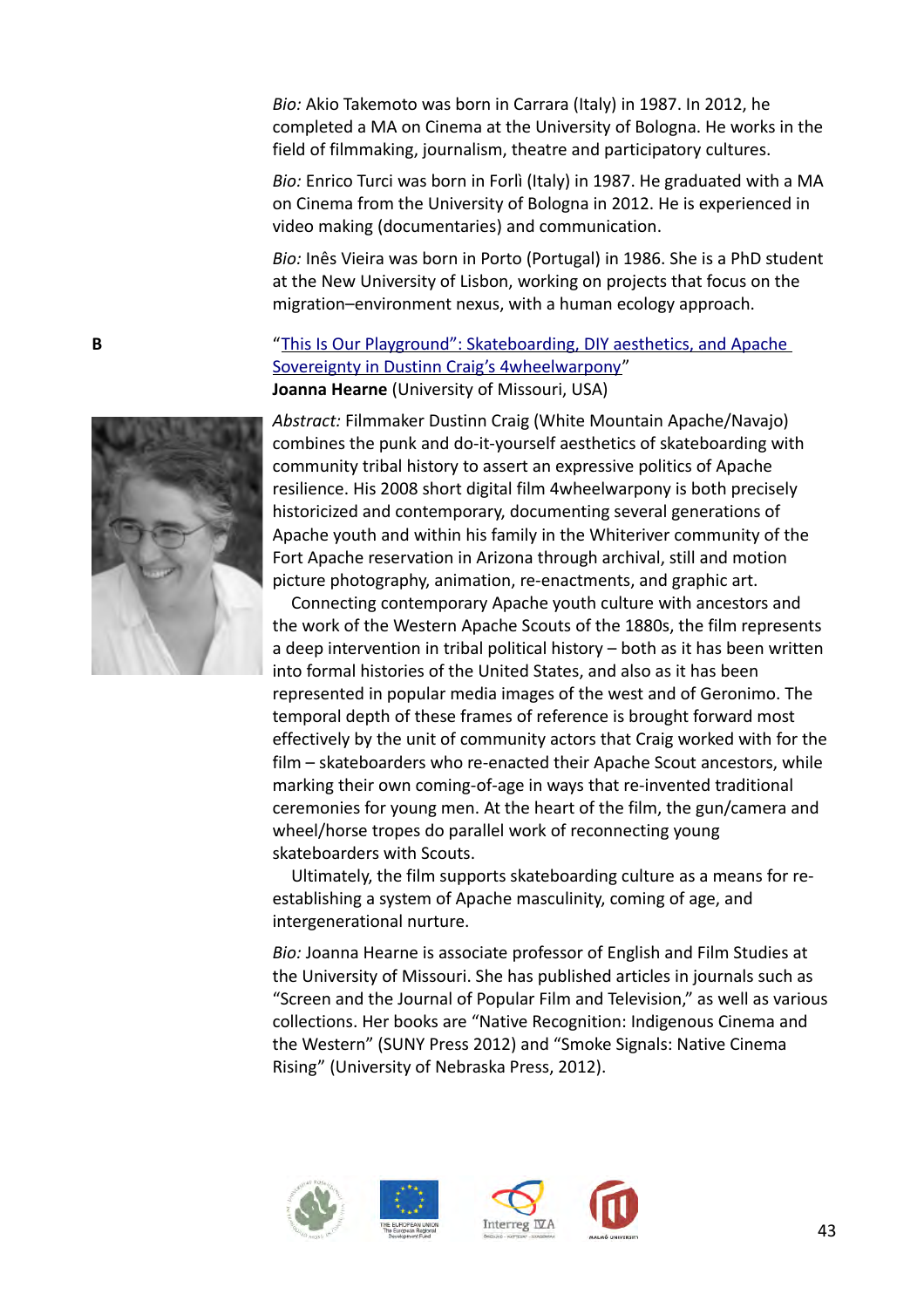# **B**  $\blacksquare$  ["Nietzsche, Public Memory & Rhetorical Citizenship"](#page-7-4) **Matthew Houdek** (Syracuse University, USA)

<span id="page-43-0"></span>*Abstract:* This paper illuminates Friedrich Nietzsche's notions of both the constitutive and liberating nature of memory and forgetting, while showing how such concepts can be used to further theorize rhetorical citizenship and democratic potentialities. While the narratives inscribed in public monuments and other memory sites often bear the traces of power, domination and special interest, I argue that cultivating a rhetorically productive yet agonistic relation and deliberative contestation of such narratives, bodes well for furnishing democratic spaces where local stakeholders can enact citizenship.

Although Nietzsche's increased presence across the American humanities in recent years has liberated his name from his co-optation (and misreading) by the Nazi regime, very little work has been done on his thoughts on memory, which span across his entire oeuvre.

Building from relevant public memory scholarship (Phillips, 2008, 2011; Dickinson & Blair, 2010; Vivian, 2010), then, I focus on how national memory sites are inscribed with politically deployed narratives that serve to constitute public identity while subtly eliding public agency. Following Bradford Vivian's (2007) suggestion that Nietzsche was an especially political thinker (however iconoclastic), I then add to this dialogue by drawing out the implications of Nietzsche's thoughts on memory for rethinking local publics' relation to the past in the present.

I suggest that putting Nietzsche in conversation with nascent theories of rhetorical citizenship necessarily democratizes public memory for local stakeholders to re-claim contingent cultural values through deliberative remembrance. Accordingly, readers will find Nietzsche amidst unfamiliar company. This intervention intends to pry open a critical space from which further dialogue may emanate, re-positioning Nietzsche at the nexus of public memory and citizenship theory.

*Bio*: Matthew Houdek is a graduate student and teaching assistant in the Department of Communication and Rhetorical Studies at Syracuse University in Syracuse, New York. He works in rhetorical studies and is interested in public memory and heritage, rhetorical citizenship and deliberation, and space and place. He recently returned this summer from conducting a rhetorical ethnography in the Medina of Fez, Morocco for his master's thesis on UNESCO World Heritage rhetorics and global public memories.







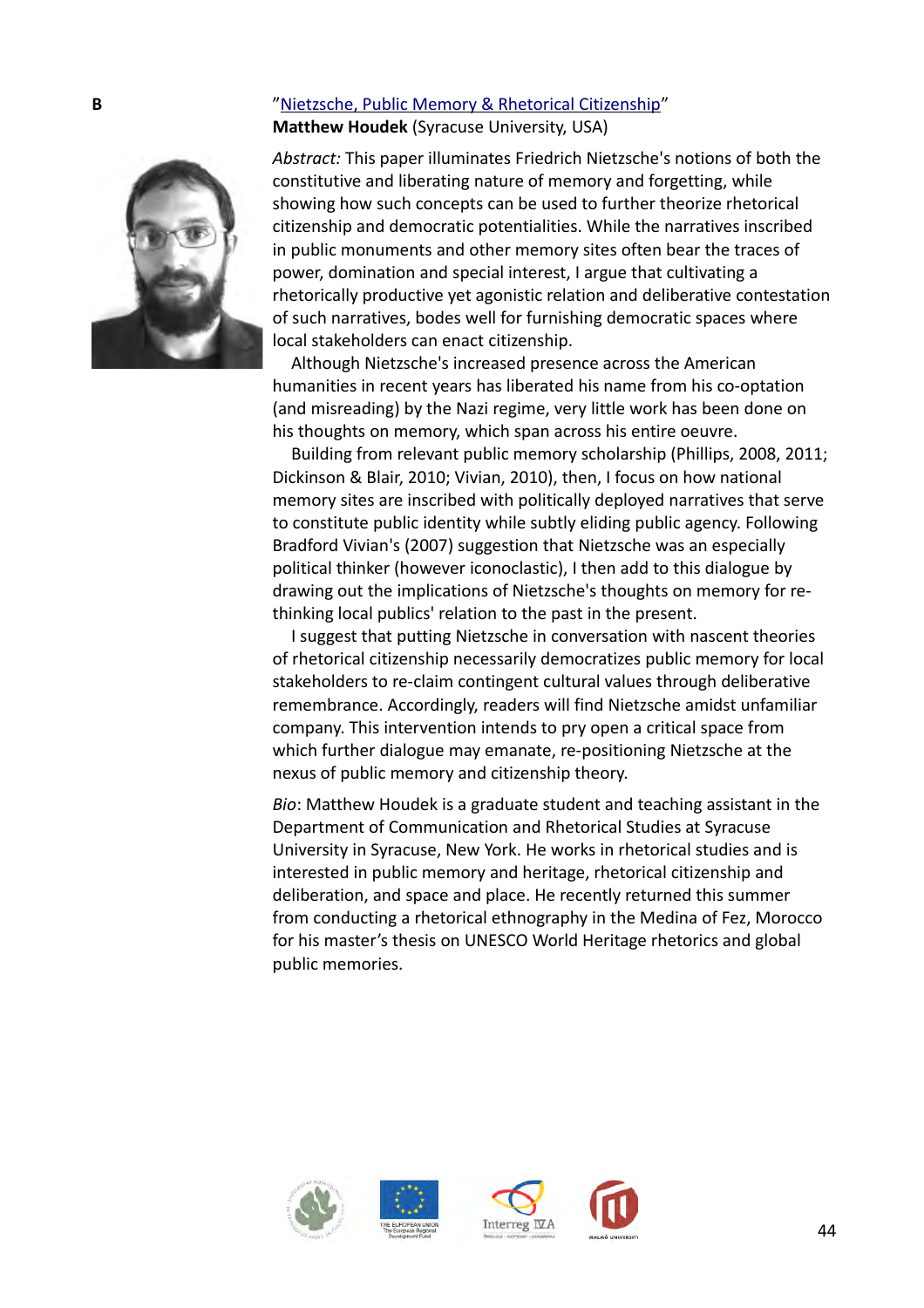# 14:30 – 16:45 **Youth and Citizenship** (Session **C)**

# **C** "Media Activism among Italian Adolescents and Young People and its [Outcome on Offline Life"](#page-7-6)

<span id="page-44-1"></span>**Amelia Capobianco** (University of Bologna, Italy)

*Abstract:* From several researchers it appears that Italian adolescents and young people are growing up watching commercial television, accused to contain too much violence, sex, reality shows, advertising, and cartoons, from 1 to 4 hours daily. Adolescents are also great users of mobile phones and spend a lot of time using these devices. Their academic results are below the average of Ocse States.

However the widespread use of communication technology and social networks also display another side of adolescents who engage in media activism and political movements such as Ammazzateci tutti!, Indymedia, Movimento 5 Stelle, and Movimento No Tav.

In which way does the world economic crisis – with the specific problems of Italy as the cutting founds for school, academic research and welfare, the corruption of political class, mafia and camorra organisation – induce a reaction in our adolescents and young people? Several researches inform us about young people's use of Internet in terms of spending time but, more important, how could Internet, and the web 2.0, be an instrument for their reactions? What do they do online? How they do it? Which is the meaning of their presence online? And, has their online activity a continuity offline?

*Bio:* Amelia Capobianco has a degree in Sciences of Education at University of Bologna and a post-degree in Media Education at Università Cattolica del Sacro Cuore in Milano (Italy). She is currently a PhD, working on research about the social and political media activism of young people in Italy. She also works as a media educator and scientific director for the No Profit Association MediaEducation.bo, which she founded in 2005. She collaborates as a researcher with for example the department of Science of Education (University of Bologna), and private institutes like Walt Disney Co Italia.



# **C**  $\blacksquare$   $\blacksquare$   $\blacksquare$   $\blacksquare$   $\blacksquare$   $\blacksquare$   $\blacksquare$   $\blacksquare$   $\blacksquare$   $\blacksquare$   $\blacksquare$   $\blacksquare$   $\blacksquare$   $\blacksquare$   $\blacksquare$   $\blacksquare$   $\blacksquare$   $\blacksquare$   $\blacksquare$   $\blacksquare$   $\blacksquare$   $\blacksquare$   $\blacksquare$   $\blacksquare$   $\blacksquare$   $\blacksquare$   $\blacksquare$   $\blacksquare$   $\blacksquare$   $\blacksquare$   $\blacksquare$  and Identities through a Youth-led Experiment in Participatory Media" **Joana Saraiva** (Brazil)

<span id="page-44-0"></span>*Abstract:* Using participant observation and qualitative interviews, this paper discusses the impact of participatory communication on empowering, increasing agency, and mobilizing citizenship that fosters social change. The project analyzed, a youth-led community newspaper founded in 2008, gathers a group of 21 youth (7 women and 14 men) with ages ranging from 15 to 30 years, who have access to information and communication to their community as their main goals.

Ataúro is a 140 square kilometre island with a population of less than





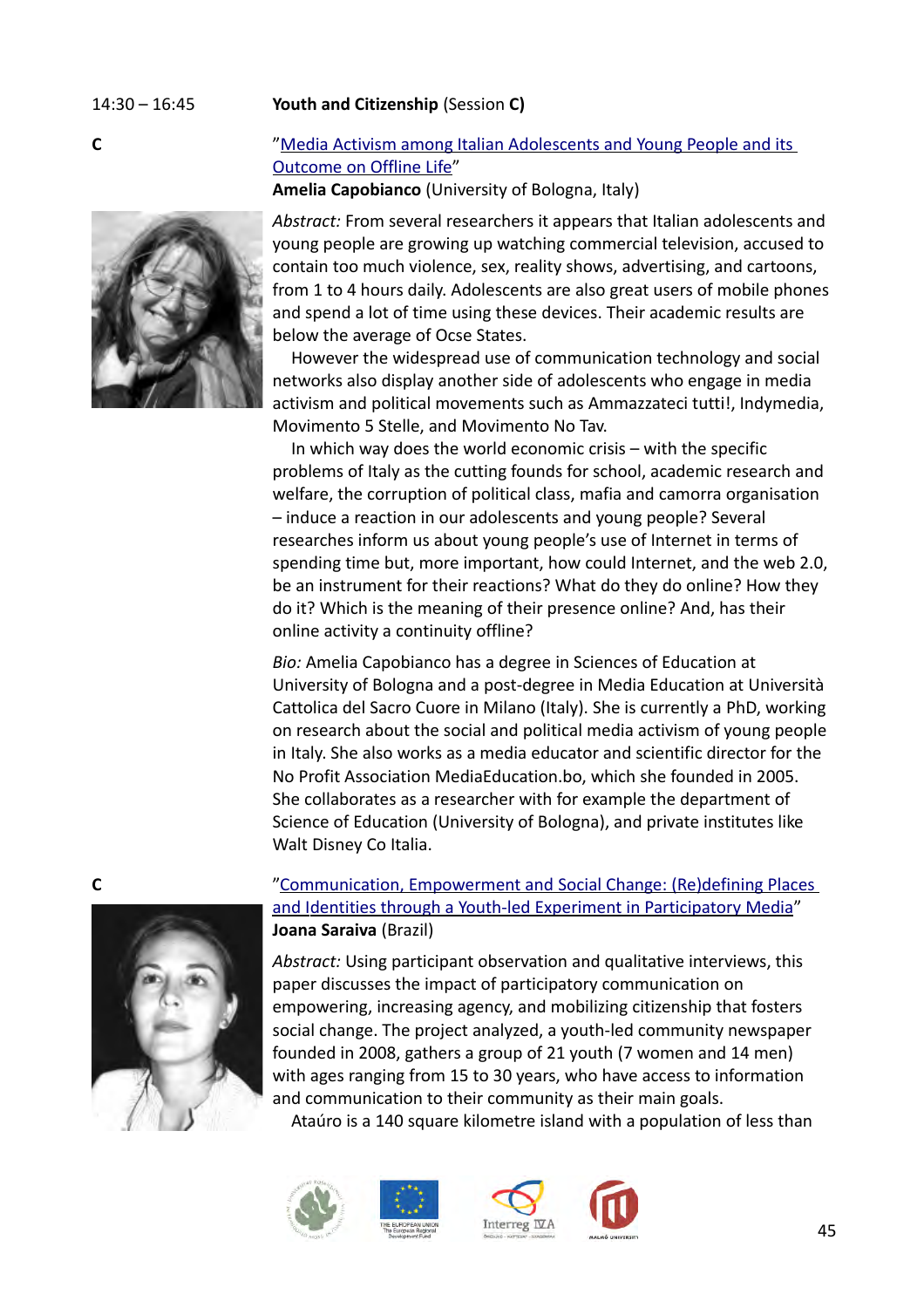10,000 people, mostly living of subsistence agriculture and artisanal fishing. The community is isolated as a result of geography and lack of infrastructure, and has a highly hierarchical, patriarchal and hereditary organization. The tensions arising from the transformations in Timor-Leste, which achieved independence in 2002, are exacerbated by the accelerated pace of globalization, and there is strong resistance from community leaders to societal transformations that are taking place. Rama Ataúro plays a part in and reflects this dynamic.

Dislocated from the condition of "youth" – largely one of subordination and lack of voice – through the repositioning as "journalists," the participants become interlocutors in a societal debate that promotes a reinterpretation of ancestral practices, social norms, symbols and identities in light of democratic values of equality and social justice.

Through negotiating with community sensitivities, thus not promoting a frontal assault with the system, Rama Ataúro gives marginalized actors "voice" and fosters the rebuilding of individual and collective identities and the reconfiguring of places – the creation of a living memory.

*Bio:* Joana Saraiva holds a degree in Social Communication/Major in Journalism (UFRGS, Brazil), a postgraduate in Poverty Reduction (CeDEP/SOAS, University of London) and a Master in Communication for Development (Malmö University, Sweden). She worked as a reporter for Zero Hora newspaper in Porto Alegre, Brazil for seven years before moving to Timor-Leste, in Southeast Asia, where she is currently based. Since 2008, Joana has been involved in supporting the youth-led community newspaper Rama Ataúro. In Timor-Leste, she has also held other positions with national and international organizations.

# **C** ["PM4D: Participatory Video and Photo-stories from Wakatobi, Indonesia"](#page-7-7) **Patricia Santos** (Professional, Denmark)

<span id="page-45-0"></span>*Abstract:* For four weeks I integrated the activities of the WWF/TNC (World Wide Fund for Nature/The Nature Conservancy) Programme in Wakatobi Marine National Park. The assessment of the region was focused on tourism opportunities and challenges. Together with the volunteers' group I participated in contacts with local agents, with WWF's donors on a trip to Wakatobi, and with local communities. In collaboration with Indar Aminuddin, I worked with a group of nine Bajo women in the implementation of the Participatory Media for Development (PM4D) workshop in Mola village. This video is the result of the four-day workshop method. The women participants are part of a group of women that previously started a handicrafts centre and expressed their availability for this workshop. The WWF/TNC Programme and the Tourism Department of Wakatobi Regency supported the project. The video was screened in the handicraft centre to the rest of the community, and later we heard the women's group organized a screening themselves for more people. We expect to hear they made more videos